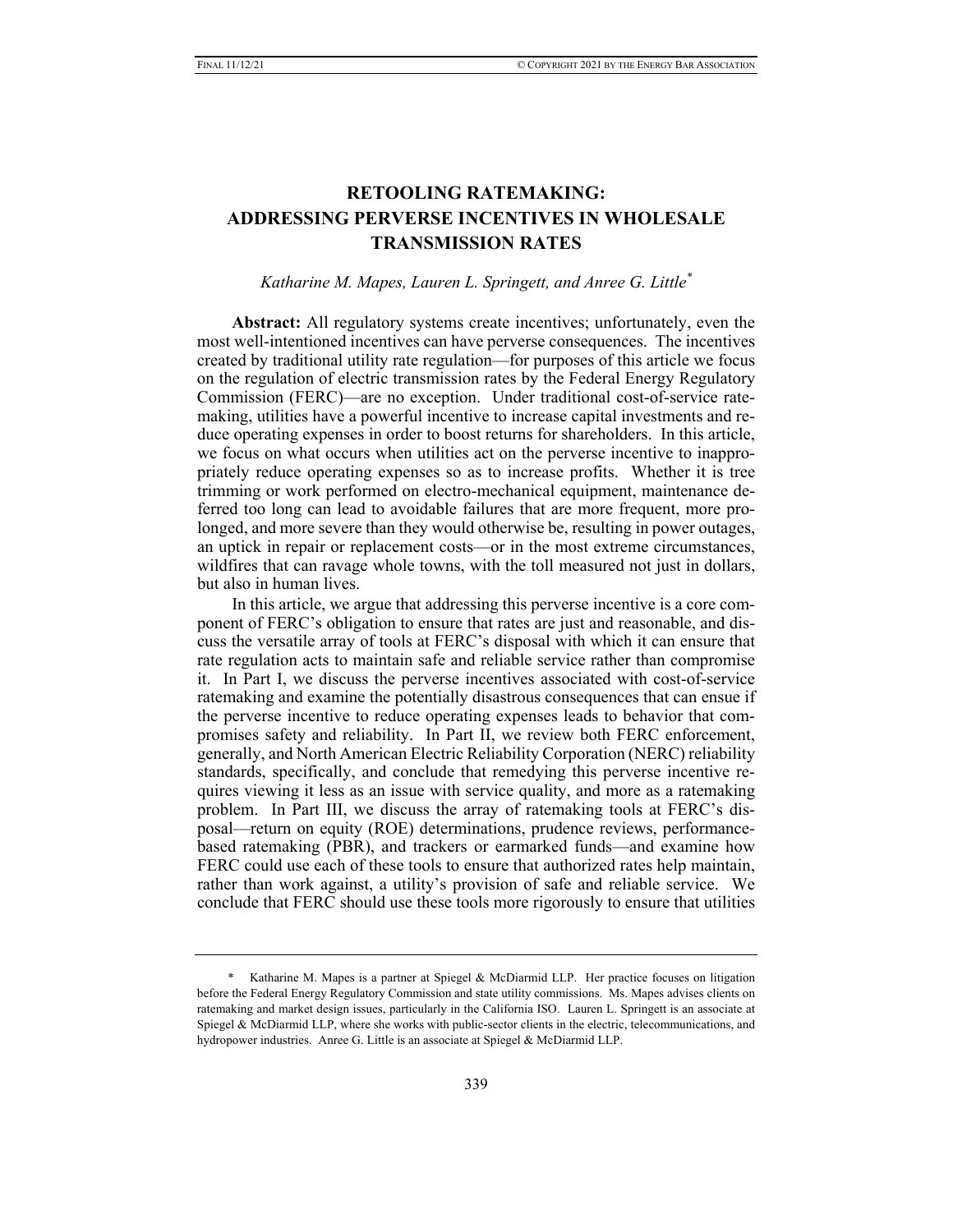#### 340 ENERGY LAW JOURNAL [Vol. 42:339

are not unjustly and unreasonably securing higher profits for themselves by inappropriately reducing operating costs, and that authorized rates are used to maintain safe and reliable service, thereby protecting consumer interests and ensuring grid reliability.

| Ι.  |                                                             | 340                                                               |     |
|-----|-------------------------------------------------------------|-------------------------------------------------------------------|-----|
| П.  |                                                             | The Impact of The Perverse Incentives Associated With Traditional |     |
|     |                                                             |                                                                   |     |
|     |                                                             | A. The Interplay between Quality of Service and the Fundamentals  |     |
|     |                                                             |                                                                   |     |
|     |                                                             | B. Traditional Ratemaking Can Establish Perverse Incentives 344   |     |
|     |                                                             | C. Perverse Incentives in Utility Ratemaking Can Lead to          |     |
|     |                                                             |                                                                   |     |
| Ш.  |                                                             | FERC Enforcement, In General, And Reliability Standards           |     |
|     |                                                             | Specifically, Are Not Designed To Address The Incentives          |     |
|     |                                                             |                                                                   |     |
| IV. | FERC Should Take Advantage of Existing Tools to Ensure That |                                                                   |     |
|     |                                                             | Authorized Rates Help Maintain, Rather Than Work Against,         |     |
|     | 361                                                         |                                                                   |     |
|     |                                                             | A. FERC Could Account for Utility Malfeasance in Evaluating       |     |
|     |                                                             |                                                                   |     |
|     |                                                             | B. FERC Could Make Greater Use of the "Prudent Investment"        |     |
|     |                                                             | Standard                                                          | 365 |
|     |                                                             | C. FERC Could Use its FPA § 219 Authority to Implement            |     |
|     |                                                             |                                                                   |     |
|     |                                                             | D. FERC Could Adopt Earmarked Funds for Particular Cost           |     |
|     |                                                             |                                                                   | 372 |
| V.  |                                                             |                                                                   | 373 |

#### I. INTRODUCTION

It is well-recognized that "every regulation imposed by government creates limitations on what [regulated entities] can do; but every regulation also gives the [regulated entity] incentives to act in ways (driven generally by the desire to maximize net income, or earnings) that may or may not promote the public interest."<sup>1</sup> Accordingly, even the most well-intentioned incentive can have "perverse consequences—even in some cases, causing [regulated entities] to work against the goal [the regulator was] trying to achieve.<sup>32</sup> The incentives created by traditional utility

 <sup>1.</sup> Jim Lazar et al., REGULATORY ASSISTANCE PROJECT, *Electricity Regulation in the U.S.: A Guide*, REGULATORY ASSISTANCE PROJECT 6 (Mar. 2011), https://www.raponline.org/wp-content/uploads/2016/05/raplazar-electricityregulationintheus-guide-2011-03.pdf.

 <sup>2.</sup> FORBES, *Perverse Incentives* (Feb. 20, 2009), https://www.forbes.com/2009/02/19/incentives-compensation-bonuses-leadership\_perverted\_incentives.html?sh=5f39f055b3b7.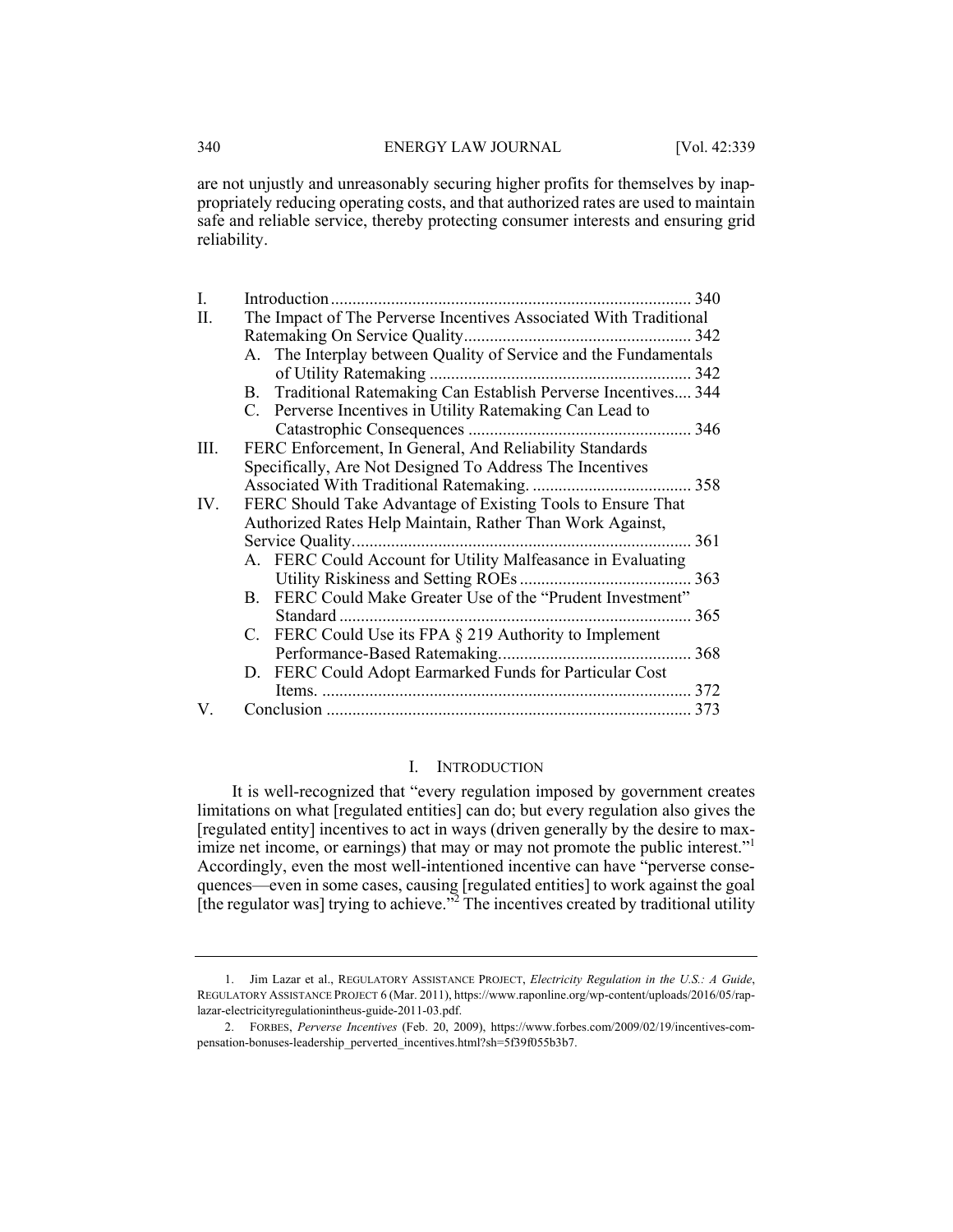ratemaking are no exception. This article discusses ratemaking at FERC, which regulates, among other things, electric transmission rates.

Many FERC-jurisdictional rates are derived using traditional cost-of-service ratemaking, which "allow[s] utilities to recover operating costs and a return on investment on all capital costs."3 This structure has always risked incentivizing utilities<sup>4</sup> to skimp on maintenance spending in order to pad their ROEs. To the extent that this perverse incentive leads to behaviors that compromise safety and reliability, the results can include catastrophic equipment failures, destruction of enormous amounts of both public and private property, or even loss of life—as has occurred, most notably in the case of the Camp Fire in Northern California, sparked by Pacific Gas & Electric Company (PG&E) equipment in 2018.

By and large, FERC has lagged behind many states in recognizing and mitigating this issue—and some might argue that FERC is not the appropriate agency to address this particular perverse incentive. For instance, while states can ensure minimum utility performance through state quality standards, the Federal Power Act (FPA) does not give FERC similar authority to enforce general service quality standards at the federal level. Moreover, it may be impractical— and would certainly be expensive—to task FERC—or NERC, the FERC-certified electric reliability organization (ERO)—with setting detailed, comprehensive standards to ensure this type of utility performance, as that would require a drastic expansion of these agencies' scope.<sup>5</sup>

However, while FERC may not have the authority to prescribe service quality standards, it *does* have the authority and obligation to set just and reasonable transmission rates. By their nature, those rates include the costs that utilities request to maintain their transmission facilities. Those same transmission facilities are then integral to safe and reliable service.

Indeed, it is axiomatic that the reasonableness of a rate—literally, the price of service—cannot be judged in a vacuum; as "price really has no meaning except in terms of an assumed quality of service."6 In other words, because "buyers can be exploited just as effectively by giving them poor or unsafe service as by charging them excessive prices,"<sup>7</sup> "[a] reduction in quality is a hidden price increase."<sup>8</sup>

 <sup>3.</sup> Sidney A. Shapiro and Joseph P. Tomain, *Realizing the Promise of Electricity Deregulation: Rethinking Reform of Electricity Markets*, 40 WAKE FOREST L. REV. 497, 508 (2005).

 <sup>4.</sup> This article focuses on investor-owned utilities, and the incentives they face. Other entities, like generation and transmission cooperatives or municipal utilities, face different incentives because they do not operate under the same rate regulation structures or have the same need to attract capital. *See e.g.* Laurence D. Kirsch et al., *Alternative Electricity Ratemaking Mechanisms Adopted by Other States*, CHRISTENSEN ASSOC.'S ENERGY CONSULTING, at iv, 1, 6 (May 15, 2016), https://www.caenergy.com/wp-content/uploads/2016/02/Kirsch\_Morey\_Alternative\_Ratemaking\_Mechanisms.pdf.

<sup>5</sup>*. See*, *infra*, Part II.

 <sup>6.</sup> ALFRED E. KAHN, THE ECONOMICS OF REGULATION: PRINCIPLES AND INSTITUTIONS, Vol. 1 at 21; *see also Am. Tel. & Tel. Co. v. Cent. Off. Tel., Inc.,* 524 U.S. 214, 215 (1998) (J. Scalia) ("Since rates have meaning only when one knows the services to which they are attached, any claim for excessive rates can be couched as a claim for inadequate services and vice versa.").

 <sup>7.</sup> KAHN, *supra* note 6, at 21.

<sup>8.</sup> Richard Green, et al., *Resetting Price Controls for Privatized Utilities*, ECONOMIC DEVELOPMENT INSTITUTE OF THE WORLD BANK 82 (Feb. 1999), http://regulationbodyofknowledge.org/wp-content/uploads/2014/02/PriceControlsForPrivatizedUtilities1999WB.pdf.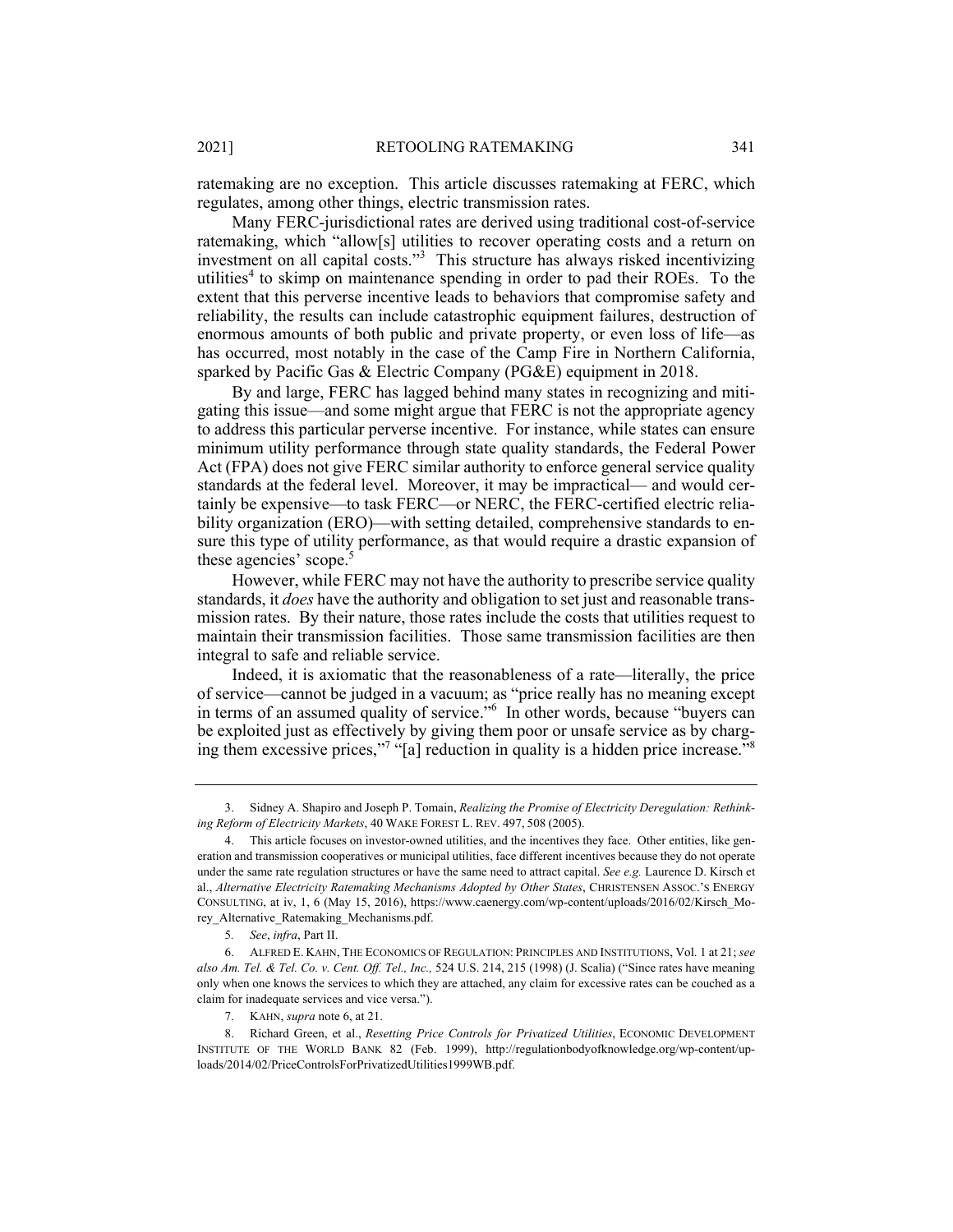Accordingly, what is needed is less a shift in law and more a shift in perspective. FERC should think of its jurisdiction as encompassing more than just setting rates at a theoretically appropriate numerical level. Ensuring that customers are getting the safe and reliable service that they pay for is just as core a component of FERC's ratemaking responsibility—i.e., the responsibility to consider price in relation to the service provided.

As a legal matter, FERC already has an array of tools at its disposal with which to ensure rate regulation acts to maintain safe and reliable service rather than compromise it. Most of these stem directly from the FPA, including ROE determinations, prudence reviews, performance-based ratemaking, and trackers or earmarked funds. FERC should use these tools more rigorously to ensure that utilities are not unjustly and unreasonably securing higher profits for themselves by inappropriately reducing operating costs and that authorized rates are used to maintain safe and reliable service, thereby protecting consumer interests and ensuring grid reliability.

#### II. THE IMPACT OF THE PERVERSE INCENTIVES ASSOCIATED WITH TRADITIONAL RATEMAKING ON SERVICE QUALITY

# *A. The Interplay between Quality of Service and the Fundamentals of Utility Ratemaking*

Over the years, price regulation in many traditionally regulated industries the aviation and telecommunications industries, most notably— has steadily been replaced by free-market constructs. And in some cases—with the rise of retail choice at the state level and market-based wholesale power sales at the federal level—this is true for electric utilities as well. But it is not true for at least one segment of the utility business: wholesale service over transmission lines is still regulated by FERC using many of the same traditional ratemaking principles that have been employed for generations.

The well-known, oft-repeated mantra of the utility regulator is that rates must be "just and reasonable." FPA section 205,<sup>9</sup> under which FERC regulates interstate transmission rates and wholesale power sales,<sup>10</sup> is entitled "Just and Reasonable Rates" and reads:

All rates and charges made, demanded, or received by any public utility for or in connection with the transmission or sale of electric energy subject to the jurisdiction of the Commission, and all rules and regulations affecting or pertaining to such rates or charges shall be just and reasonable, and any such rate or charge that is not just and reasonable is hereby declared to be unlawful.<sup>11</sup>

This provision, vague as it may first seem, forms the backbone of FERC rate regulation. Similar provisions provide a parallel mandate to most—if not all—

 <sup>9. 16</sup> U.S.C. § 824d.

 <sup>10.</sup> This article will primarily focus on transmission rates when it discusses FERC regulation; FERC has largely, albeit not entirely, gone over to a market-based rate concept for sales of electric energy.

 <sup>11. 16</sup> U.S.C. § 824d(a).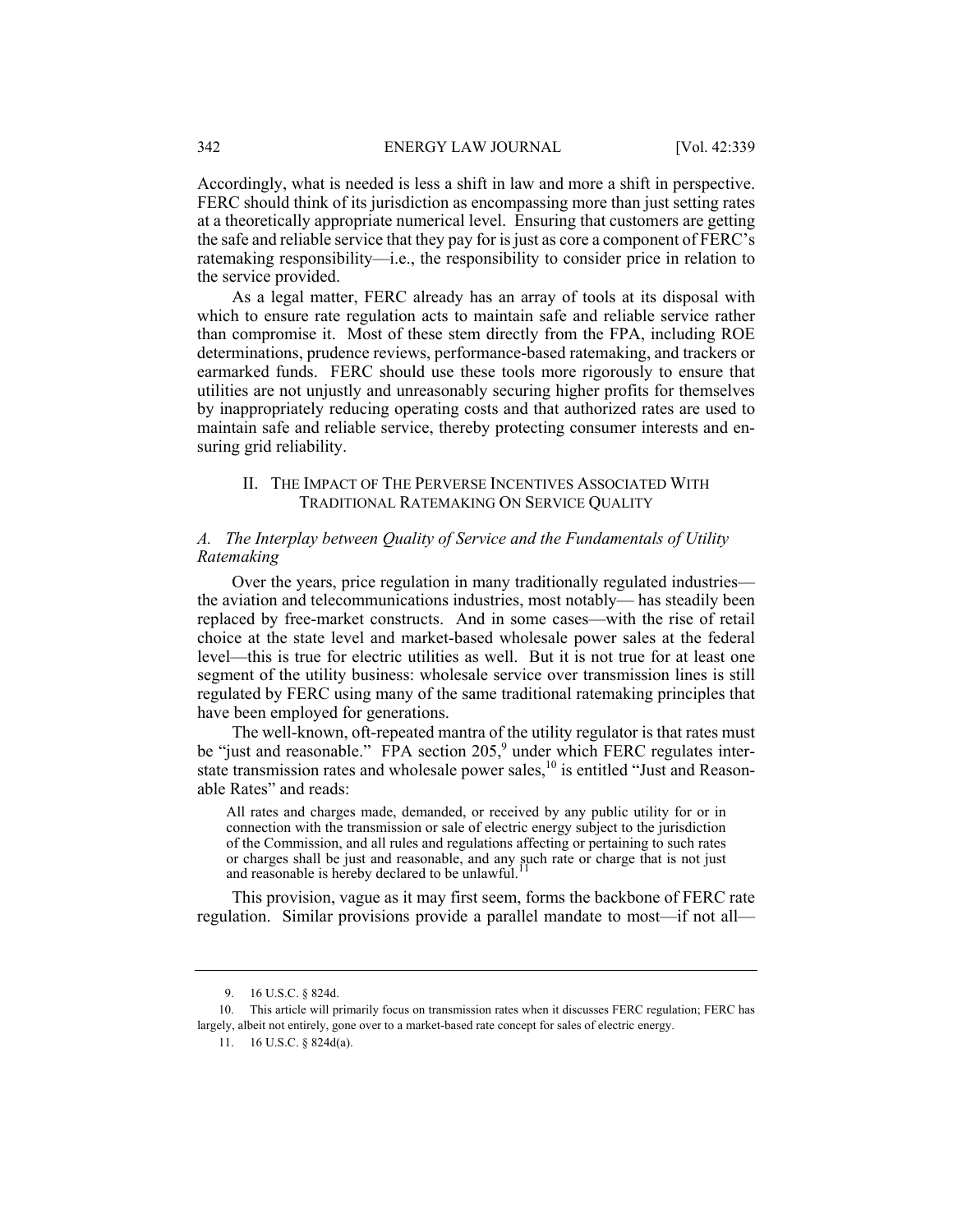state public utility commissions for their regulation of retail sales and distribution services.

The rates awarded by utility commissions are bounded on the low end by the concept of a "reasonable return." In 1923, in *Bluefield*,<sup>12</sup> the Supreme Court explained thusly:

Rates which are not sufficient to yield a reasonable return on the value of the property used at the time it is being used to render the service are unjust, unreasonable, and confiscatory, and their enforcement deprives the public utility company of its property in violation of the Fourteenth Amendment.<sup>1</sup>

As such,

[a] public utility is entitled to such rates as will permit it to earn a return on the value of the property which it employs for the convenience of the public equal to that generally being made at the same time and in the same general part of the country on investments in other business undertakings which are attended by corresponding risks and uncertainties, but it has no constitutional right to profits such as are realized or anticipated in highly profitable . . . ventures.<sup>1</sup>

A little more than two decades later, in *Hope,*15 the Court expounded on this doctrine in the context of reviewing a decision made by FERC's predecessor, the Federal Power Commission (FPC), on natural gas rates. The FPC, it noted, was given "broad powers of regulation," at the heart of which was "[t]he fixing of 'just and reasonable' rates . . . with powers attendant thereto."<sup>16</sup> As such, the Court ruled,

[r]ates which enable the company to operate successfully, to maintain its financial integrity, to attract capital, and to compensate its investors for the risks assumed certainly cannot be condemned as invalid, even though they might produce only a meager return on the so-called 'fair value' rate base.

But ensuring the seller an opportunity to earn an adequate return is only one side of the "just and reasonable" equation. Rates are bounded on *both* sides to form a "zone of reasonableness."<sup>18</sup> Rates that are too low are unjust, unreasonable, and confiscatory of utilities, just as rates that are too high are unjust, unreasonable,

18*.* Maine v. FERC, 854 F.3d 9, 21 (D.C. Cir. 2017) ("To calculate the ROE for a utility that is not publicly traded, FERC relies on the ROEs for a 'proxy group' of comparable publicly traded companies. After adjusting that range of ROEs to exclude unrepresentative high or low rates, 'the Commission assembles a zone of reasonable ROEs on which to base a utility's ROE.' The zone of reasonableness is intended to balance the interests of investors and consumers, and typically results in a broad range of potentially reasonable ROEs. After assembling this zone of reasonableness, FERC assesses the utility's circumstances to determine whether to make 'pragmatic adjustment[s]' to the rate.") (internal citations omitted).

<sup>12</sup>*.* Bluefield Water Works and Improvement Co. v. Pub. Serv. Comm'n of West Virginia, 262 U.S. 679 (1923).

 <sup>13.</sup> *Id.* at 690.

<sup>14</sup>*. Id.* at 692-93.

<sup>15</sup>*.* Federal Power Comm'n v. Hope Natural Gas Co*.*, 320 U.S. 591 (1944).

<sup>16</sup>*. Id.* at 611 (internal citation omitted).

<sup>17</sup>*. Id.* at 605.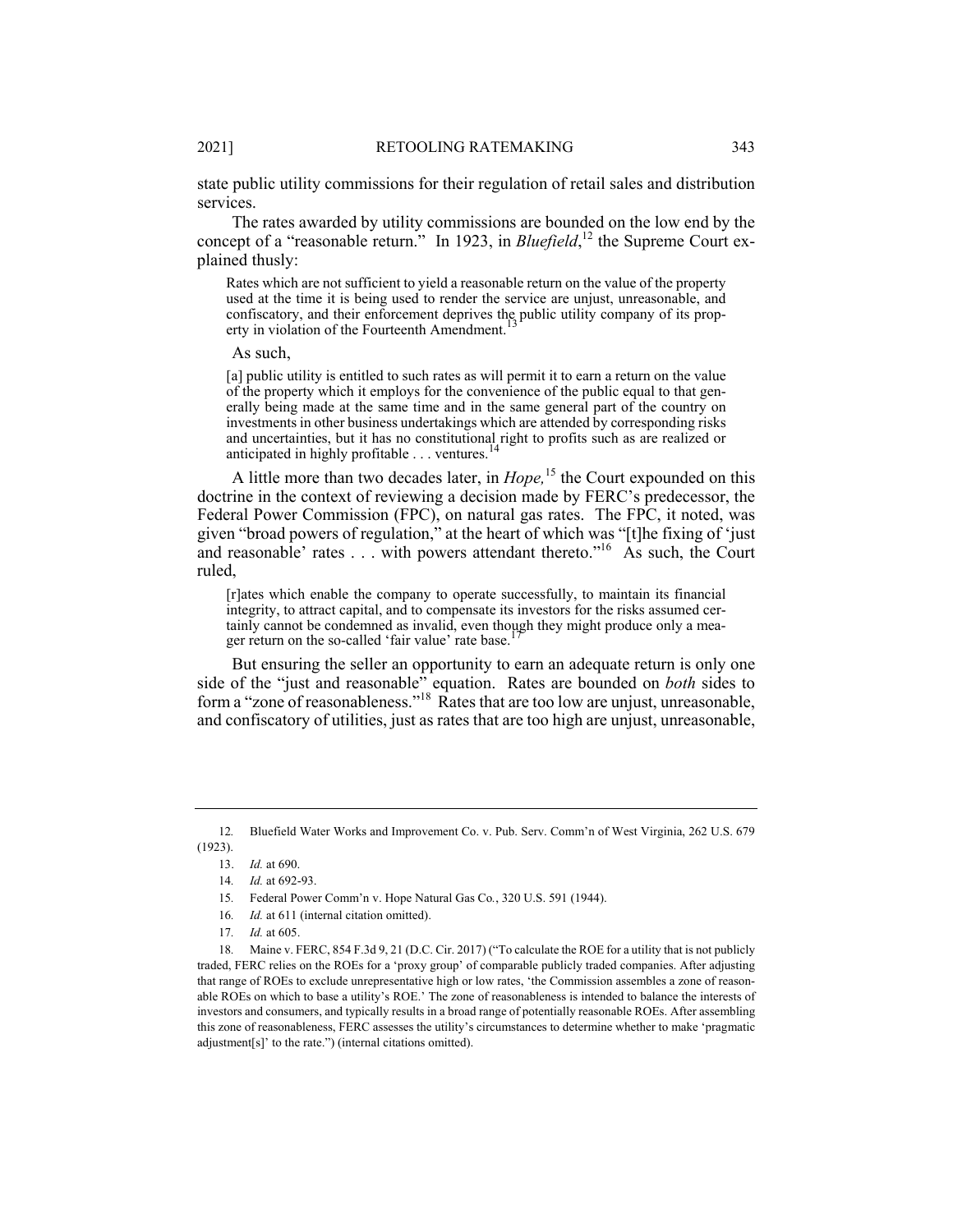and exploitive of customers. Indeed, as the Supreme Court has repeatedly recognized, the FPA is, above all, a consumer protection statute.<sup>19</sup> For instance, in *FERC v. EPSA*, the Supreme Court characterized the FPA's core objectives thusly: "The statute aims to protect 'against excessive prices' and ensure effective transmission of electric power."<sup>20</sup> In other words: in addition to its statutory obligation to set "just and reasonable rates," FERC must also (1) ensure prices are sufficient to secure safe and reliable service while (2) protecting consumers against excessive prices (with "the consumer's interest" ultimately "[being] paramount").  $21$ 

These obligations are sometimes thought of as competing—or even conflicting. But, in these authors' opinion, protecting consumers from being charged excessive prices and ensuring safe and reliable service are not in tension. The reasonableness of a service's price cannot be judged in a vacuum; as "[p]rice really has no meaning except in terms of an assumed quality of service."<sup>22</sup> In other words, because "[b]uyers can be exploited just as effectively by giving them poor or unsafe service as by charging them excessive prices,"23 "[a] reduction in quality is a hidden price increase."<sup>24</sup> Therefore, price, safety, and reliability are all inextricably connected, and the consumer's receipt of safe and reliable service is a key component of what makes a rate "just and reasonable."

Unfortunately, traditional ratemaking tools, particularly those associated with cost-of-service rates, can create perverse incentives for utilities that can ultimately endanger consumers' receipt of the safe and reliable service that they paid for—or worse.

#### *B. Traditional Ratemaking Can Establish Perverse Incentives*

*Bluefield* and *Hope*, discussed above, clearly delineate the fundamental principle of cost-of-service ratemaking: utilities are entitled to a reasonable opportunity to recover their prudently-incurred costs plus a reasonable return. In the decades that have followed, ratemaking at FERC and at state utility commissions has tended to focus on precisely that: cost. Utilities, of course, argue that their rates and especially their rates of return are too low. Consumers argue that they are too high. Often, settlements are reached somewhere in the middle; if they are not, litigation ensues over each cost item.

Traditionally, and often still, cost-of-service rates are based on a fixed annual revenue requirement.<sup>25</sup> Essentially, when a utility files a stated rate at FERC or at

 <sup>19.</sup> *See, e.g.*, FERC v. Elec. Power Supply Ass'n, 136 S.Ct. 760 (2016); Morgan Stanley Cap. Grp. Inc. v. Pub. Util. Dist. No. 1 of Snohomish Cty., Wash., 554 U.S. 527, 551 (2008); Mun. Light Boards of Reading & Wakefield, Mass. v. FPC, 450 F.2d 1341, 1348 (D.C. Cir. 1971).

 <sup>20.</sup> *FERC v. EPSA*, 136 S. Ct. at 781 (internal citations omitted).

<sup>21</sup>*. Williams Pipe Line Co.*, 21 FERC ¶ 61,260, 61,583 (1982), *reh'g denied* 22 FERC ¶ 61,086 (1983).

 <sup>22.</sup> KAHN, *supra* note 6, at 21.

 <sup>23.</sup> *Id.*

 <sup>24.</sup> Green, *supra* note 8, at 82.

 <sup>25.</sup> These rates are also known as "stated rates." *See e.g.* Darryl Tietjen, *Tariff Development 1: The Basic Ratemaking Process*, PUB. UTIL. COMM'N OF TEXAS 1 (2021).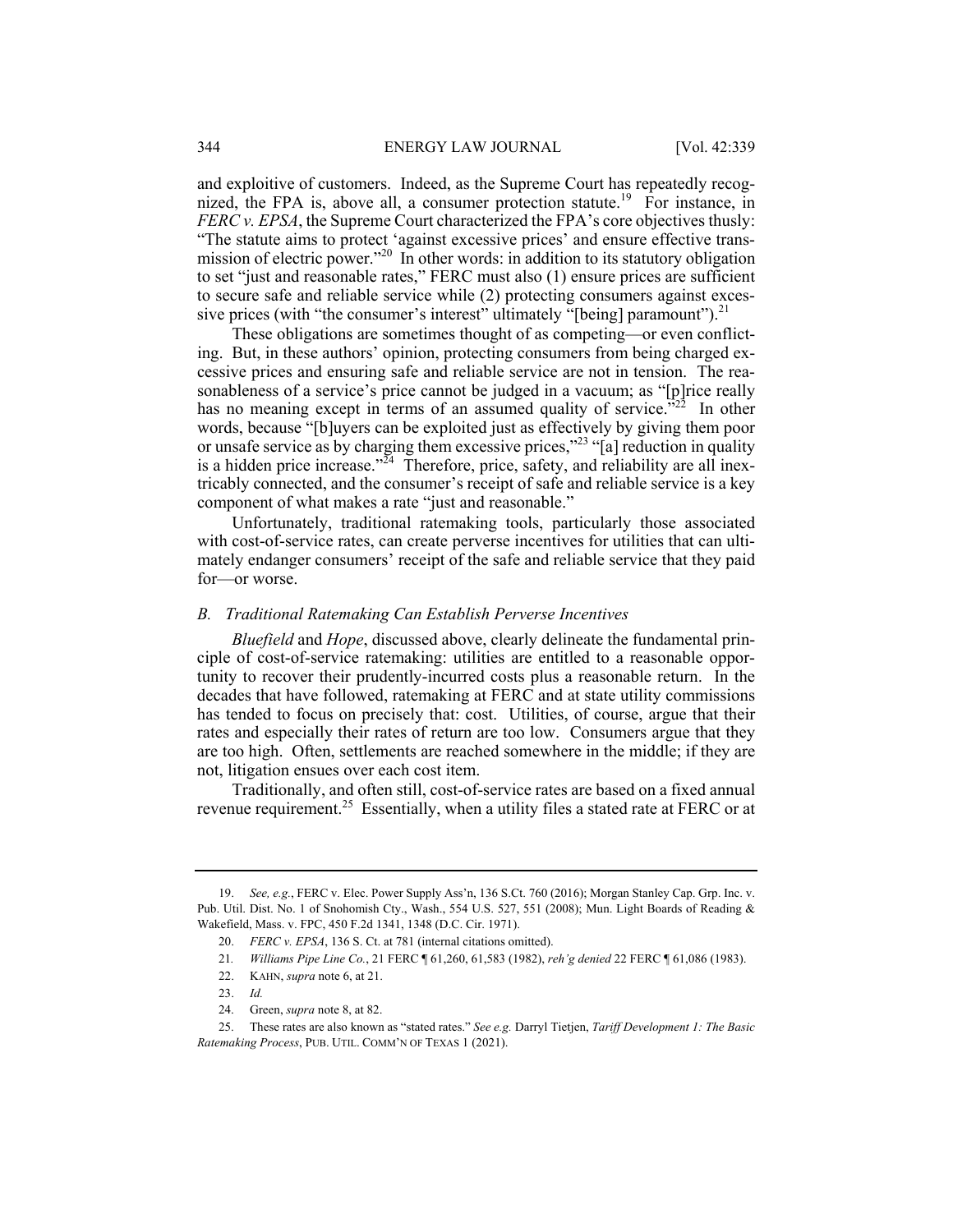a state commission, it includes an estimate for each component of its cost of service (usually based on a historical test year),  $^{26}$  such as administrative, general, and operations and maintenance expenses; taxes; and depreciation. 27 It also proposes a rate of return (its weighted average cost of capital) on the net (depreciated) value of its utility investments (rate base). The sum is a number that is supposed to be the total amount the utility needs to run its operations for the year (i.e., its revenue requirement).<sup>28</sup> To derive rates, the revenue requirement is then "divided among functions (like generation, transmission, distribution, and customer service) . . . allocated among customer classes (like residential, commercial, industrial, and street lighting), and then assigned to billing determinants (like electrical energy consumed, peak power demand, and fixed monthly fees)."<sup>29</sup> Often this is done by using a forecasted load number—i.e., a utility's "reasonable when made" estimate of how much its sales and other load (such as losses) will be in a given year.

Two aspects of this system combine to create particular incentives for the filing utility. First, the rates are not trued up to actual expenditures—the utility recovers its authorized rate regardless of whether its actual costs end up being higher or lower than its forecasted ones and regardless of whether its actual sales end up being higher or lower than forecast. Second, the funds received in rates are not earmarked: the component costs are used to support a rate determination, but the actual revenue collected from rates may be spent on any legitimate business purpose, retained, or even distributed as dividends to investors.

Independently, each of these features could be seen as desirable. For instance, the lack of a true-up can incentivize efficiency by urging utilities to "practice operating economies and to stimulate growth of demand for service."<sup>30</sup> Likewise, the lack of earmarking can give utilities the flexibility they need to operate under real-world conditions and avoid micromanagement of utility operations by regulators.

However, it has long been acknowledged that this structure also creates problematic incentives. Commenters have noted that cost-of-service ratemaking "biases a regulated firm . . . toward more capital-intensive modes of production" where the "purchased capital becomes part of the utility's rate base upon which an allowed or approved rate of return may be earned."<sup>31</sup> Put more simply, utilities may perform unnecessary capital work on which they earn a return rather than cheaper, simpler operations and maintenance work on which they don't. Also,

 <sup>26.</sup> *See, e.g.,* Branko Terzic, *Incentive Regulation: Efficiency in Monopoly*, 8 NAT. RES. & ENV'T 3, 28 (Winter 1994) ("In the current ratemaking scheme as practiced in most regulatory jurisdictions, an annual revenue requirement is determined based on projections in a test year and is then divided by the estimate of annual sales, which results in the simplest regulatory ratemaking formula."); *See also* 18 C.F.R. § 35.13 (a),(c),(d),(h) (requirements for certain utility rate change filings, including cost-of-service analysis for defined test periods).

<sup>27</sup>*.* Terzic, *supra* note 26, at 28.

<sup>28</sup>*. Id.*

 <sup>29.</sup> Laurence D. Kirsch et al., *Alternative Electricity Ratemaking Mechanisms Adopted by Other States*, CHRISTENSEN ASSOC.'S ENERGY CONSULTING 3 (May 15, 2016), https://www.caenergy.com/wp-content/uploads/2016/02/Kirsch\_Morey\_Alternative\_Ratemaking\_Mechanisms.pdf.

 <sup>30.</sup> JAMES C. BONBRIGHT ET AL., PRINCIPLES OF PUBLIC UTILITY RATES 96 (2d ed. 1988).

 <sup>31.</sup> *Id.* at 356 (discussing Averch-Johnson thesis).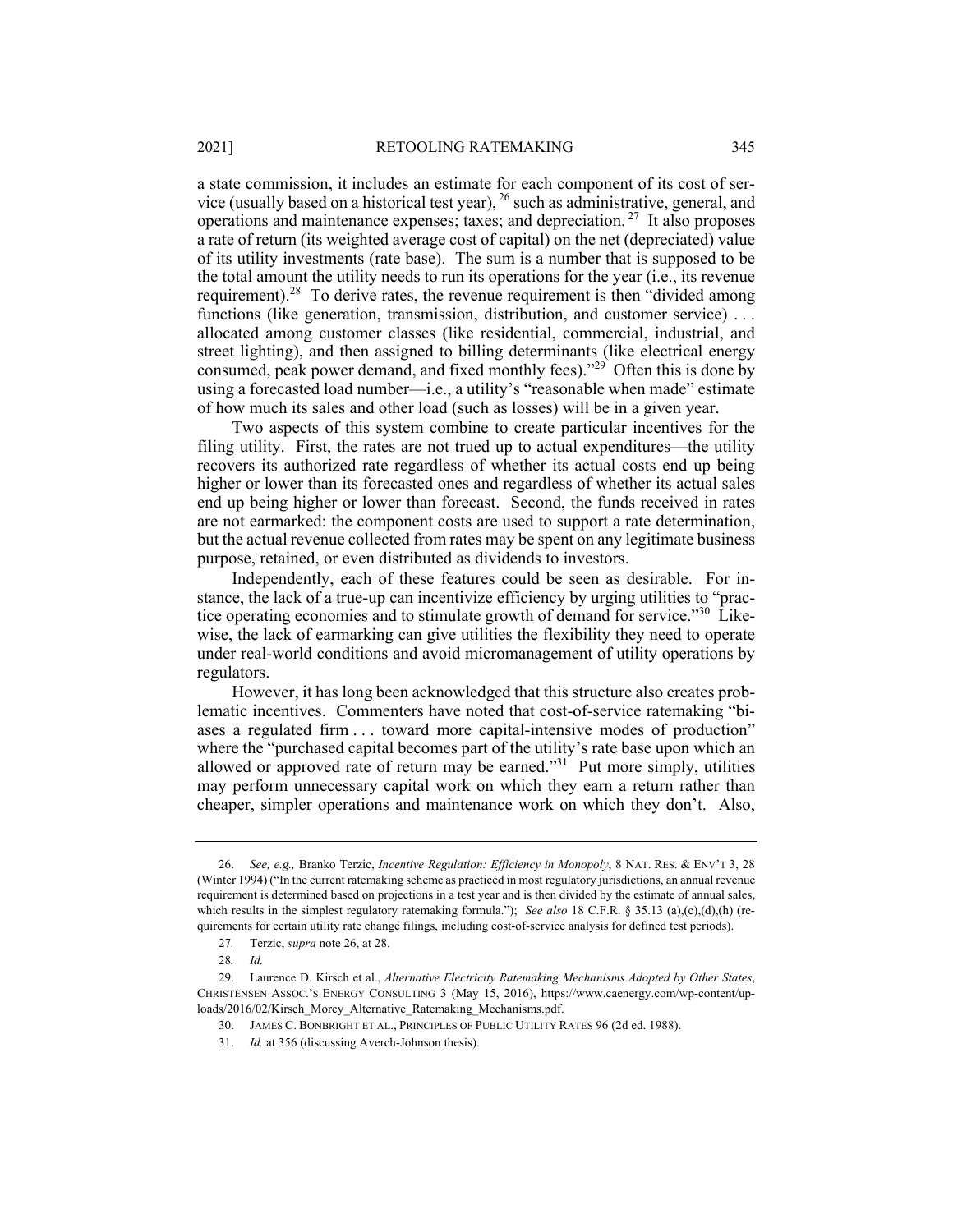under this system "[a] profit-driven [utility] may pay more attention to short-term gains" or "may cut costs in a way that affects reliability."<sup>32</sup> It is the lack of earmarking that allows the utility the budgetary discretion to shift dollars (whether to inefficient capital projects or to dividends). And it is the lack of a true-up that allows the utility to keep any excess profits it reaps.

Specifically, the two features discussed above combine to form the perverse incentive on which we focus: high maintenance costs claimed for ratemaking purposes, followed by actual underspending on maintenance in order to boost profits to the long-term detriment of safety and reliability. This is not a new issue—and as demonstrated above, we are not the first authors to take this question up. However, the risks posed by maintenance failures have only grown with an increased population and associated dependency on electricity, challenging anew the acceptability of this skewed incentive. Moreover, extreme weather conditions due to climate change can make maintenance failures that were once all but unnoticeable catastrophically dangerous.33 One high profile case in particular illustrates what can happen when these fundamental changes collide with an outdated paradigm of sloppy maintenance practices: seemingly benign lapses can compound over many years before disastrous results surface. We discuss that example and others, and propose some possible tools that FERC can use to mitigate these dangers.

# *C. Perverse Incentives in Utility Ratemaking Can Lead to Catastrophic Consequences*

In the long term, exploitation of cost-of-service ratemaking incentives can lead—and has led—to catastrophic equipment failures, destruction of enormous amounts of both public and private property, and even loss of life, as will be discussed below.

As a rule, though, these instances can (initially) be hard to spot. When customers and customer advocates in rate cases are focused on costs alone, they might not dig into the data to notice when the company is skimping on maintenance. And when they see underspending on maintenance or capital work or any other aspect of utility operations, they might take that as an opportunity to argue for a rate reduction, rather than push for more money to be spent to preserve the system.

For this reason, it is interesting to look at cases where the consequences were not catastrophic, but where the utility's cost-cutting strategy became apparent over the course of several rate cases. This played out in Tennessee and West Virginia, where two subsidiaries of the American Water Works Company, the Tennessee and West Virginia American Water Companies, sought rate increases from the state public utility commissions. In both cases, the two utilities ran relatively small

 <sup>32.</sup> Joseph P. Tomain, *The Past and Future of Electricity Regulation*, 32 ENVTL. L. 435, 459 (2002) (citing Charles H. Koch, Jr., *Control and Governance of Transmission Organizations in the Restructured Electricity Industry*, 27 FLA. ST. U.L. REV. 569, 590-97 (2000)).

 <sup>33.</sup> *See e.g.,* U.S. DEP'T OF ENERGY, NATIONAL ELECTRIC TRANSMISSION CONGESTION STUDY 23 (2020) (noting that the increase in severe weather impacts (and our increased vulnerabilities to the same) have only underscored that a robust transmission network is critical).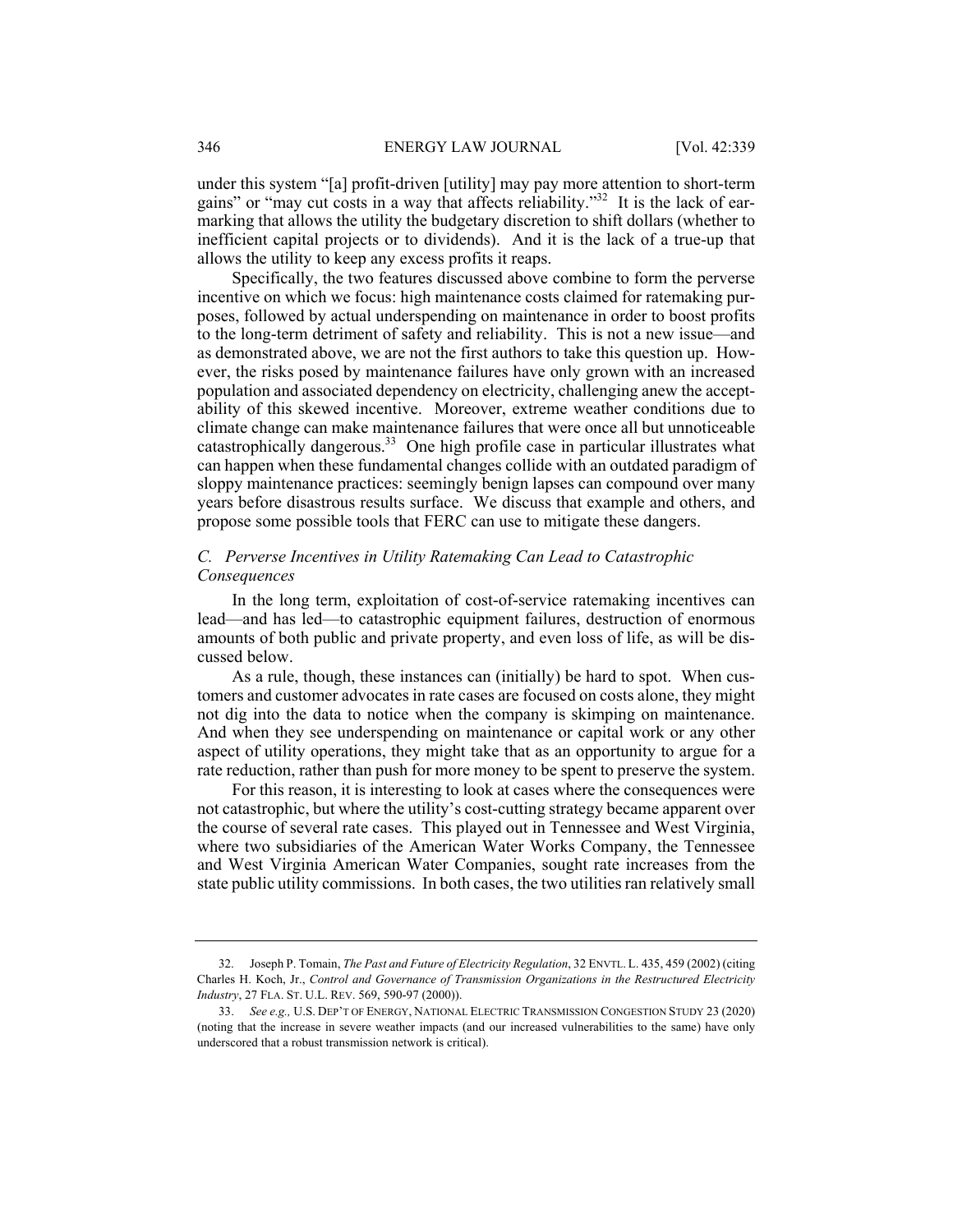water systems in discrete parts of their state, which allowed the relevant commissions to look at their rate requests on a more detailed level than most large utility requests. It became clear that both attempted to recover the costs of more fulltime personnel than they actually retained, all while skimping on maintenance and continuing to pay dividends to their upstream corporate parent.<sup>34</sup>

For instance, in its 2011 rate case, the Tennessee American Water Company asked for authorization to recover the costs of 110 employees in rates—which would suggest plans to significantly increase staff from existing levels.<sup>35</sup> In fact, the company's authorized personnel levels steadily *decreased* from a high of 107 in 2009 to 87 full-time employees by the time of its 2011 rate request (although it had been authorized to recover the costs of 109 employees in its previous rate request).<sup>36</sup> On the stand, the company's president admitted that maintenance had been behind schedule. As justification for falling behind on maintenance while laying off personnel, he stated: "2010 was going to be a year that did not nearly approach the 10.2% return on equity and we're continuing to decline. So at that point, we had to do what we could to manage the business."<sup>37</sup> Doing what was needed to manage the business did *not*, however, involve decreasing the dividends paid by the Tennessee American Water Company to its upstream corporate parent—the American Water Works Company.38

Similarly, in its 2010 rate case, the West Virginia American Water Company testified that it needed 316 full-time employees to maintain "adequate" service to its customers. The company's president went so far as to say on the stand that he did not believe that the company "[could] achieve any additional cost savings in head count."<sup>39</sup> The West Virginia Public Service Commission, relying on this testimony despite requests from other parties in the case that it decrease the authorized headcount, thus granted the company's requested authorization. A few weeks later, the company announced that it was laying off thirty-one employees and significantly decreasing its investment in distribution infrastructure. The com-

 <sup>34.</sup> One of the authors, Katharine Mapes, was involved in these cases, representing the Utility Workers Union of America and its relevant locals in a series of proceedings at the Tennessee Regulatory Authority and at the West Virginia Public Service Commission. Along with Anree Little, Ms. Mapes also participated in the briefing of PG&E's "TO18" rate case before FERC, FERC Docket No. ER16-2320 (July 29, 2016), on behalf of the Northern California Power Agency and the California Department of Water Resources; she also represented clients in the PG&E "TO18" litigation. All views put forth in this article are the authors' own and should not be attributed to their clients, past or present.

 <sup>35.</sup> Transcript of Direct Test. of John Watson at 21: 14-17, *Tennessee American Water Co.*, Docket No.10- 00189 (Tenn. Regulatory Authority Sep. 23, 2010), http://share.tn.gov/tra/orders/2010/1000189a.pdf.

 <sup>36.</sup> Transcript of Direct Test. of James Lewis at 5:1-6:3, *Tennessee American Water Co.*, Docket No. 10- 00189 (Tenn. Regulatory Authority Jan. 5, 2011), http://share.tn.gov/tra/orders/2010/1000189ez.pdf.

 <sup>37.</sup> Cross-examination of John S. Watson, Vol. II.C, Tr. 342:20-25, *Tennessee American Water Co.*, Docket No. 10-00189 (Tenn. Regulatory Authority Mar. 1, 2011).

<sup>38</sup>*. Id*. Tr. 345:6-13, 346:4-13 (Watson conceding that no consideration was given to reducing the dividend in light of the maintenance needs and purported revenue shortfalls).

 <sup>39.</sup> Transcript of Direct Testimony of Wayne D. Morgan at 31:18-32:1, *West Virginia-American Water Co.*, Case No. 10-0920-W-42T (W. Va. Pub. Serv. Comm'n Aug. 2, 2010).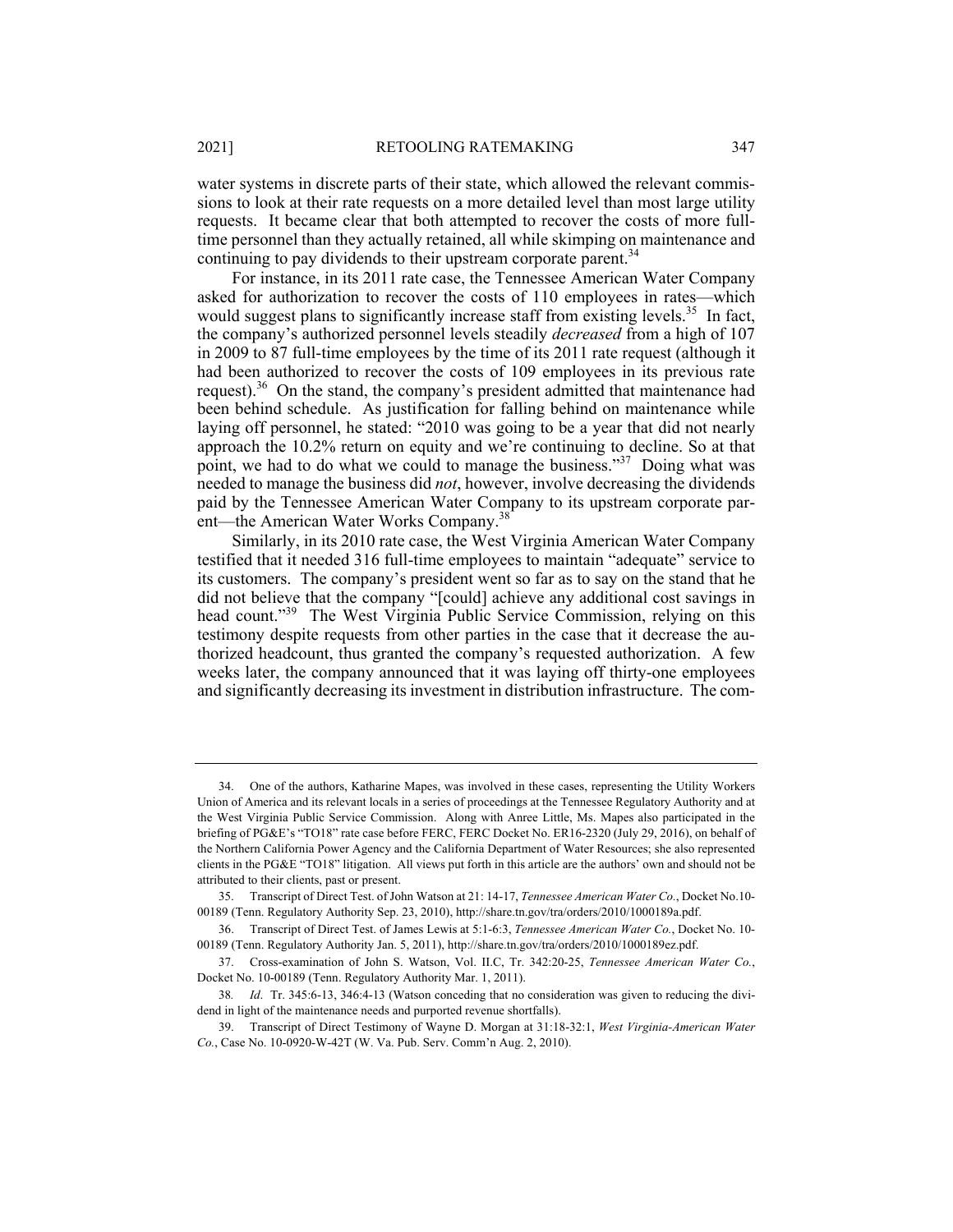pany admitted that this would cause reliability problems. In a subsequent investigation by the West Virginia Public Service Commission into the reductions in force, the company's president stated:

[W]e anticipate that the Staffing Reductions may affect the Company's response time on main breaks. Moreover, over time, the possibility of more main breaks exists, because we have been unable, due to a reduction in discretionary investment, to increase the pace of distribution infrastructure replacement.<sup>40</sup>

The company nonetheless justified its decision on the ground that it received less in rate relief (i.e., a lower revenue requirement) than it had asked for and, thus, argued that it needed to make cuts in other  $places<sup>41</sup>$ —unstated but yet easily understood was that it needed to do this to maintain profits at an acceptable level for its parent company.

In this case, the company's plan was thwarted, at least temporarily, by the West Virginia Public Service Commission, which put an initial order in place enjoining the layoffs and requiring the company to keep itself fully staffed. Ultimately, after a full investigation, it enjoined some of the layoffs—those that it deemed to bear directly on the safety and reliability of the company's service until the company's next rate case. The West Virginia Public Service Commission concluded that it would

not wait for actual service problems to support a finding that the actions of [the company] are unreasonable. The requirement for evidence of unreasonable acts or practices can be based on reasonable expectations and does not require the Commission to wait until the facilities of a utility are so poor that consumer complaints increase to unprecedented levels or result in instances of dangerous conditions or inadequate service.<sup>42</sup>

The Tennessee and West Virginia American Water Company rate cases are interesting because of how specific the evidence was that the companies shorted service quality in exchange for shareholder profits. For larger utilities, state commissions cannot and do not drill down to individual job titles and, of necessity, take a broader view. This is true of rate cases at FERC as well. However, that does not mean that FERC and stakeholders cannot get valuable information in those cases, as  $PGE$ 's "TO18" rate case,<sup>43</sup> discussed below, shows.

PG&E provides gas and electric power to large swathes of Northern California. Its service territory includes most of the San Francisco Bay Area, including San Francisco itself, Oakland, and San Jose. It also includes more sparsely populated portions of the state, such as communities located in the Sierra Nevada

 <sup>40.</sup> Transcript of Direct Testimony of Wayne D. Morgan at 16:10-13, *West Virginia American Water Co*., Case No. 11-0740-W-GI (W. Va. Pub. Serv. Comm'n June 29, 2011).

<sup>41</sup>*. See, e.g.,* Transcript of Rebuttal Testimony of Wayne D. Morgan at 5:14-18, *West Virginia American Water Co*., Case No. 10-0920-W-42T (W. Va. Pub. Serv. Comm'n Nov. 22, 2010), http://www.psc.state.wv.us/ scripts/WebDocket/ViewDocument.cfm?CaseActivityID=309752&NotType=%27WebDocket%27.

 <sup>42.</sup> Commission Order, *West Virginia American Water Co*., Case No. 11-0740-W-GI at 15 (W. Va. Pub. Util. Comm'n Oct. 13, 2011), http://www.psc.state.wv.us/scripts/WebDocket/ViewDocument.cfm?CaseActivityID=330867&NotType=%27WebDocket%27.

<sup>43</sup>*. Pac. Gas and Elec. Co.*, 175 FERC ¶ 61,040 at P 1 (2021).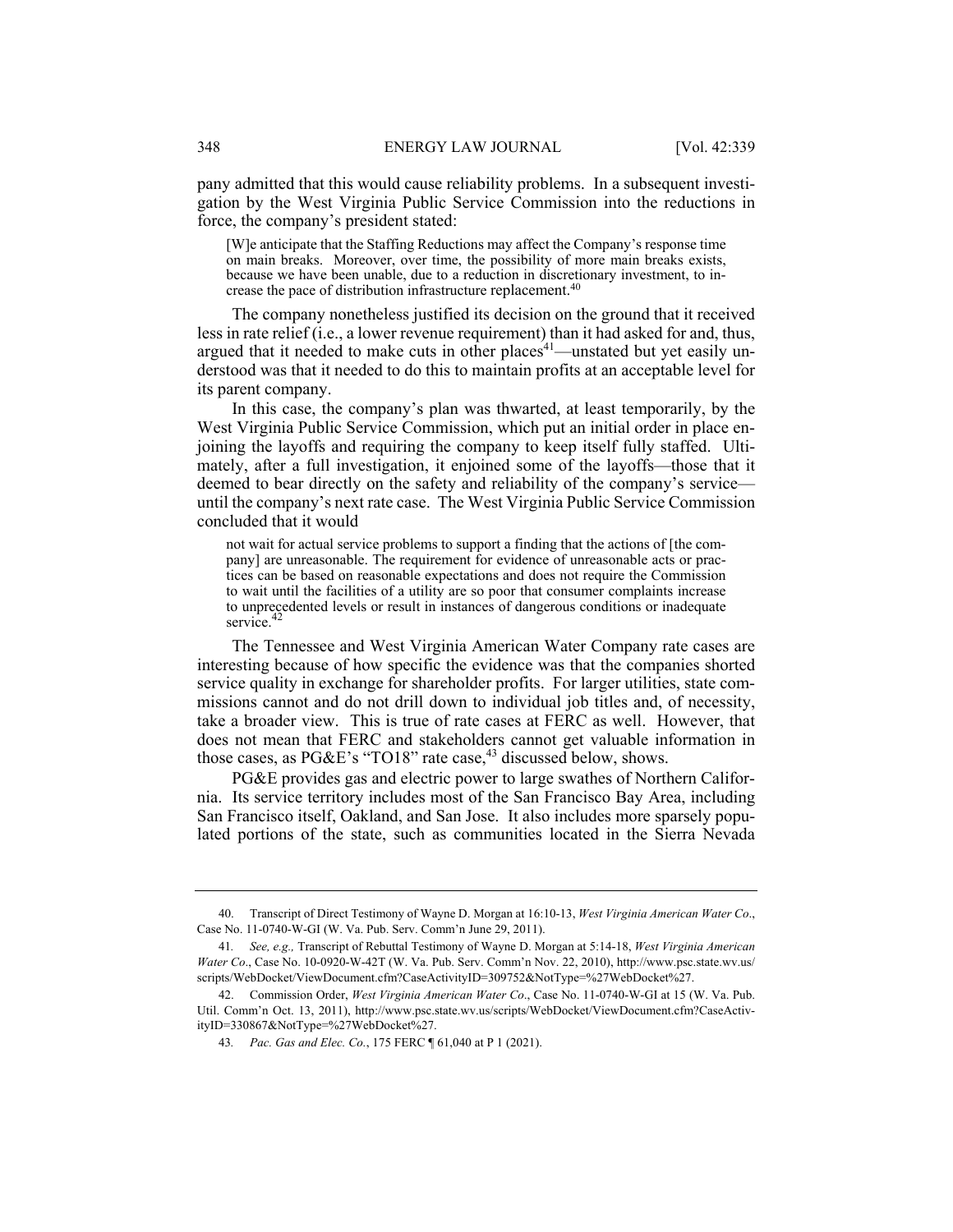Mountains.44 Thus, in addition to maintaining systems in densely populated urban areas (above and below ground), it must also maintain transmission and distribution systems in mountainous areas prone to high winds and wildfires.<sup>45</sup>

PG&E has been no stranger to the headlines in general—for instance, in 2001, it declared bankruptcy in the aftermath of the California market meltdown at the turn of the millennium.46 But PG&E entered a new phase of well-publicized safety troubles in September 2010, when one of its gas pipelines exploded in San Bruno, California, killing eight people, destroying thirty-five homes, and damaging many more. PG&E's gas distribution system is under the jurisdiction of the California Public Utilities Commission (CPUC).<sup>47</sup> Thus, when the San Bruno pipeline exploded, the CPUC initiated a long-running investigation (which itself generated various scandals and controversies).<sup>48</sup> It discovered "that the San Bruno incident was caused by a combination of multiple contributing factors," including PG&E's repeated violations of the Public Utilities Code and federal regulations, and general mismanagement.<sup>49</sup> For instance: "PG&E had collected \$224 million

 46. John Farrell, *Twice Burned, Once Shy—Why Californians Should Be Wary of Bailing Out PG&E Again*, GREENTECH MEDIA (Jan. 21, 2019), https://www.greentechmedia.com/articles/read/twice-burned-onceshywhy-californians-should-be-wary-of-bailing-out-pge-aga ("The last time Pacific Gas & Electric declared bankruptcy, in 2001, its customers paid billions of dollars in higher rates while company creditors and shareholders lost little. In that case, PG&E's losses were largely due to deregulation and marketplace manipulations by Enron and others.").

 47. CAL. PUB. UTIL. COMM'N, *Natural Gas and California*, https://www.cpuc.ca.gov/natural\_gas/ ("The California Public Utilities Commission (Commission or CPUC) regulates natural gas utility rates and services provided by Pacific Gas and Electric Company (PG&E) . . . [t]he natural gas services which the CPUC regulates include in-state transportation of natural gas over the utilities' extensive transmission and distribution pipeline systems, gas storage, procurement, metering and billing.").

 48. For instance, "PUC commissioners and officials, including former President Michael Peevey, were criticized for improper communications with executives at Pacific Gas & Electric Co.," including ex parte conversations regarding "how much to fine PG&E for the 2010 explosion of a natural gas transmission line that killed eight people in the Bay Area city of San Bruno." *See e.g.,* Ivan Penn, *PUC gets public input on reform amid outcry over its practices*, LOS ANGELES TIMES (Aug. 12, 2015), https://www.latimes.com/business/la-fipuc-overhaul-20150813-story.html.

 49. CALIFORNIA PUB. UTILS. COMM'N, *September 9, 2010 PG&E Pipeline Rupture in San Bruno*, CONSUMER PROTECTION & SAFETY DIVISION INCIDENT INVESTIGATION REPORT 3-4 (Jan. 12, 2012) ("CPSD's investigation conclude[d] that the San Bruno incident was caused by a combination of multiple contributing factors: 1. PG&E's failure to follow accepted industry practices when it constructed Segment 180 in 1956; 2.

<sup>44.</sup> CALIFORNIA ENERGY COMM'N, *Energy Maps of California: Electric Utility Service Area Map* (2020), https://cecgis-caenergy.opendata.arcgis.com/documents/c69c363cafd64ad2a761afd6f1211442/explore; CALIFO RNIA ENERGY COMM'N, *Energy Maps of California: Electric Utility Service Territories and Balancing Authorities* (2017), https://cecgis-caenergy.opendata.arcgis.com/documents/electric-utility-service-territories-and-balancing-authorities/explore.

<sup>45</sup>*. See, e.g.,* Maggie Angst, *Northern California wildfires scorch more than 158,000 acres: PG&E may be partly to blame*, THE MERCURY NEWS (Jul. 19, 2021), https://www.mercurynews.com/2021/07/19/northerncalifornia-wildfires-scorch-more-than-158000-acres-as-pge-reveals-it-may-have-sparked-the-dixie-fire/(discuss ing the Dixie, Tamarack, and Beckwourth Complex Fires, all of which started between late June and mid-July 2021, and which, as of July 19, 2021, "continue to scorch more than 158,000 acres of bone dry forest landscape in Northern California", all in or near PG&E's service territory). By August 27, 2021, the Dixie Fire—only 46% contained—had become the largest fire in California's history, burning over 750,000 acres. Anisca Miles, *Massive Dixie Fire burns over 750K acres, 46% contained*, FOX40 (Aug. 27, 2021), https://fox40.com/news/wildfire-watch/dixie-fire-burns-over-750k-acres-is-46-contained/.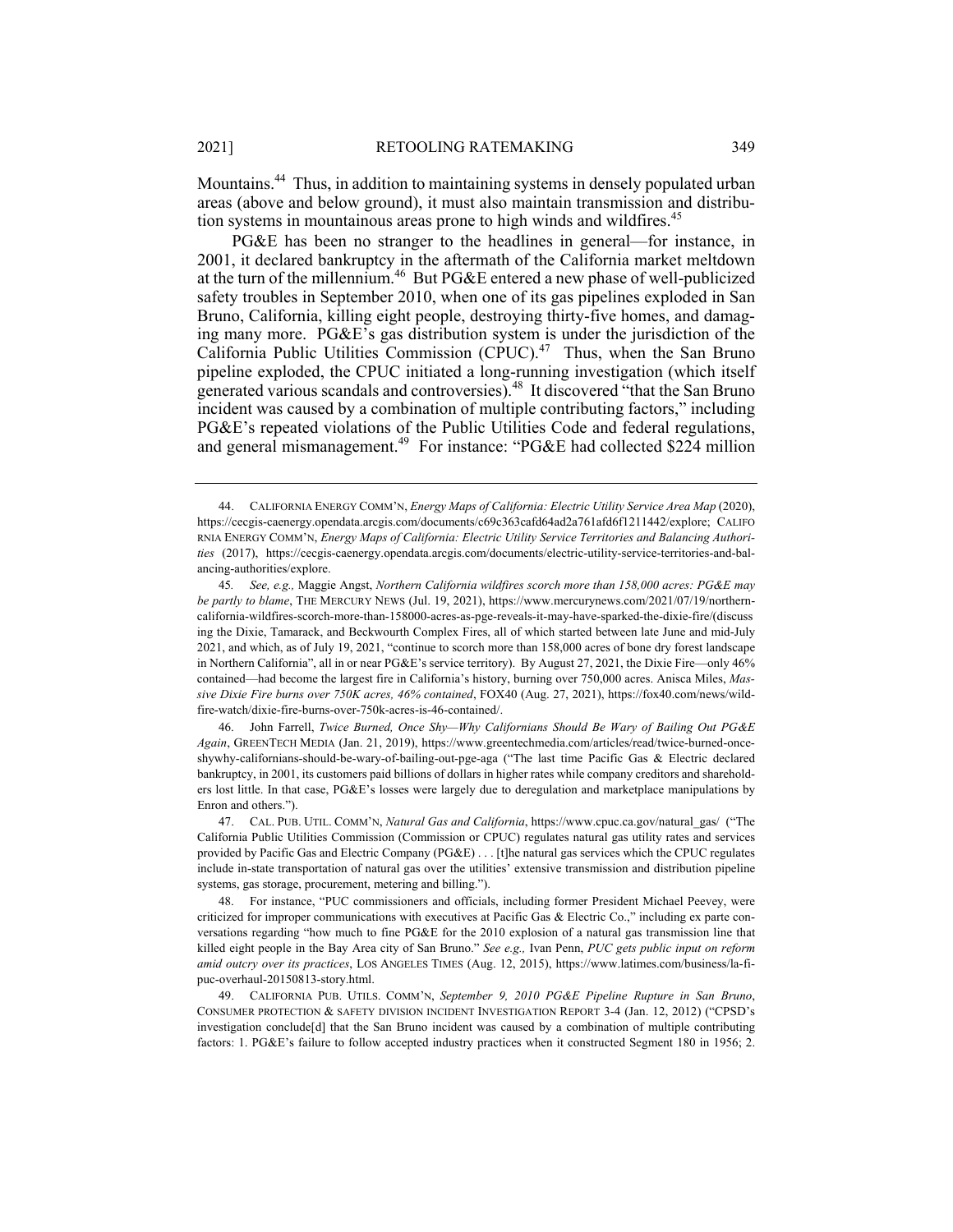more than it was authorized to collect in oil and gas revenue in the decade before the explosion. At the same time, it spent millions less than it was supposed to on maintenance and generally fell short of industry safety standards."<sup>50</sup>

Ultimately, the legal consequences to PG&E were far-reaching. The CPUC fined PG&E \$1.6 billion at the conclusion of its investigation, at that point the largest fine ever levied against a utility in the United States.<sup>51</sup> PG&E also committed to making \$2.8 billion of shareholder-funded improvements to its gas distribution system.52 Unusually, PG&E itself was also convicted by a federal jury on five charges of violating federal pipeline safety regulations and of obstructing a National Transportation Safety Board investigation (although none of its individual officers and employees were charged).<sup>53</sup> The judge ultimately sentenced PG&E to the harshest sentence allowable under law: a \$3 million fine and five years of probation, to expire in January  $2022^{54}$  Of course, this punishment was dwarfed by the CPUC fines (and damages paid out in individual claims brought by victims and families).<sup>55</sup>

 50. Morgan McFall-Johnsen, *Over 1,500 California Fires in the Past 6 years — Including the Deadliest Ever —Were Caused by One Company: PG&E. Here's What it Could Have Done but Didn't*, BUSINESS INSIDER (Nov. 3, 2019), https://www.businessinsider.com/pge-caused-california-wildfires-safety-measures-2019-10.

 51. George Avalos*, PG&E Slapped with Record \$1.6 Billion Penalty for Fatal San Bruno Explosion*, THE MERCURY NEWS (last updated Aug. 12, 2016), https://www.mercurynews.com/2015/04/09/pge-slapped-withrecord-1-6-billion-penalty-for-fatal-san-bruno-explosion/.

 52. PG&E would later be fined \$1.9 billion for its role in multiple "catastrophic 2017 and 2018 wildfires," which "were unprecedented in size, scope, destruction, and loss of life"—including the deadly Camp Fire in November 2018. Press Release, *California Pub. Utils. Comm'n, CPUC Penalizes PG&E \$2 Billion for 2017 and 2018 Wildfires* (May 7, 2020), https://docs.cpuc.ca.gov/PublishedDocs/Published/G000/M337/K016/33701695 8.PDF.

 53. George Avalos, *PG&E gets Maximum Sentence for San Bruno Crimes*, THE MERCURY NEWS (last updated Jan. 27, 2017), https://www.mercurynews.com/2017/01/26/pge-gets-maximum-sentence-for-san-brunocrimes.

 54. *Id.* PG&E was also ordered to run a television ad campaign explaining its convictions, punishment, and steps toward remediation.

 55. Lisa Pickoff-White, David Marks & Alex Emslie, *PG&E Gets \$3M Fine for San Bruno Blast, Must Advertise its Conviction on TV*, KQED.ORG (Jan. 26, 2017), https://www.kqed.org/news/11287618/pge-gets-3mfine-for-san-bruno-blast-must-advertise-its-conviction-on-tv.

PG&E's failure to comply with the integrity management requirements 3. PG&E's inadequate record keeping practices; 4. Deficiencies in PG&E's SCADA system and inadequate procedures related to the work at the Milpitas Terminal and PG&E's failure to comply with its own procedures; 5. PG&E's deficient emergency response actions after the incident; and 6. PG&E's corporate culture emphasizing profits over safety. The investigation found the following code violations: 1. PG&E did not follow the accepted industry standards specified in ASA B31.1.8-1955 when it installed Segment 180 in 1956 and therefore violated the Public Utilities Code, Section 451; 2. PG&E violated Code of Federal Regulations (CFR) 49, Part 192, Subpart O, for its failure to comply with the integrity management requirements; 3. PG&E failed to keep adequate records for Segment 180 and failed comply with the industry standards specified in ASA B31.1.8-195 and therefore violated the Public Utilities Code, Section 451; 4. PG&E violated 49 CFR Parts 192.605(c) and 192.13(c) for its failure to establish adequate procedures for recognizing abnormal operating conditions at the Milpitas Terminal and for not following its own procedures; 5. PG&E failed to timely test employees at the Milpitas Terminal for alcohol and therefore violated Part 199.225; 6. PG&E violated the Public Utilities Code, Section 451 for allowing deficiencies to exist in its SCADA system which interfered with its ability to detect and respond to the emergency; 7. PG&E violated Parts 192.605 and 192.615 and Public Utilities Code Section 451 for inadequately responding to a major incident and jeopardizing public safety.").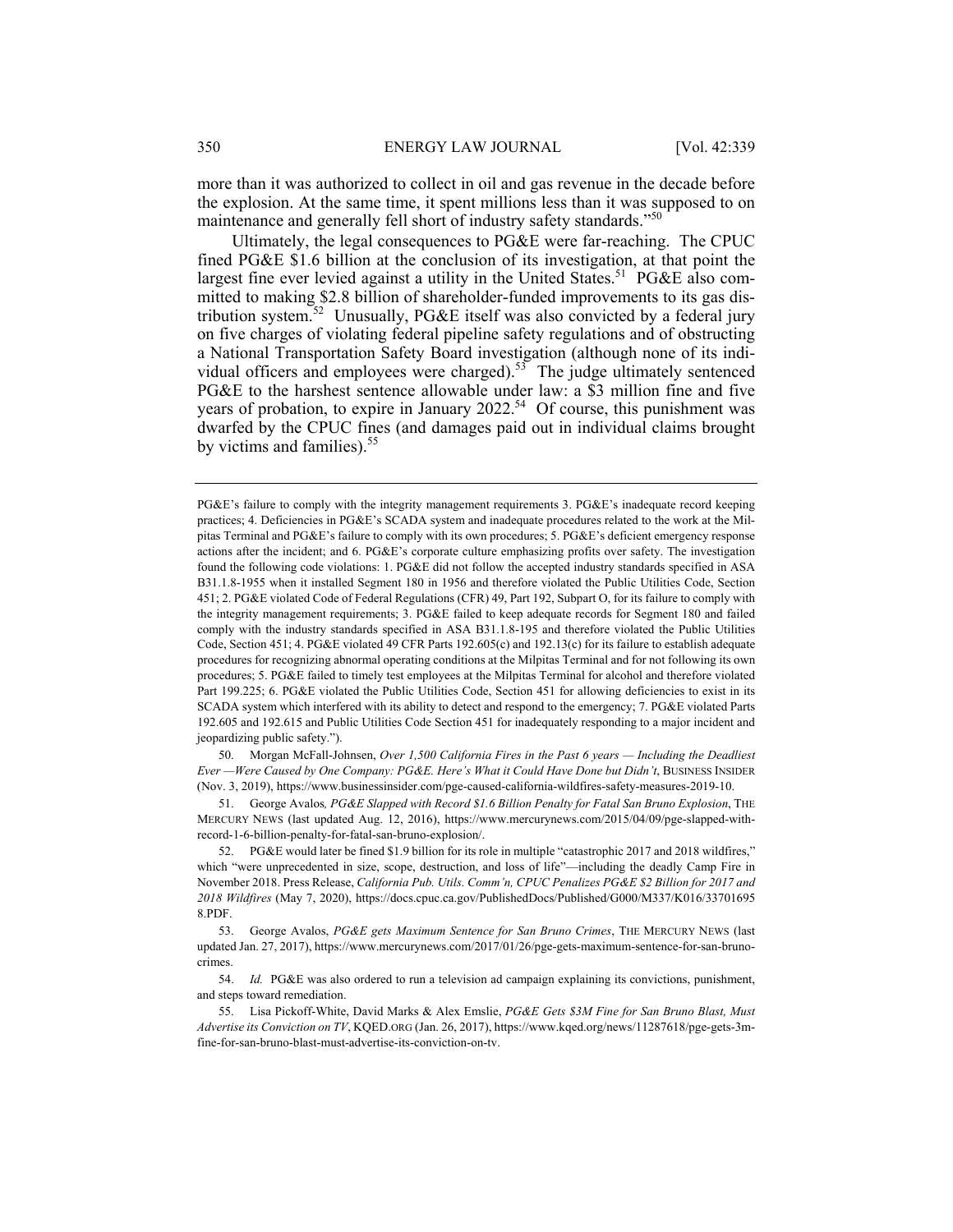Then, in 2017, twenty-one major wildfires fires swept through California's wine country. The California Department of Forestry and Fire Protection (Cal Fire) found that all but one— the Tubbs Fire<sup>56</sup>—involved PG&E's equipment.<sup>57</sup> In total, 22 people died in those fires.<sup>58</sup> Ultimately, Cal Fire found that at least three of the fires were caused by PG&E violations of California law<sup>59</sup>—specifically "Section 4293 of the California Public Resources Code, which requires utilities to maintain a specified clearance between any part of the tree and energized power lines and to remove all hazardous trees or limbs that might fall on the lines."<sup>60</sup> Regarding at least some of the fires, the CPUC's Safety and Enforcement Division (SED) also alleged that PG&E violated numerous CPUC rules and regulations.<sup>61</sup> Nevertheless, PG&E did not face charges in connection with these fires.

One year later, in November 2018, PG&E's equipment sparked the Camp Fire—the deadliest fire in California's history—which raged for seventeen days in Butte County, California. By the time the fire was extinguished, 85 people had lost their lives and the towns of Paradise and Concow were virtually destroyed.

That PG&E's equipment—specifically, one of PG&E's transmission lines was responsible for starting the fire was readily apparent. Investigators quickly determined that in the early morning of November 8, a suspension hook (C hook) that held up an insulator string connecting an energized power line (or jumper

 <sup>56.</sup> PG&E reached a settlement with eighteen victims of the Tubbs Fire who claimed PG&E was responsible for the blaze; under the deal, PG&E agreed to pay \$13.5 billion to victims of fires occurring in 2015, 2017 and 2018, including the Tubbs Fire. J.D. Morris, *PG&E: Judge Approves Tubbs Fire Settlements*, SAN FRANCISCO CHRONICLE (Jan. 30, 2020), https://www.sfchronicle.com/business/article/PG-E-Judge-approves-Tubbs-Fire-settlements-15014806.php.

 <sup>57.</sup> PG&E Corp., Quarterly Report Pursuant to section 13 or 15(d) of the Securities Exchange Act of 1934 for the quarterly period ended June 30, 2019, (Form 10-Q) 46 (Aug. 9, 2019).

<sup>58</sup>*.* Order Modifying Conditions of Probation at 2, United States v. Pac. Gas and Elec. Co., No. CR 14- 0175 WHA, (N.D. Cal. Apr. 29, 2020) (Doc. 1186) (hereinafter Order Modifying Conditions of Probation).

 <sup>59.</sup> *Id.* (As opposed to other equipment failures that were not necessarily caused by illegal conduct). 60. *Id.*

 <sup>61.</sup> Joint Motion of Pacific Gas and Electric Company (U 39 E), The Safety and Enforcement Division of the California Public Utilities Commission, Coalition for California Utility Employees, and the Office of Safety Advocate for Approval of the Settlement Agreement at 3-4, No. I.19-06-015 (Cal. Pub. Utils. Comm'n June 27, 2019). The alleged violations include:

<sup>(</sup>a) [General Order] 95, Rule 19, for disposing of evidence related to a reported incident and Commission investigation; (b) GO 95, Rule 31.1, for failing to identify and abate dying, diseased or weakened trees and tree parts; improper performance of vegetation management activities, such as pruning, removal, etc.; failing to perform a complete patrol of its system and according to best practices described in PG&E procedures; failing to retain documents related to vegetation inspections and a work order; late completion of work orders according to PG&E's own procedures; and for PG&E's records indicating that a work order had been completed when, in fact, the work had not been performed; (c) GO 95, Rule 35, for allowing vegetation to contact energized, bare conductors operating at distribution voltages, and for improperly prioritizing and deferring abatement of vegetation straining and abrading a secondary/service voltage conductor; (d) GO 95, Rule 38, for allowing two energized conductors of the same circuit to make contact thus violating minimum clearance requirements; and (e) Resolution E-4184 for failing to report one of the fire locations in the Potter/Redwood Fire.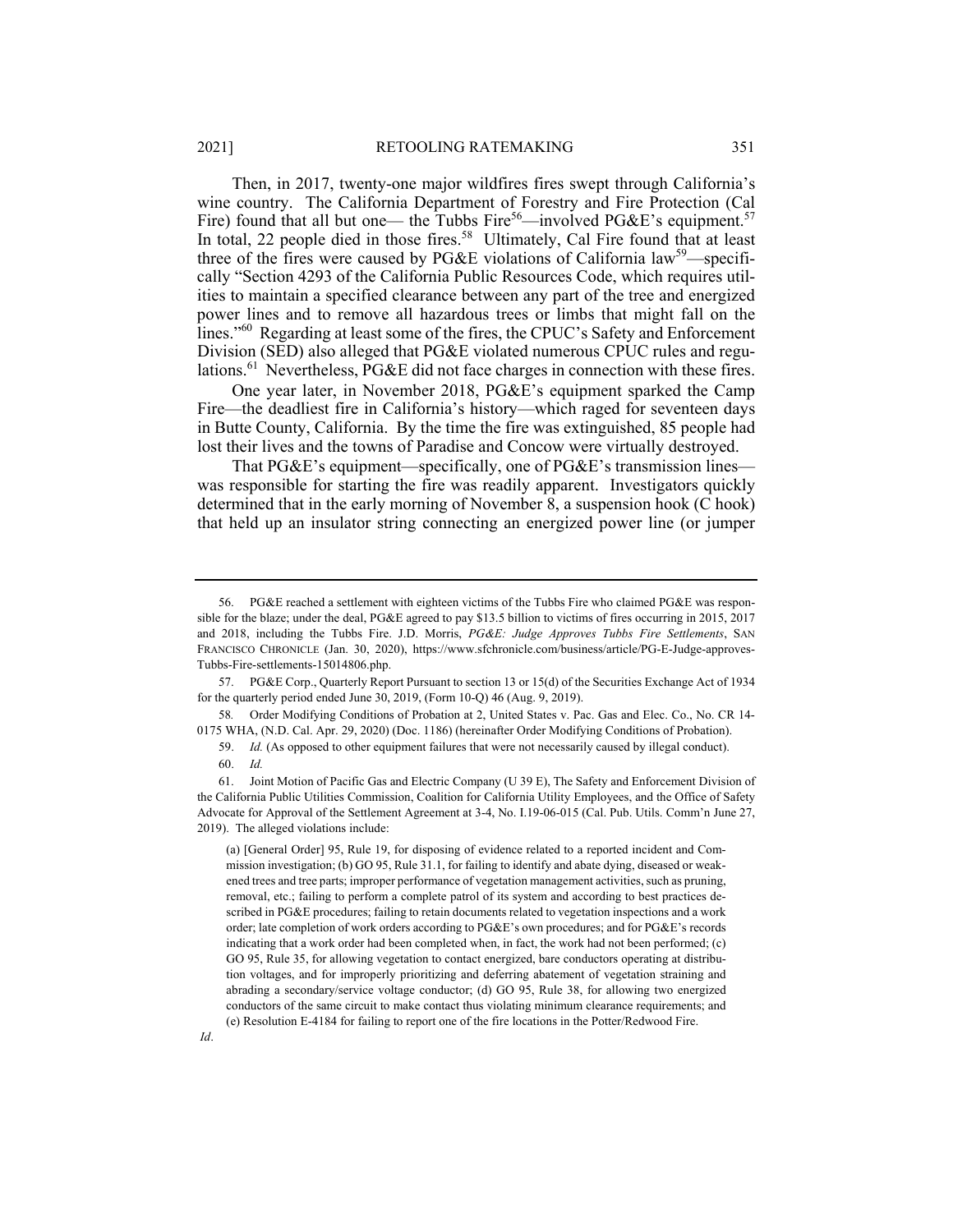conductor) to the transposition arm of a transposition tower (Tower  $27/222$ )<sup>62</sup> on the nearly 100-year-old Caribou-Palermo line failed, having "worn through after a great deal of time hanging in the windy environs [where it was located]."63 This failure

allow[ed] the energized jumper conductor to make contact with the steel tower structure. The ensuing electrical arcing between the jumper conductor and steel tower structure caused the aluminum strands of the conductor to melt as well as a portion of the steel tower structure. The molten aluminum and steel fell to the brush covered ground at the base of the steel tower structure. This molten metal ignited the dry  $brush.<sub>64</sub>$ 

Aided by high winds, the fire spread rapidly.

California has an unusual legal structure in place called "inverse condemnation," under which utilities can be held responsible for damages caused by fires started by their equipment even if those fires were not caused by negligence or other malfeasance.<sup>65</sup> This doctrine has worried California utilities for years given the increasingly fire-prone conditions in the state due to climate change, even a prudently-operated utility could spark a catastrophic wildfire.

It soon became clear, however, that PG&E had *not* prudently operated its utility. Though the Caribou-Palermo line had been constructed nearly 100 years earlier, many original components were still in use.<sup>66</sup> For instance, many of the transposition components on Tower 27/222, "including the transposition arms, C hooks, insulator strings and jumper conductor, were original components in service since 1921."<sup>67</sup> In particular, "the insulator string hanging from the C hook that broke on November 8, 2018" was determined to be an original insulator.<sup>68</sup> Subsequent modeling further suggested that the wear on the C hook whose failure sparked the Camp Fire "was consistent with approximately 97 years of rotational body on body wear."69 Yet PG&E rarely inspected or patrolled the Caribou-Palermo line: in 2005, "the Caribou-Palermo line was reduced to only being inspected once every five years and patrolled once per year in non-inspection years. ([This was a] reduction . . . from the three patrol/inspections *per year* prior to 1995)."70 To further cut costs, PG&E "reduc[ed] the thoroughness of the inspections and patrols" that they had already reduced in frequency.<sup>71</sup> As explained in the Butte County District Attorney's public report of the Camp Fire investigation:

 <sup>62.</sup> BUTTE COUNTY DISTRICT ATTORNEY, *The Camp Fire Public Report: A Summary of the Camp Fire Investigation* 2-3, 9 (June 16, 2020) [hereinafter Camp Fire Report].

 <sup>63.</sup> *Id.* at 2-3.

<sup>64</sup>*. Id.* at 9.

 <sup>65.</sup> Inverse condemnation is in Article 1, section 19 of the California Constitution and has been used against regulated entities since at least 1996. *See, e.g.*, San Diego Gas & Elec. Co. v. Superior Ct. of Orange Cty., 920 P.2d 669, 697-700 (Cal. 1996).

 <sup>66.</sup> Camp Fire Report, *supra* note 62, at 18-19.

 <sup>67.</sup> *Id.* at 19.

 <sup>68.</sup> *Id.*

 <sup>69.</sup> *Id.* at 22.

<sup>70</sup>*.* Camp Fire Report, *supra* note 62, at 25 (emphasis added).

<sup>71</sup>*. Id.* at 27.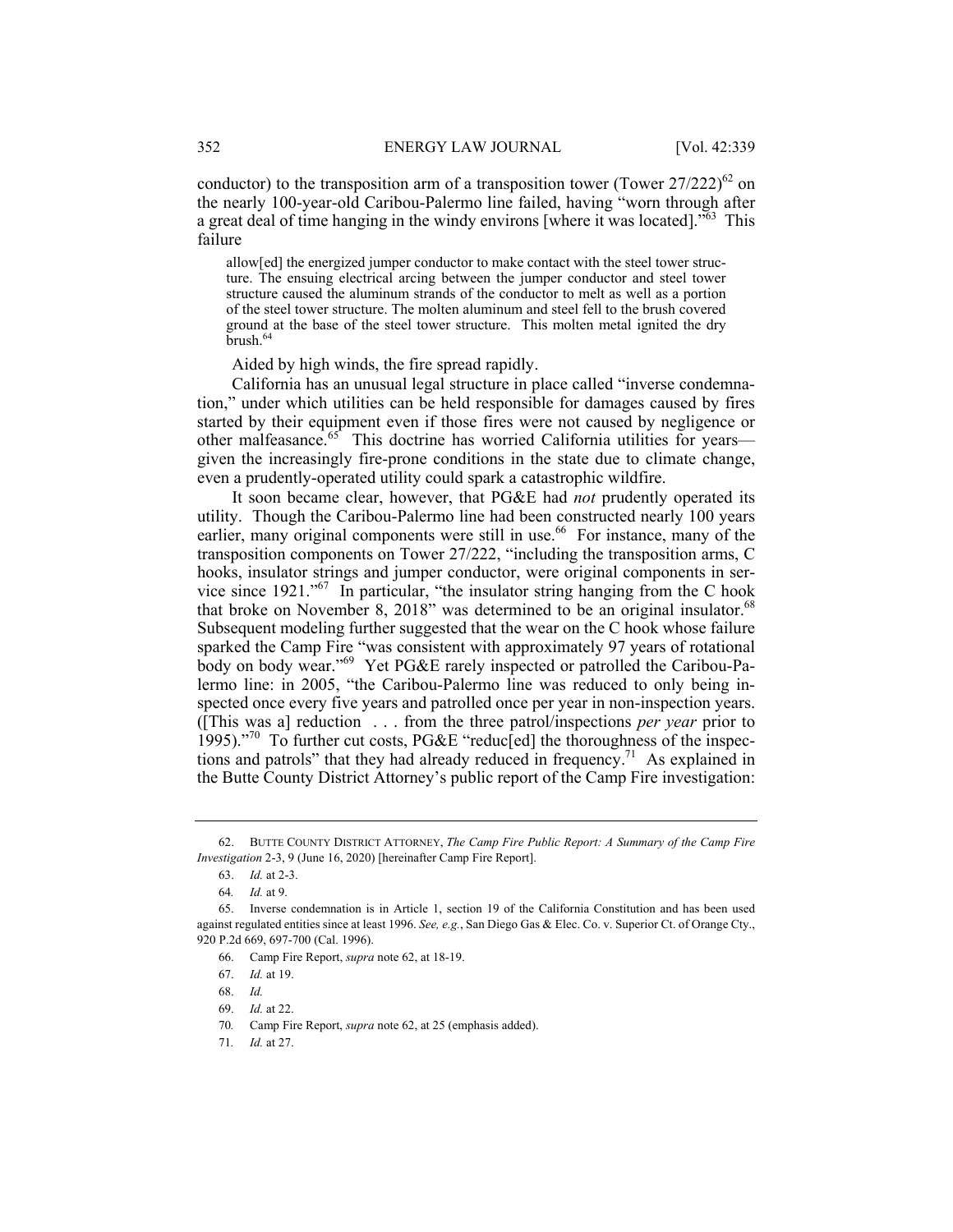Review of internal PG&E documents, including emails, and interviews with PG&E personnel determined that the unit cost for inspection and patrol is calculated based upon the time that a troubleman spends inspecting an individual structure...  $[E]$ ach year PG&E determines an average unit cost for each type of inspection or patrol. The unit cost would be translated into time and multiplied by the total number of structures on an individual line. The result would be the time allotted for the inspection or patrol of that transmission line. . . . salary incentives (bonuses) of Transmission Line Supervisors and Transmission Superintendents was [sic], at least partially, based upon compliance with the inspection and patrol budget. Based upon the evidence, PG&E reduced costs of inspection and patrol by reducing the amount of time budgeted for the inspections and patrols.

Between 2001 and 2018, aerial patrol by helicopter was the primary way by which the Caribou-Palermo lined was inspected and patrolled.<sup>73</sup> Interviews with current and former PG&E employees revealed that prior to 2001, "helicopter patrols of the Caribou-Palermo line [took] one to one and [a] half days."74 By 2011, however, "flight records document[ed]" a mere "3.2 hours for the aerial patrol of the Caribou-Palermo line,"75 which did not meet either PG&E's professed internal standards or "the requirements of the law or the regulatory agencies."<sup>76</sup> To make matters worse, in interviews with all qualified company representatives who had "inspected or patrolled the Caribou-Palermo line since [2005]," all denied that they "[had received] any formal training on conducting inspections and patrols and assessing wear."<sup>77</sup> They also denied being provided "with any records (for example tower schematics) specific to the transmission lines being inspected."<sup>78</sup> With all that being the case, it is hardly surprising that PG&E failed to identify the dangerous degree of wear on the C-hook that started the Camp Fire—in spite of the fact

(a) GO 95, Rule 18, for improperly prioritizing a disconnected insulator hold-down anchor; (b) GO 95, Rule 31.1, for failing to maintain equipment for its intended use and regard being given to the conditions under which it was to be operated; (c) GO 95, Rule 31.2, for failing to thoroughly inspect equipment and identify an immediate Safety Hazard or Priority A condition; (d) GO 95, Rule 44.3, for failing to replace or reinforce equipment before its safety factor was reduced to less than twothirds of the safety factor specified in Rule 44.1; (e) GO 165, Section IV, for failing to follow PG&E's internal procedures; (f) Resolution E-4184 for failing to report in a timely manner a reportable incident; and (g) PU Code Section 451 for failing to maintain an effective inspection and maintenance program to identify and correct hazardous conditions on transmission lines in order to furnish and maintain service and facilities.

Joint Motion of Pacific Gas and Electric Company (U 39 E), The Safety and Enforcement Division of the California Public Utilities Commission, Coalition for California Utility Employees, and the Office of Safety Advocate for Approval of the Settlement Agreement at 4, No. I.19-06-015 (Cal. Pub. Utils. Comm'n June 27, 2019).

77. Camp Fire Report, *supra* note 62, at 29.

 78. *Id.* While "PG&E documents and management personnel assert[ed] that troublemen receive training on the requirements of the position," it should be noted that the Camp Fire investigation turned up evidence that PG&E records were routinely missing, incomplete, or sometimes falsified. *Id.* at 30, 37-39.

 <sup>72.</sup> *Id.*

 <sup>73.</sup> *Id.* at 40.

<sup>74</sup>*.* Camp Fire Report, *supra* note 62, at 40.

<sup>75</sup>*. Id.*

<sup>76</sup>*. Id.* at 37. For instance, the alleged regulatory violations include: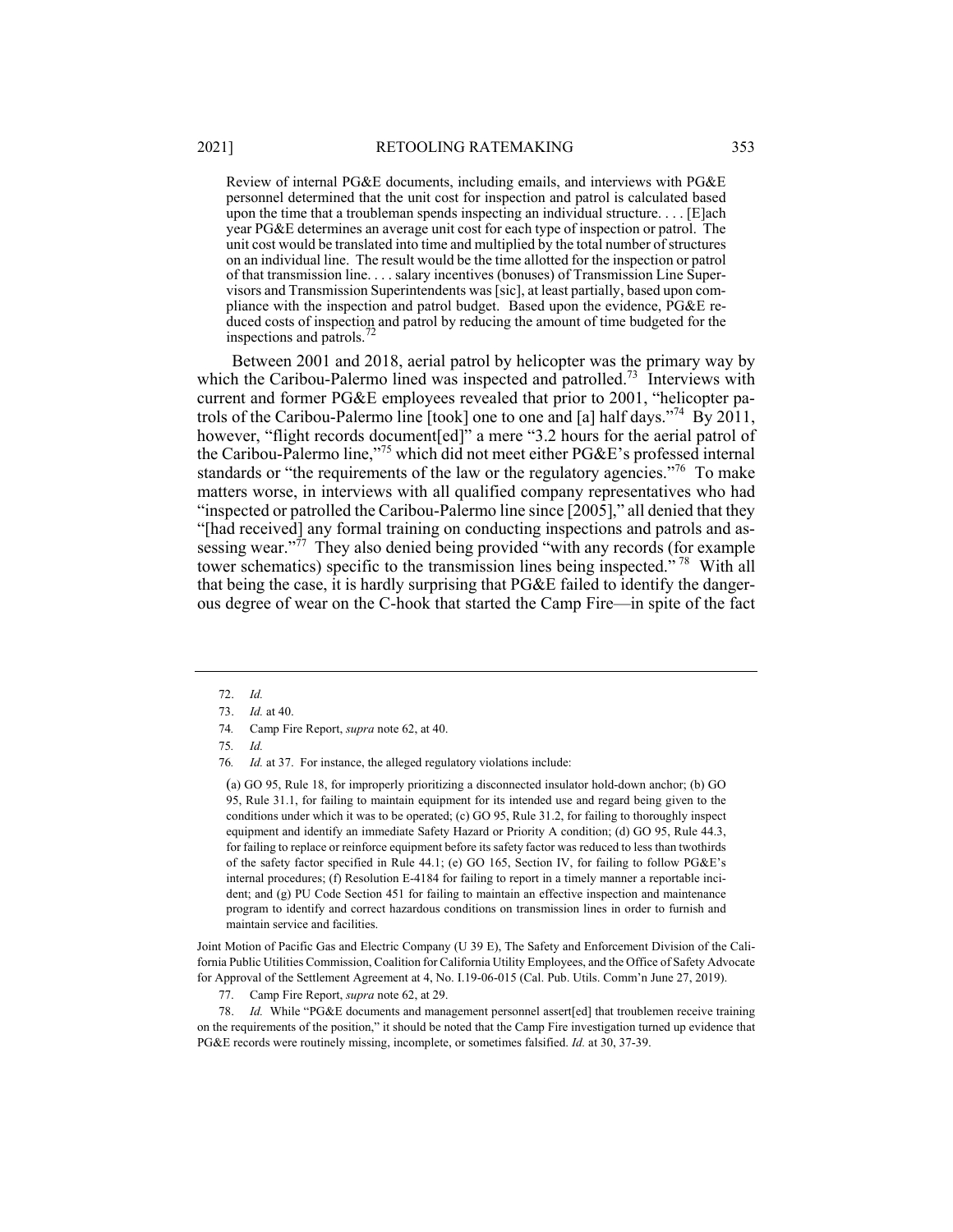that the transmission tower on which that C-hook was located "had supposedly been assessed *just days before* the fire."<sup>79</sup>

But even if PG&E *had* identified the wear on the C-hook, it is far from clear that PG&E would have acted promptly to rectify the matter. In a series of Wall Street Journal articles following the Camp Fire, the paper reported that PG&E consistently neglected maintenance on its transmission lines, including the Caribou-Palermo line. On February 27, 2019, it reported that in 2013, PG&E told "federal regulators it had planned maintenance work on the line because it sagged too close to the ground and vegetation. It planned to complete the work by February 2016. Instead, it delayed the \$30.3 million project several times."80 Similarly, the Butte County District Attorney dug into PG&E's financial situation, noting that while "[f]inancial records from 2007 through 2018 obtained from PG&E, the CPUC and FERC clearly established PG&E had consistently increased its budget for maintenance, repair and replacement of transmission assets . . . PG&E was not using the money to replace the oldest and most deteriorated transmission assets."<sup>81</sup>

The results of PG&E's criminally negligent actions were catastrophic. In the end, PG&E pled guilty to 84 counts of involuntary manslaughter.<sup>82</sup> The liability associated with the fire also led PG&E to declare bankruptcy in January 201983 (PG&E reached a settlement with creditors and emerged from bankruptcy in July  $2020$ ).<sup>84</sup>

A public utility being convicted of felonies springing from two separate incidents in under a decade is notable however you look at it.<sup>85</sup> But from a FERC

 <sup>79.</sup> Order Modifying Conditions of Probation at 9, United States v. Pac. Gas and Elec. Co., No. CR 14- 0175 WHA, (N.D. Cal. Apr. 29, 2020) (Doc. 1186) (emphasis in original).

 <sup>80.</sup> Katherine Blunt & Russell Gold, *PG&E Delayed Safety Work on Power Line That is Prime Suspect in California Wildfire*, THE WALL STREET JOURNAL, (Feb. 27, 2019, 1:42 PM), https://www.wsj.com/articles/pge-delayed-safety-work-on-power-line-that-is-prime-suspect-in-california-wildfire-11551292977?mod=article inline.

 <sup>81.</sup> Camp Fire Report, *supra* note 62, at 48.

 <sup>82.</sup> Vanessa Romo, *PG&E Pleads Guilty on 2018 California Camp Fire: 'Our Equipment Started That Fire*,*'* NPR.ORG (June 16, 2020, 11:09 PM), https://www.npr.org/2020/06/16/879008760/pg-e-pleads-guilty-on-2018-california-camp-fire-our-equipment-started-that-fire.

 <sup>83.</sup> Katherine Blunt & Russell Gold, *PG&E Files for Bankruptcy Following California Wildfires*, THE WALL STREET JOURNAL, (Jan. 29, 2019, 1:06 PM), https://www.wsj.com/articles/pg-e-files-for-bankruptcy-following-california-wildfires-11548750142.

 <sup>84.</sup> Bloomberg, *PG&E Emerges from Bankruptcy*, LOS ANGELES TIMES, (July 1, 2020, 5:29 PM), https://www.latimes.com/business/story/2020-07-01/pge-exits-bankruptcy.

 <sup>85.</sup> PG&E could face further convictions. At the time of this article's publication, PG&E was "being criminally prosecuted in Sonoma County" for its role in the 2019 Kincade Fire, "which Cal Fire blamed on the power company's failure to properly decommission a transmission line near Geyserville that eventually fell in high winds." It was also under criminal investigation for its role in the 2020 Zogg fire, which killed four. *See*  Jaxon Van Derbeken, *PG&E Settles With Counties and Cities Over 2019, 2020 Wildfires*, NBCBAYAREA.COM, (last updated May 26, 2021, 9:42 PM), https://www.nbcbayarea.com/investigations/pge-settles-with-countiesand-cities-over-2019-2020-wildfires/2555734/. So far, PG&E has agreed to pay affected local governments "a combined \$43.3 million to compensate for starting" the fires. *Id.* On July 18, 2021, PG&E reported that "blown fuses" atop a PG&E utility pole may have started the 2021 Dixie Fire. Adeel Hassan, *The Utility PG&E Says its Equipment May Have Led to a 30,000-acre Wildfire*, THE NEW YORK TIMES, (July 19, 2021), https://www.nytimes.com/2021/07/19/us/pge-dixie-fire.html.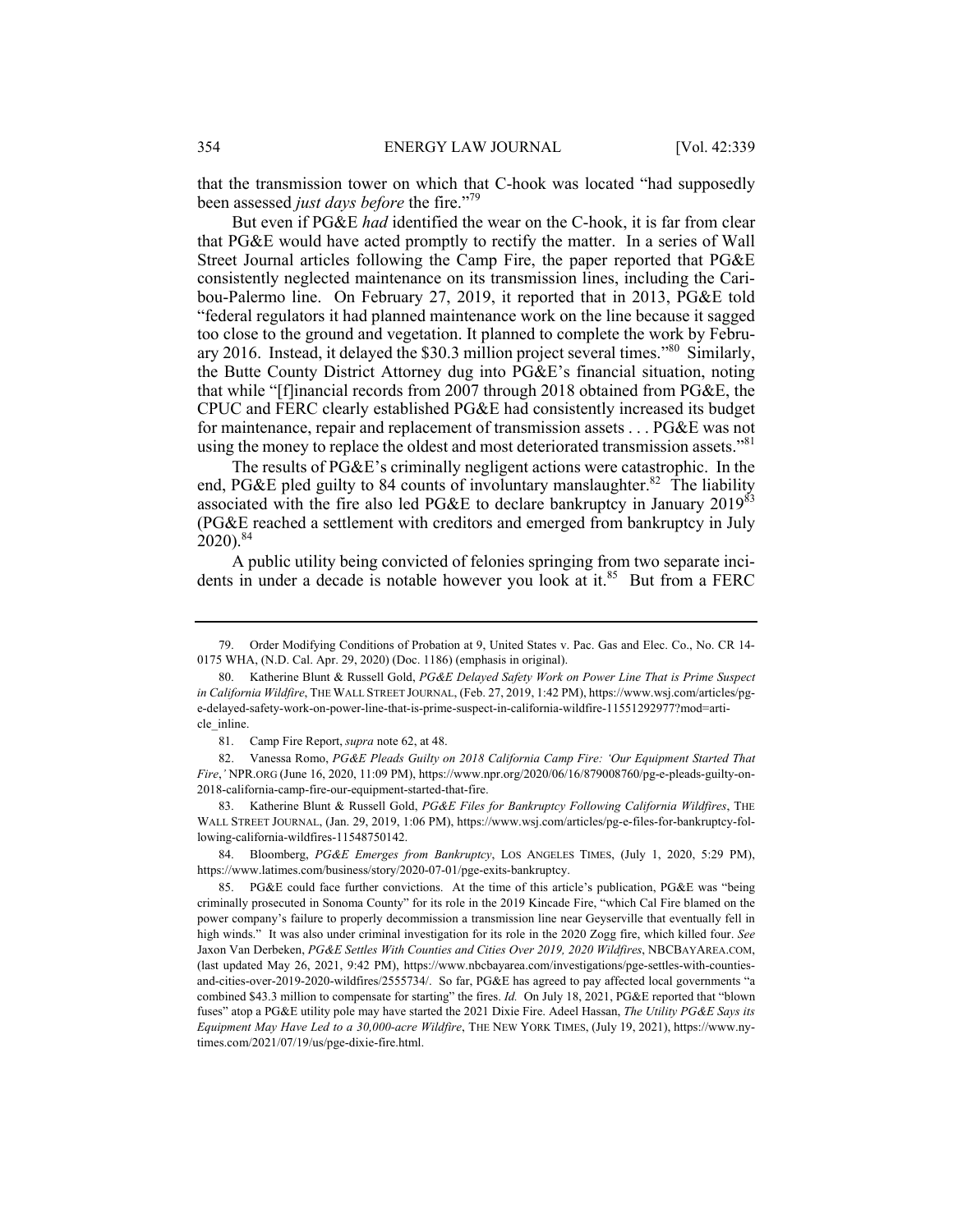ratemaking perspective, the Camp Fire disaster was particularly revealing. As it happened, the Camp Fire investigations more or less coincided with the litigation of PG&E's "TO18" rate case where PG&E asked FERC for rate relief—including Operations and Maintenance (O&M) spending for the transmission line that failed in the Camp Fire. And discovery and testimony in that case bore out on a large scale what the Wall Street Journal and Butte County District Attorney also found regarding the Caribou-Palermo line. In short, it became clear that each year, PG&E asked FERC for significantly more money in O&M expenses than it ultimately spent.<sup>86</sup>

By the time of PG&E's "TO18" rate case, PG&E had just settled over a decade's worth of rate cases in a row. Parties to those rate cases had seen detailed spending data provided voluntarily by PG&E in settlement negotiations under the auspices of a FERC Administrative Law Judge (ALJ); however, that discovery was all produced subject to settlement confidentiality (and sometimes an additional non-disclosure agreement).<sup>87</sup> Thus, it wasn't until "TO18" was litigated that hearing discovery and testimony was on public view. The testimony showed a consistent pattern of over-forecasting in a way that would increase  $PGEE$ 's effective profits—for instance, it consistently asked for more O&M money than it spent, and it forecast its gross load to be lower than it was (thus increasing the rates approved by FERC).<sup>88</sup>

In testimony, PG&E offered what it viewed as an explanation for its underspending on O&M:

In each of these years, PG&E voluntarily agreed to settle on a lower revenue requirement than it had supported in its application (including supporting testimony and workpapers). PG&E typically files in July of the year preceding the [test year] of its TO rate cases. PG&E and the Parties have reached uncontested settlements of the revenue requirement in each of those cases, well before the end of the operating year for which PG&E was seeking funding. Therefore, it is reasonable that PG&E would target its spending, based on an uncontested settlement, when the proposed settlement would grant approval of a revenue requirement lower than as-filed.<sup>8</sup>

 <sup>86.</sup> Summary of Testimony of David Marcus at 25, *Pacific Gas and Elec. Co.*, FERC Docket No. ER16- 2320-002 (July 5, 2017) (Revised on Jan. 15, 2018), Ex. SWP-0056, (internal citations omitted) (hereinafter Testimony of David Marcus). "Looking at the multi-year pattern, there have been eight years since 2005 for which PG&E both forecasted a network transmission O&M expense component of its Period II TRR and subsequently reported an actual Period I network transmission O&M expense. In seven out of eight of those years, the network transmission O&M expense component of PG&E's forecasted Period II TRR was higher than the actual network O&M transmission expense subsequently reported. In a ninth year, PG&E has not reported its actual network transmission O&M expenses, but it has reported overall network transmission expenses, which were far below its forecast for that year." *Id.* at 25-26.

 <sup>87.</sup> *See* 18 C.F.R. § 385.602(e) (2021) (preventing the discovery or admission of evidence of settlement offers not ultimately approved by FERC, including comments and discussions thereon).

 <sup>88.</sup> *See* Direct Testimony of David Marcus, *supra* note 86, at 25, 40-42 (internal citations omitted) ("Over the last decade before its TO18 Filing, PG&E had under-forecasted its Period II sales eight times out of ten, including in the five most recent years . . . And indeed, when PG&E has *not* under-forecast its loads, it has faced extraordinary outside circumstances, such as in 2009 when it reasonably failed to predict the recession.").

 <sup>89.</sup> Prepared Rebuttal Testimony of Brian J. Hitson at 3-4, FERC Docket No. ER16-2320-002 (Oct. 9, 2017), Ex. PGE-0040.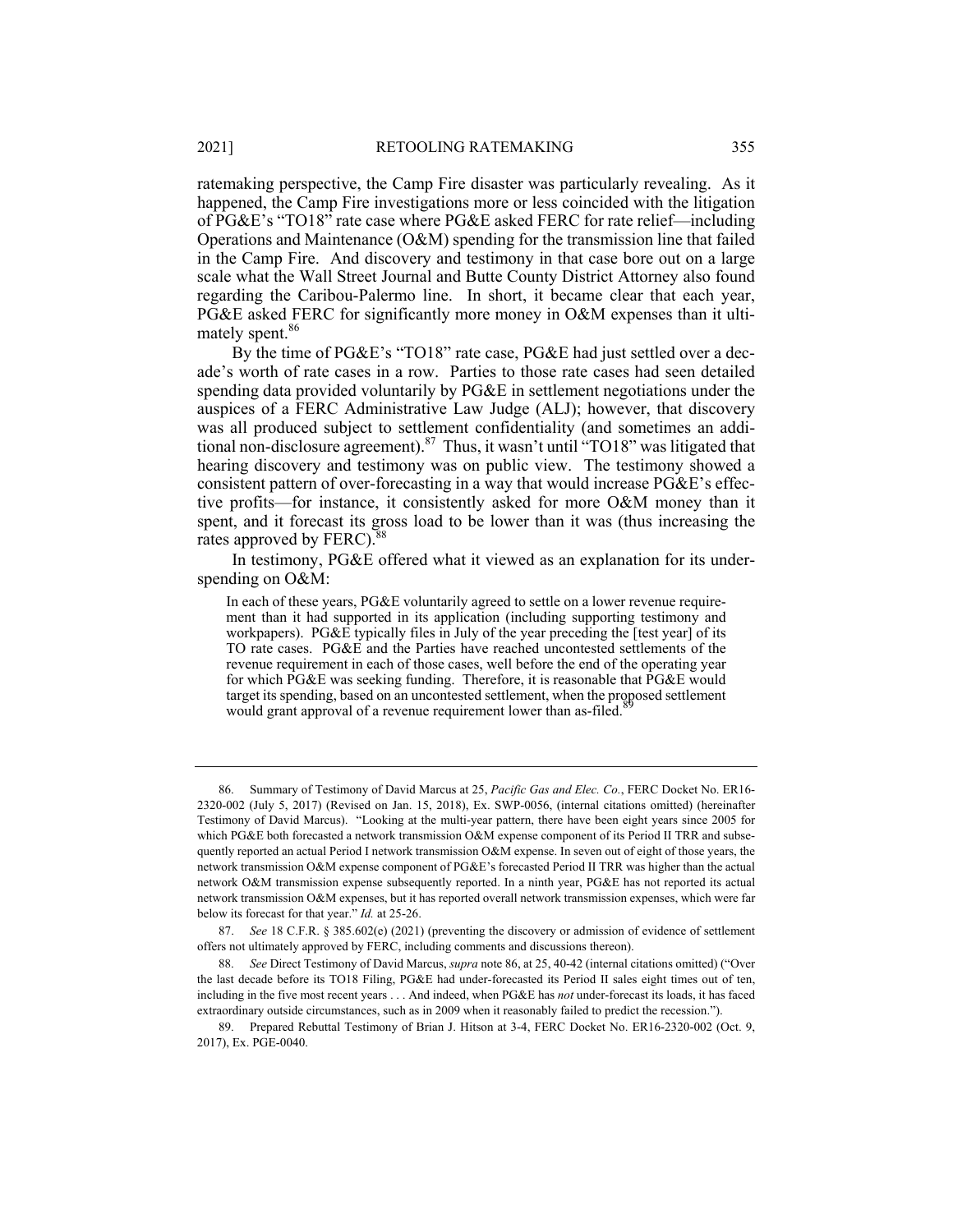By the time of litigation in that case, however, the test year in question had concluded; and PG&E had still underspent on its O&M expenses, despite the fact that it had not settled on a voluntary decrease in rates. Instead, a PG&E witness explained at hearing, PG&E had essentially created a "litigation reserve" anticipating it would not receive its full rate request at hearing:

A. In the course of this litigation, we've received challenges to our forecasted O&M expenses, and we know at the conclusion of this proceeding, that there may be a refund obligation. And therefore we plan for that event....

Q. Would there be less O&M performed so there was an amount of dollars available in the event of a refund?

A. Yes.

This testimony, even in a vacuum, raised concerns that PG&E was submitting an honest O&M budget and then failing to perform necessary maintenance in order to instead earn a higher effective rate of return,  $91$  enabling PG&E to "enlarge dividends, bonuses, and political contributions."<sup>92</sup> As it turned out, while "fail[ing] to correct problems" that ultimately "sparked deadly wildfires," PG&E spent enormous amounts on campaign contributions and shareholder dividends.<sup>93</sup> Between 2012 and 2017, PG&E issued \$5.1 billion in dividends to shareholders.<sup>94</sup> The company spent another \$5.3 million on contributions to "political campaigns and candidates," and claimed that this spending was needed to "ensure that the concerns of customers, shareholders, and employees are adequately represented before lawmakers and regulators."95

Intervenors in the "TO18" proceeding represented the majority of wholesale customers in California. And the CPUC, which represents the interests of retail customers, was also an active party. None of those entities argued that PG&E should be required to spend its full request on O&M; instead they argued that PG&E's O&M request should be reduced. FERC ultimately agreed, finding:

Our review of the evidence in the record and the analysis of the Presiding Judge in the Initial Decision shows that PG&E over-forecasted its O&M expense. Additionally, PG&E's practice of holding an amount in reserve for litigation risk, as confirmed by PG&E's witness, further increases the amount by which its O&M expenses are over-forecasted.<sup>9</sup>

FERC then ordered PG&E's rate request reduced by \$48 million for the O&M components. $97$ 

97. *Id.*

 <sup>90.</sup> Tr. at 165:10-23 (Kozlowski).

 <sup>91.</sup> Testimony of David Marcus, *supra* note 86, at 54-55. Evidence also adduced in that hearing suggested that PG&E was, in fact, earning a higher effective rate of return than would normally be authorized by FERC. *Id.*

<sup>92</sup>*.* Order Modifying Conditions of Probation, *supra* note 58, at 1.

 <sup>93.</sup> Nicholas Iovino, *PG&E Defends Spending on Investors, Politicians as Fires Sparked*, COURTHOUSE NEWS SERVICE (July 31, 2019), https://www.courthousenews.com/pge-defends-spending-on-investors-politician s-as-fires-sparked/.

<sup>94</sup>*. Id.*

<sup>95</sup>*. Id.*

 <sup>96.</sup> Opinion No. 572, *Pac. Gas. & Elec. Co.*, 173 FERC ¶ 61,045 at P 215 (2020) (internal citations omitted).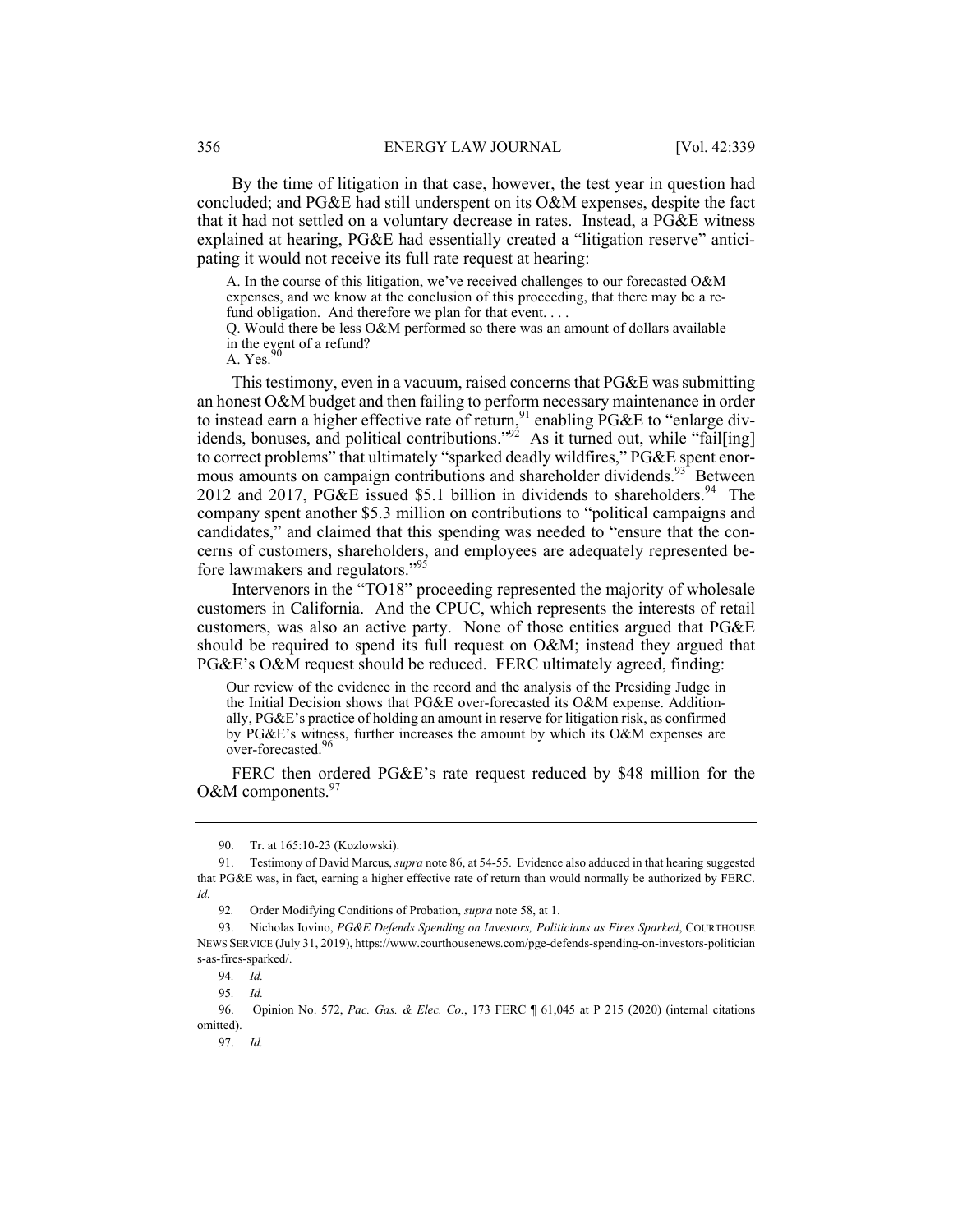As such, PG&E's consequence for over-forecasting its O&M spending in previous rate cases was a natural one—it received less money to spend on O&M in the "TO18" period.<sup>98</sup> In many ways, this is the rate setting process working as it should. However, when a utility is not fulfilling its basic maintenance obligations, granting it less money for maintenance makes it even *more* likely to skimp going forward to some degree. Without oversight or intervention, FERC may be unwittingly risking throwing the company into a downward spiral.

Meanwhile, the PG&E story continues. During the 2019 fire season, PG&E de-energized power to large portions of its system during high-fire risk conditions,99 which might well have spared Californians another catastrophic wildfire.<sup>100</sup> Even so, it also meant that millions of Californians were without power for significant amounts of time.<sup>101</sup> While acknowledging that PG&E deserved credit for taking that step, PG&E's probation judge—Judge Alsup—noted that the conditions that necessitated it "remain proof positive of how unsafe PG&E had allowed its maintenance backlog to become." $10^2$  In a scathing order, Judge Alsup laid out what he viewed as PG&E's failures to fulfill its obligations as a public utility:

A fundamental concern in this criminal probation remains the fact that Pacific Gas & Electric Company, though the single largest privately-owned utility in America, cannot safely deliver power to California. This failure is upon us because for years, in order to enlarge dividends, bonuses, and political contributions, PG&E cheated on maintenance of its grid—to the point that the grid became unsafe to operate during our annual high winds, so unsafe that the grid itself failed and ignited many cata-<br>strophic wildfires.<sup>103</sup>

103. *Id.* at 1.

 <sup>98.</sup> *Id.*

 <sup>99.</sup> Order Modifying Conditions of Probation, *supra* note 58, at 4. As PG&E's probation judge noted "[A]fter each [power shut-off], crews discovered, in total, 365 fallen limbs and trees strewn across PG&E distribution lines. Even according to PG&E, 291 of those fallen limbs and trees would've likely caused arcing, meaning that sparks and molten metal flashed upon the dry grass or whatever lay below." *Id.* at 5 (internal citations omitted).

 <sup>100.</sup> How much credit PG&E should receive for this de-energization is up for debate. At the end of the day, it only came about after PG&E's probation judge "strongly urged" PG&E to "temporarily de-energize any power line unsafe to operate during dry-season windstorms." PG&E "protested the idea and resisted any order to engage in such temporary de-energizations;" ultimately, however, it "voluntarily" de-energized portions of its system. Order Modifying Conditions of Probation at 3-4, U.S. v. Pac. Gas & Elec. Co., No. 3:14-cr-00175-WHA (N.D. Cal. Apr. 29, 2020), ECF No. 1186.

<sup>101</sup>*. See, e.g.*, Olga R. Rodriguez & Janie Har, *Millions Face Power Outages in Northern, Central California*, DENVER POST (Oct. 9, 2019), https://www.denverpost.com/2019/10/09/california-power-outages/ ("The utility announced that it was shutting off power to 800,000 customers . . . It could take as many as five days to restore power after the danger has passed"); ASSOCIATED PRESS, *millions remain without power in northern california as fires spread*, KPBS (Oct. 28, 2019), https://www.kpbs.org/news/2019/oct/28/fires-spread-amid-poweroutages-northern-californi/ ("Pacific Gas & Electric Co. has notified more than 1.2 million people that they may have their electricity shut off for what could be the third time in a week and the fourth time this month."). Since then, PG&E has unveiled an ambitious decade-long plan to place 10,000 miles of its most risk-prone lines underground at a cost ranging from \$15 to \$40 billion. *See* Ivan Pen, *PG&E Aims to Curb Wildfire Risk by Burying Many Power Lines*, N.Y. TIMES (Aug. 6, 2021), https://www.nytimes.com/2021/06/24/us/politics/what-is-in-theinfrastructure-plan.html.

<sup>102</sup>*. PG&E*, No. 3:14-cr-00175-WHA, at 4.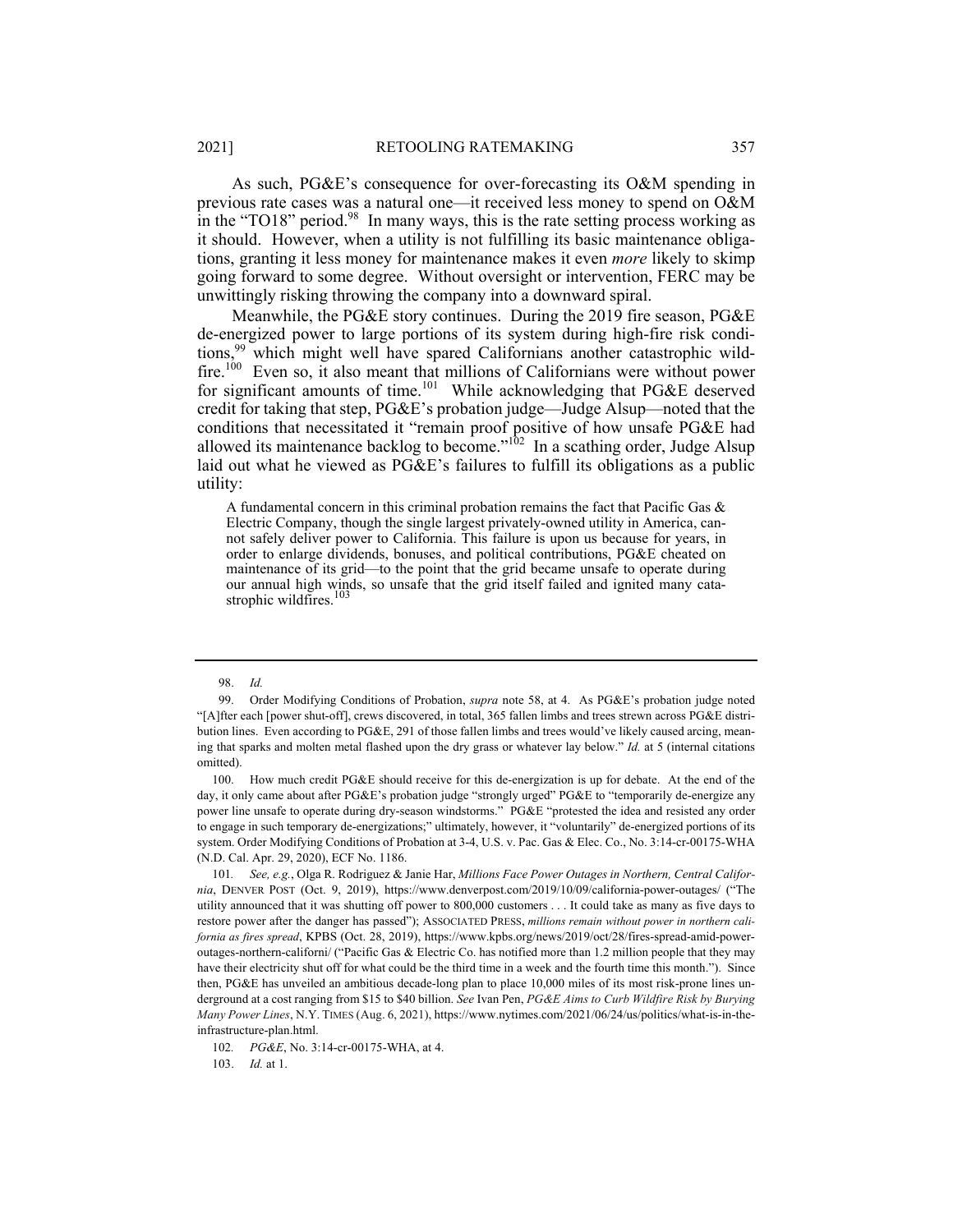To be sure, PG&E is an extreme example of the consequences that can result when utilities cut corners in order to maximize their profits. In all likelihood, the Tennessee and West Virginia American Water Company cases are more reflective of the "average" impact of such corner cutting. Nevertheless, the point remains that if utilities have a perverse incentive to maximize profits by reducing spending in other areas, such as system maintenance, basic economic theory suggests that some utilities will choose to do so. Every time that occurs, ratepayers suffer some degree of harm—whether that be a reduction in reliability or, in the worst cases, significant harm to public safety. Ultimately, the more often corners are cut, the likelier it is that sooner or later another system will fail catastrophically. And while few failures are as catastrophic as the Camp Fire, utility failures on a lesser scale may still be enormously disruptive to life and livelihood. Protecting customers from devastating service failures is a core component of being a state or federal regulator. However, what can FERC do when its typical response—reducing the money a utility receives as a consequence for over-forecasting O&M expenses risks exacerbating the utility's perverse incentive to cut costs?

### III. FERC ENFORCEMENT, IN GENERAL, AND RELIABILITY STANDARDS SPECIFICALLY, ARE NOT DESIGNED TO ADDRESS THE INCENTIVES ASSOCIATED WITH TRADITIONAL RATEMAKING.

When thinking about how to address inappropriate utility cost-cutting, it may seem self-evident to approach it as a service quality issue and, perhaps, prescribe and enforce minimum service standards. After all, most jurisdictions empower utility commissions to "investigat[e] and issue findings on whether the service offered under their jurisdiction is 'unjust, unsafe, improper, inadequate or insufficient,' and to promulgate rules for its improvement."104 At the state level, minimum performance is ensured through regulations referred to generally as "quality standards."105 However, the FPA does not give FERC similar authority, at least explicitly, to enforce general service quality standards at the federal level.<sup>106</sup>

Mandatory reliability standards, the focus of the remainder of this section, are only a subset of service quality, but come the closest to providing objective criteria. However, these standards were never designed to police utility maintenance budgets or address individual utility performance issues that do not implicate the reliability of the larger grid.

 <sup>104.</sup> KAHN, *supra* note 6, at 21.

 <sup>105.</sup> *Id.*

 <sup>106.</sup> We acknowledge that section 207 of the FPA, 16 U.S.C. § 824f, states that upon a complaint by a state commission, ''[w]henever the Commission . . . shall find that any interstate service of any public utility is inadequate or insufficient, the Commission shall determine the proper, adequate, or sufficient service to be furnished, and shall fix the same by its order, rule, or regulation . . . ." However, FERC has only invoked that authority once since the FPA was enacted in 1935. *See District of Columbia Pub. Serv. Comm'n*, 114 FERC ¶ 61,017 at PP 28-31 (2006) (ordering PJM Interconnection, L.L.C. and Potomac Electric Power Company to file a transmission plan to provide adequate reliability to the Washington D.C. area). There, the Department of Energy had already used its FPA section 202 emergency powers to order the Mirant Potomac River plant, which had threatened to shut down, to continue generating electricity. *Id*. at P 1.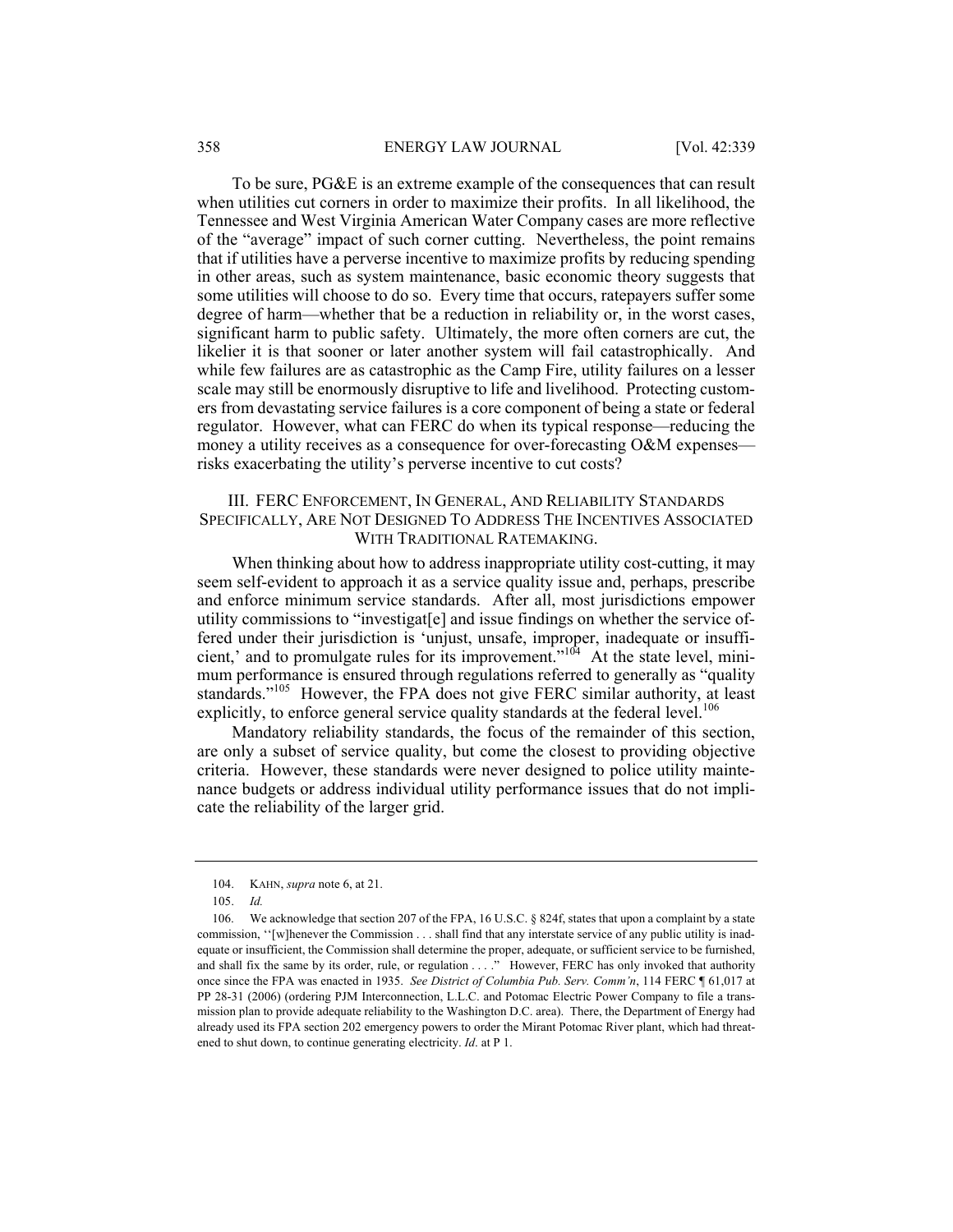Mandatory reliability standards originated with the Energy Policy Act of 2005 and were incorporated in section 215 of the FPA, $^{107}$  which made FERC responsible for the reliable operation of the interconnected electric grid, and greatly expanded its role and jurisdiction in that area. Where FERC "had previously addressed electric grid reliability in an indirect manner, such as allowing the cost recovery of public utility expenditures that address discrete reliability matters,"<sup>108</sup> FERC now had the authority to certify and oversee the ERO; the organization charged with developing<sup>109</sup> and enforcing the mandatory reliability standards<sup>110</sup> against users, owners, and operators of the bulk power system.

In 2006, FERC used its FPA section 215 authority to certify NERC as the ERO.111 Like regional transmission organizations (RTOs) or independent system operators (ISOs), NERC is a non-governmental agency. Today, through six regional entities, it enforces over one hundred reliability standards meant to "provide for an adequate level of reliability of the bulk-power system."<sup>112</sup>

NERC's Reliability Standards undoubtedly serve a critical purpose, but they were not designed for the task of ensuring minimum performance of individual utilities. Instead, FPA section 215 mandates that FERC (and as certified by FERC, NERC) protect against "instability," "uncontrolled separation," and "cascading failures."<sup>113</sup> As reflected in the statute's language, Congress was concerned with "reliable operation of the bulk-power system"<sup>114</sup> and focused regulation of its individual elements only to the "extent necessary to provide for reliable operation of the bulk-power system."<sup>115</sup>

The FPA has drawn jurisdictional lines between state and federal regulation of electricity. As mentioned above, FPA section 215 provides for federal jurisdiction only to the extent necessary to provide for reliable operation of the bulk electric system.<sup>116</sup> While there has been controversy over the years about how far down the chain this extends, as a general rule, FERC and NERC have not promulgated standards over every transmission facility that is included in FERCjurisdictional transmission rates. For instance, NERC's Vegetation Management

 <sup>107. 16</sup> U.S.C. § 824o (added by Energy Policy Act of 2005, Pub. L. No. 109-58, § 1211, 119 Stat. 594, 941-46).

 <sup>108.</sup> FERC,RELIABILITY PRIMER 5 (2020), https://www.ferc.gov/sites/default/files/2020-04/reliability-primer\_1.pdf.

 <sup>109.</sup> FERC cannot directly issue Reliability Standards; it can only direct NERC to do so, and either approve the standards as proposed or remand them to NERC. *See* 16 U.S.C. § 824o(d).

 <sup>110.</sup> *See Id.* at § 824o(e). Though FERC has delegated its enforcement authority to the ERO (*i.e.*, NERC), FERC retains the ability to directly enforce reliability standards and may review any penalty assessed by NERC.

 <sup>111.</sup> Order No. 672, *North Am. Elec. Reliability Corp.*, 116 FERC ¶ 61,062 at PP 1, 3 (2006).

 <sup>112. 16</sup> U.S.C. § 824o(c)(1).

 <sup>113.</sup> *Id*. at § 824o(a)(3).

<sup>114</sup>*. Id*.

<sup>115</sup>*. Id*.

 <sup>116. 16</sup> U.S.C. § 824(a)-(b) (2012) (specifying that the Act provides for federal jurisdiction over "the transmission of electric energy in interstate commerce and the sale of such energy at wholesale in interstate commerce" but not "over facilities used for the generation of electric energy or over facilities used in local distribution").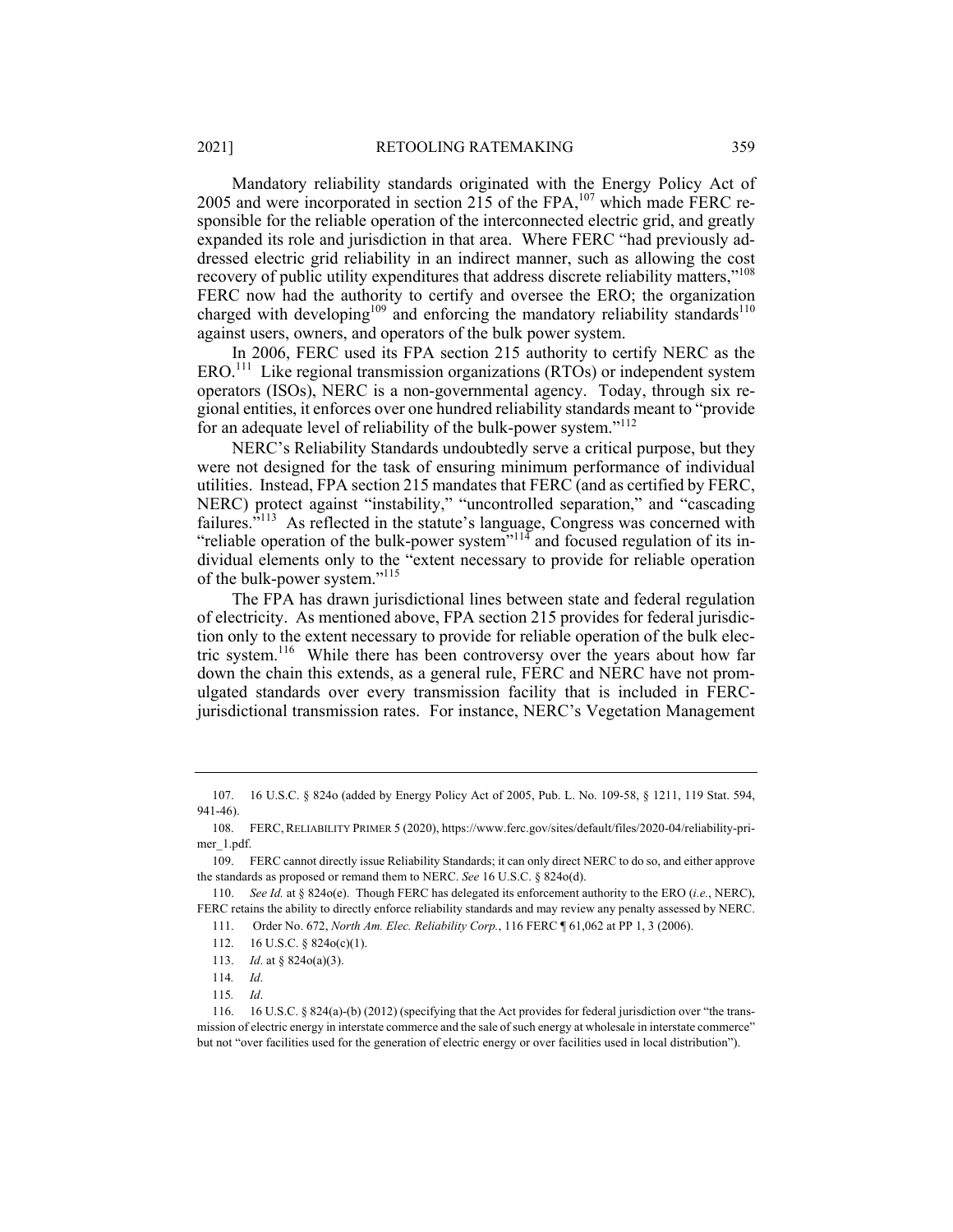Standard<sup>117</sup> does not apply to all FERC jurisdictional transmission lines; those minimum clearance requirements generally only apply to lines operating above 200 kV.118 The reliability standard, titled "Transmission Maintenance" (FAC-501-WECC-2), only applies to lines along major transfer paths identified by Western Electric Coordinating Council (WECC), a NERC regional entity.<sup>119</sup>

Even where maintenance standards apply, the requirements are written to afford utilities considerable flexibility in planning and executing needed maintenance, to say nothing of the amount management may spend. For example, FAC-501-WECC-2 requires that the utility develop and maintain a transmission maintenance and inspection plan containing certain elements (*e.g.*, list of facilities, maintenance methodology, periodicity, etc.), but leaves its design and execution largely up to the utility.<sup>120</sup> The utility's maintenance plan may be "performancebased," "time based," "condition based," or some combination thereof.<sup>121</sup> The utility must comply with its own plan and update it annually—maintenance budgets are not discussed at all.

The standards are tailored to address the risks to the grid that animate FPA section 215's statutory purpose, but also highlight the practical challenges of a more granular, prescriptive approach. For instance, NERC has not tried to set detailed, comprehensive standards that ensure utilities—each with its own unique equipment, configuration and circumstances—are performing O&M on a sustainable cycle.

Nor are we arguing that it should. Such a top-down approach would be an enormous undertaking, particularly in light of the lengthy, stakeholder driven process NERC uses to develop standards. Requiring NERC to come up with detailed standards to ensure that every aspect of utility maintenance is performed properly, regardless of how attenuated its impact would be on the overall grid, depends on a fairly broad view of the authority granted to FERC/NERC under FPA section 215. Even assuming it could be done, ensuring NERC and FERC have the enforcement capability needed to oversee those standards would require a drastic expansion of their scope and, undoubtedly, their funding.

 <sup>117.</sup> N. AM. ELEC. RELIABILITY CORP., STANDARD NO. FAC-003-4, TRANSMISSION VEGETATION MANAGEMENT 1 (2016), https://www.nerc.com/\_layouts/15/PrintStandard.aspx?standardnumber=FAC-003- 4&title=Transmission%20Vegetation%20Management&Jurisdiction=United%20States.

 <sup>118.</sup> This is why it is believed the power lines involved in the PG&E fires have not been found to be subject to FERC's jurisdiction. RICHARD J. CAMPBELL, CONG. RSCH. SERV., IN11189, CALIFORNIA WILDFIRES AND BULK ELECTRIC SYSTEM RELIABILITY 2 (2019) (noting that NERC's vegetation clearance requirements apply to overhead transmission lines operating above 200 kV, and some that operated below 200 kV, if those lines are designated by the Western Electric Coordinating Council (a NERC regional entity); however, distribution lines, usually 100 kV, are regulated by state utility regulatory commissions).

 <sup>119.</sup> N. AM. ELEC. RELIABILITY CORP., STANDARD NO. FAC-501-WECC-2, TRANSMISSION MAINTENANCE 1 (2018), https://www.nerc.com/\_layouts/15/PrintStandard.aspx?standardnumber=FAC-501- WECC-2&title=Transmission%20Maintenance&Jurisdiction=United%20States (limiting application of the standards to the WECC paths listed in Attachment B).

 <sup>120.</sup> *Id*.

 <sup>121.</sup> *Id*.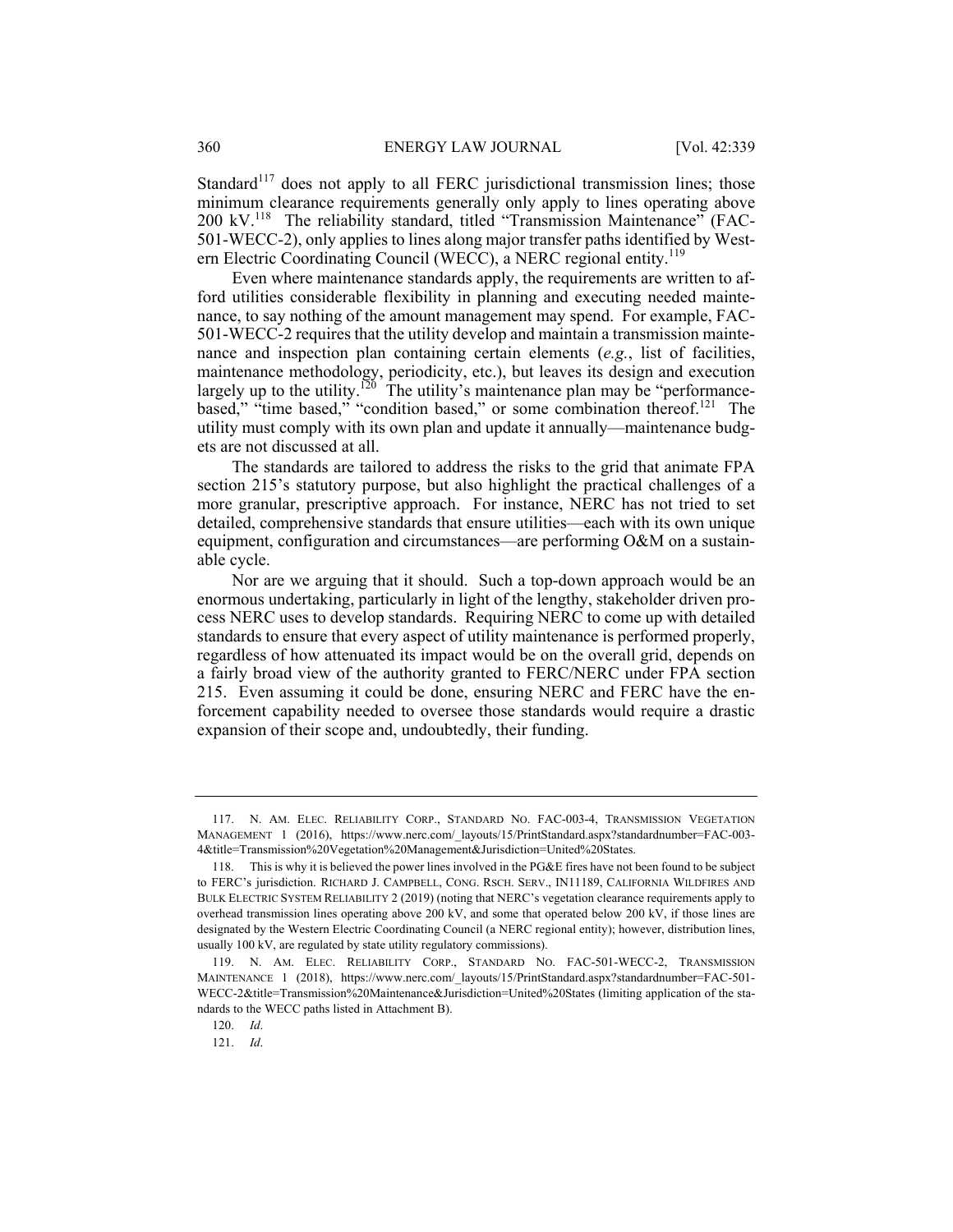This is not to say that FERC is the wrong entity to address this problem. To the contrary, FERC is the agency empowered to review transmission rates and, thus, is the only entity that can address a mismatch between the rate charged and the service provided. As will be discussed in the following section, FERC already has the tools to do that under existing law.

### IV. FERC SHOULD TAKE ADVANTAGE OF EXISTING TOOLS TO ENSURE THAT AUTHORIZED RATES HELP MAINTAIN, RATHER THAN WORK AGAINST, SERVICE QUALITY.

As was discussed in Part I, FERC has an obligation under section 205 of the Federal Power Act to ensure that rates under its jurisdiction are just and reasonable. As noted there, the reasonableness of a rate—literally, the price of service cannot be judged in a vacuum, as "[p]rice really has no meaning except in terms of an assumed quality of service." $122^{\circ}$  Thus, FERC should think of its jurisdiction as encompassing more than just setting rates at a theoretically appropriate numerical level. Ensuring that customers are getting the safe and reliable service that they pay for is just as core of a component of FERC's ratemaking responsibility. In fact, FERC already has an array of ratemaking tools at its disposal that it could use to more rigorously ensure that (1) utilities are not increasing their profits by inappropriately reducing operating costs and (2) that authorized rates are used to maintain safe and reliable service. Though the fundamentals of ratemaking (ROE methodology aside) tend to remain fairly static, FERC is "not bound to the use of any single formula or combination of formulae in determining rates."123 Instead, "[u]nder the statutory standard of 'just and reasonable' it is the result reached not the method employed which is controlling."<sup>124</sup> In other words, FERC and other utility commissions have a variety of tools at their disposal to address service and reliability issues.

One option that can change the incentives for utilities, often for the better from a customer standpoint, is transitioning from a stated rate to a formula rate (in which estimated costs and sales are trued up to actuals through operation of the formula).125 For example, PG&E transitioned to a formula rate in 2018 upon filing

 <sup>122.</sup> KAHN, *supra* note 6, at 21; *see also Am. Tel. & Tel. Co.*, 524 U.S. at 215 ("Since rates have meaning only when one knows the services to which they are attached, any claim for excessive rates can be couched as a claim for inadequate services and vice versa.").

<sup>123</sup>*.* Wisconsin v. Fed. Power Comm'n, 373 U.S. 294, 309 (1963) (quoting Fed. Power Comm'n v. Hope Nat. Gas Co., 320 U.S. 591, 602 (1944)); *see also* Fed. Power Comm'n v. Nat. Gas Pipeline Co., 315 U.S. 575, 586 (1942) ("The Constitution does not bind rate-making bodies to the service of any single formula or combination of formulas.").

<sup>124</sup>*. Fed. Power Comm'n*, 373 U.S. at 309 (quoting *Hope Nat. Gas Co.*, 320 U.S. at 602).

 <sup>125.</sup> A formula rate is a cost-of-service ratemaking method in which "pre-specified formulas" are used "to calculate automatic rate adjustments to keep the utility's actual rate of return on equity (ROE) within or near a specified band around the authorized ROE." LAURENCE D. KIRSCH ET AL., ALTERNATIVE ELECTRICITY RATEMAKING MECHANISMS ADOPTED BY OTHER STATES, at v (2016) (emphasis removed); *see also* KEN COSTELLO, NRRI BRIEFING PAPER NO. 10-11, FORMULA RATE PLANS: DO THEY PROMOTE THE PUBLIC INTEREST?, at ii (2010) ("[T]he utility adjusts its base rates outside of a general rate case, usually annually, based on an actual or projected rate of return (ROR) on rate base or equity . . . .") (emphasis removed).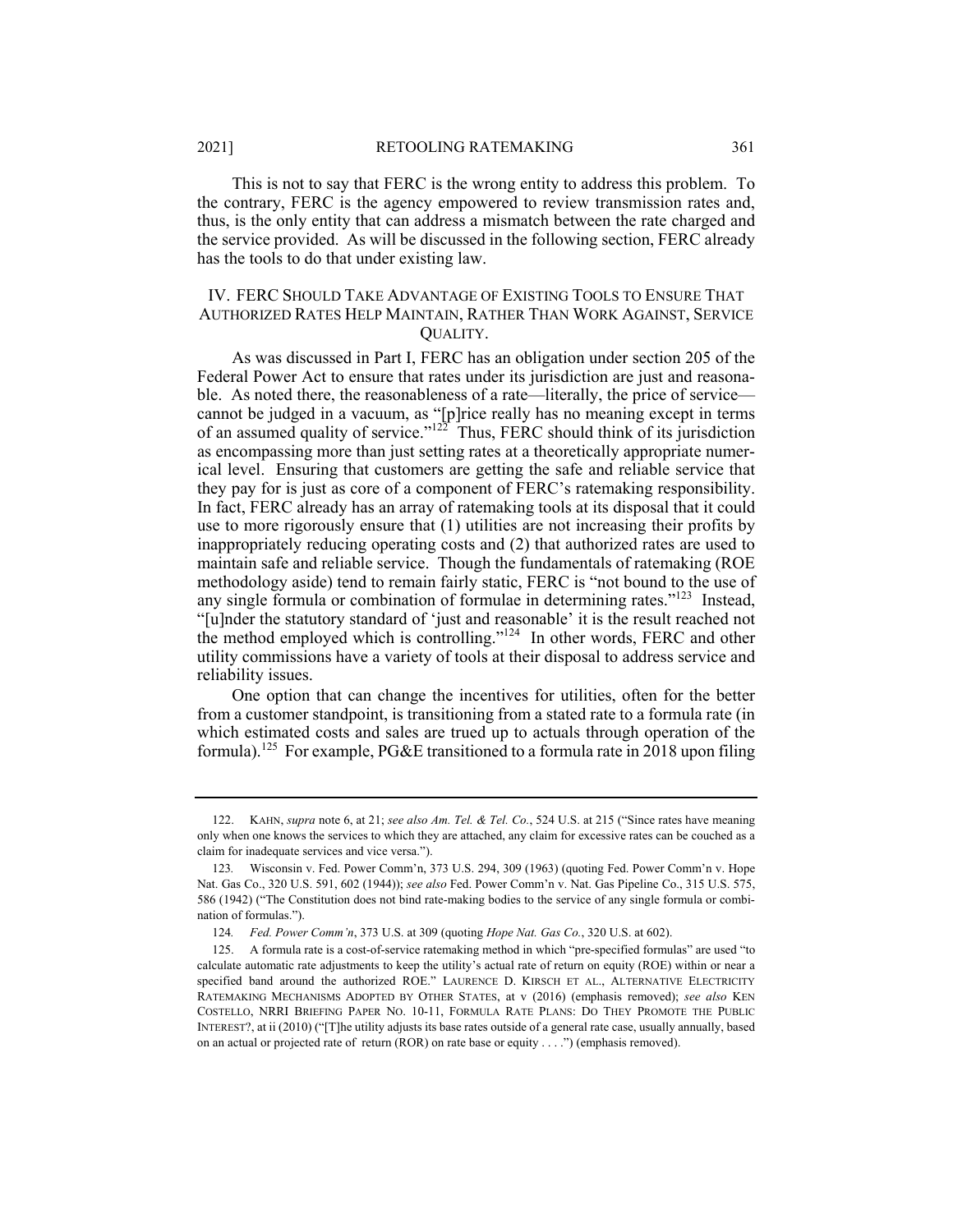its "TO20" rate case, and this has been the trend for many other utilities as well. For instance, PG&E's peers in California (the Southern California Edison Company (SCE) and San Diego Gas and Electric) also made that transition over the last decade. 126 Under a formula rate, utilities cannot increase their effective rate of return by underspending on items like O&M; instead, their rate of return is a fixed component in the formula. For this reason, they are sometimes preferred by ratepayers and their advocates, who have spent years fighting with utilities about over-forecasting in stated rates. However, they are not universally preferred by customers or ratepayer advocates, who sometimes believe that the formula can leave components, such as ROE, in place after they are no longer just and reasonable since the burden of filing a complaint rests on the customer. Some also believe that the utility has more control in a formula rate review process, which is relatively opaque, where customers are dependent on an "annual update" process each year to review the inputs and true-ups. At the end of the day, formula rates have a tendency to shift financial risks from utilities to customers.<sup>127</sup>

Further, formula rates are not devoid of perverse incentives for utilities. Customers may worry that utilities will spend unnecessarily, knowing they are virtually sure of recovering that money.<sup>128</sup> While utilities with formula rates may have less reason to skimp on maintenance, they might also have less incentive to control costs than they would under a stated rate, and, because their rates adjust automatically, there is arguably less regulatory review of the prudence of these costs.<sup>129</sup>

These are all real concerns. That said, that formula rates reduce the incentives for utilities to skimp on maintenance should not be ignored either and should be considered as part of the calculus when a stated rate utility seeks to transition to a formula rate. All the same, formula rates in and of themselves should not be considered a panacea. In the following section, we discuss a number of other options that FERC can employ with fewer potential downsides for consumers—some of which may sometimes be appropriate in the formula rate context as well.

 <sup>126.</sup> *See, e.g.*, Appendix X Formula Rate Tariff Filing, *San Diego Gas & Elec. Co.*, FERC Docket No. ER21-243-000, at 2 (Oct. 29, 2020); Paul Dumias, *Southern California Edison Requests Changes to Transmission Formula Rate for Wildfire Risk*, ENERGY CENT. (Apr. 16, 2019), https://energycentral.com/c/tr/southerncalifornia-edison-requests-changes-transmission-formula-rate-wildfire. It should be noted, however, that FERC has always left it up to utilities whether to file a stated or formula rate. While FERC could probably use its authority to mandate specific rate structures, the approaches we suggest are more targeted, and meant to preserve management discretion.

 <sup>127.</sup> KIRSCH ET AL., *supra* note 125, at 10; KEN COSTELLO, NRRI REPORT NO. 14-03, ALTERNATIVE RATE MECHANISMS AND THEIR COMPATIBILITY WITH STATE UTILITY COMMISSION OBJECTIVES 39 (2014).

<sup>128</sup>*. See, e.g.*, ELEC. CONSUMERS RES. COUNCIL, FORMULA RATES, https://elcon.org/formula-rates/ (identifying as problematic the "reduced incentives to control costs" and "reduced scrutiny and transparency" associated with formula rates).

 <sup>129.</sup> KIRSCH ET AL., *supra* note 125, at 10-11; COSTELLO, *supra* note 127, 38 n.106 ("[A] formula rate place could increase the chances of a utility passing through imprudent cost to customers.").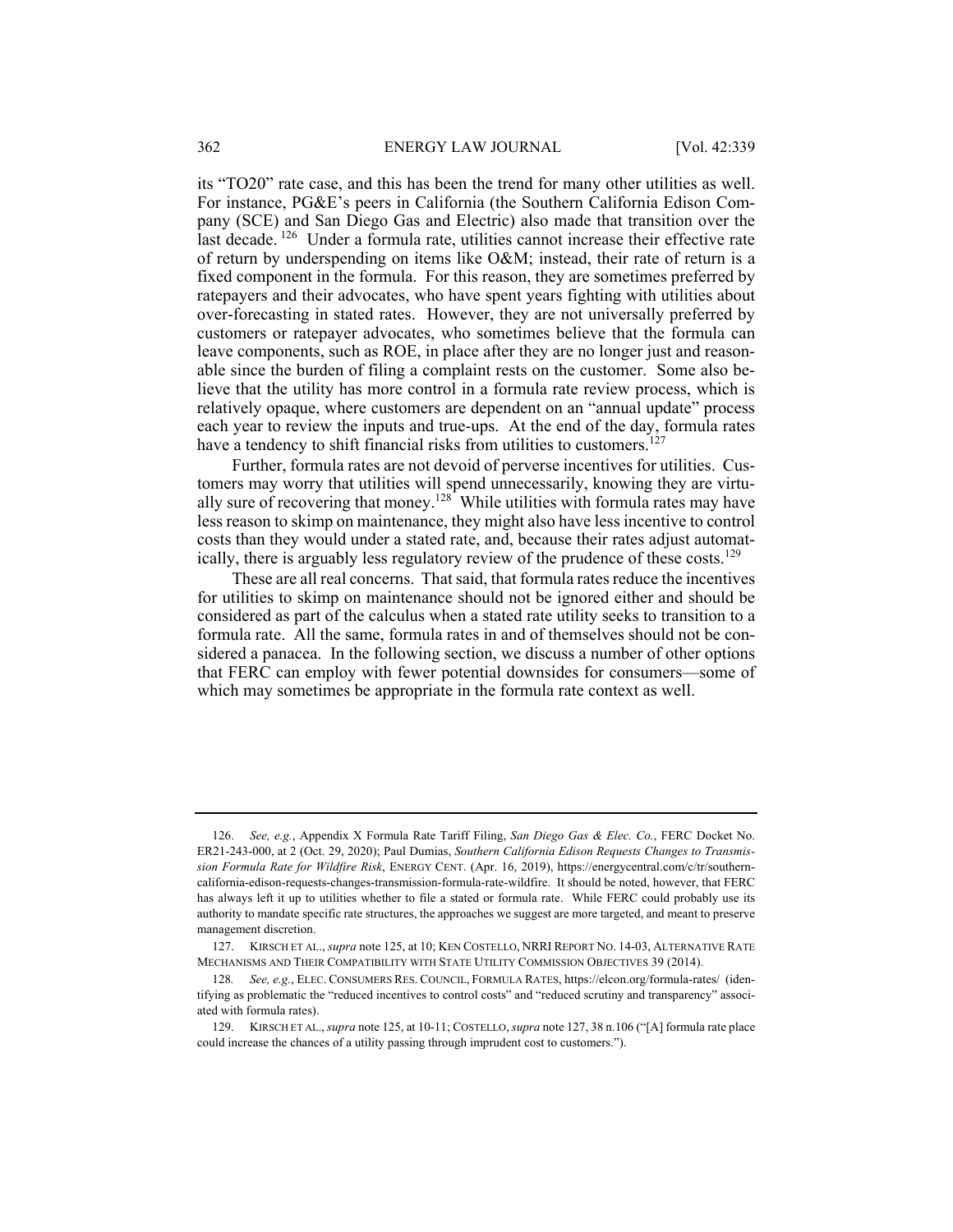# *A. FERC Could Account for Utility Malfeasance in Evaluating Utility Riskiness and Setting ROEs*

As a general matter, the costs of remediating maintenance failures—and certainly penalties resulting from those failures—should come from shareholder profits, not from ratepayers. Commissions, including FERC, must be vigilant about this; it sometimes means a close examination of a utility's capital costs to ensure it is not covertly recovering the cost of a penalty.

Specifically, the question of how utility malfeasance weighs into the determination of ROEs has not been sufficiently considered. FERC is obligated under *Hope* and *Bluefield* to ensure that utilities earn ROEs "commensurate with returns on investments in other enterprises having corresponding risks."130 How FERC determines the risk of a given utility has changed over the years as it has revised its ROE analyses. In general, it involves an examination of a utility's credit ratings and ability to attract capital and comparisons to utilities deemed "proxies."<sup>131</sup> However, this analysis fails to account for the fact that a utility's excess risk may, in some cases, be largely of its own creation.

For instance, just one year after the Camp Fire, PG&E asked the CPUC for a significant rate hike, arguing that its ROE should be raised "from the current 10.25 percent to 16 percent."<sup>132</sup> PG&E justified this increase as necessary to allow it to "invest billions in wildfire safety and system reliability"<sup>133</sup> and "to give investors" a higher return to lure capital," given the "utility's financial woes."<sup>134</sup> In recent FERC rate cases, PG&E has likewise asked for a higher ROE than comparable utilities located outside of California, arguing that it is riskier than other utilities due to its wildfire risk.<sup>135</sup>

Some of this risk—particularly prior to the 2019 passage of legislation in California creating a joint liability fund<sup>136</sup>—is due to California's particular inverse condemnation system, mentioned in Part I, under which utilities can be liable for damages for fires started with their equipment even when those fires were not negligently caused.<sup>137</sup> Other California utilities, such as SCE, have also pointed to this in their FERC and CPUC filings.<sup>138</sup>

135*. See, e.g.*, Initial Brief on Paper Hearing Concerning Return on Equity, *Pac. Gas & Elec. Co.,* FERC Docket No. ER16-2320-002, at 1, 9-10 (Dec. 14, 2020).

<sup>130</sup>*. Hope Nat. Gas Co.*, 320 U.S. at 603.

<sup>131</sup>*. Maine*, 854 F.3d at 20-21.

 <sup>132.</sup> Dale Kasler, *Gavin Newsome blasts PG&E's request to raise rates and profits as debate over wildfire costs rages*, SACRAMENTO BEE (Apr. 23, 2019), https://www.sacbee.com/news/politics-government/capitolalert/article229556149.html.

<sup>133</sup>*. Id.*

<sup>134</sup>*. Id*.

 <sup>136.</sup> Ivan Penn & Peter Eavis, *California Lawmakers Give Utilities a Backstop on Wildfire Liability*, N.Y. TIMES (July 11, 2019), https://www.nytimes.com/2019/07/11/business/energy-environment/wildfire-californiautilities.html.

<sup>137</sup>*. Id.*

<sup>138</sup>*. See, e.g.*, Transmission Owner Tariff Transmission Rate Filing (TO2019A), *Southern Cal. Edison Co.,*  FERC Docket No. ER19-1553-0000, at 5, 17, 20 (Apr. 11, 2019); CAL. PUB. UTIL. COMM'N, PROCEEDINGS A1904014, APPLICATION OF SOUTHERN CALIFORNIA EDISON COMPANY (U338-E) FOR AUTHORITY TO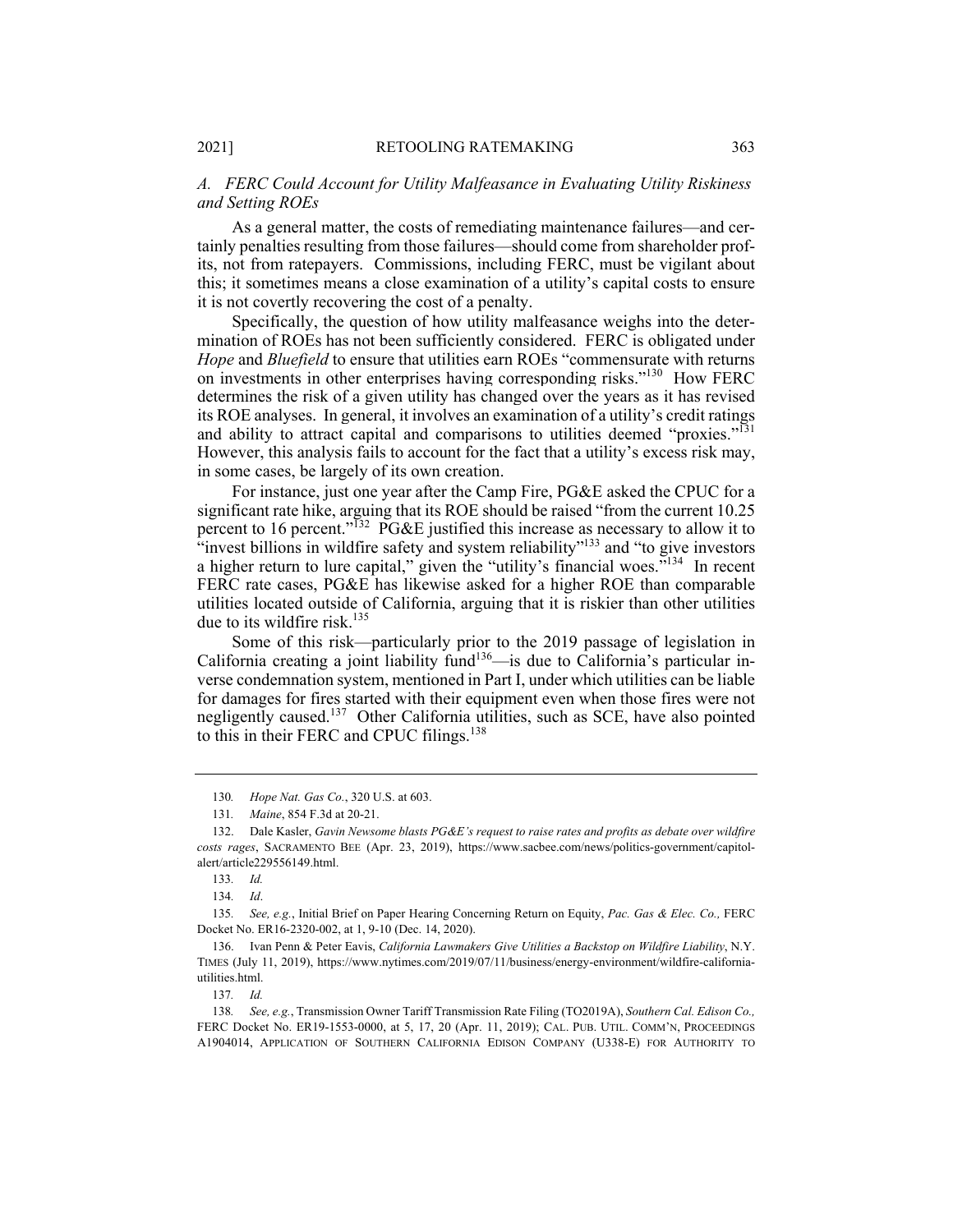But neither PG&E's elevated risk level, nor its particular "financial woes," are equally shared by all California utilities. PG&E's 2019 bankruptcy<sup>139</sup>—the "biggest utility bankruptcy in U.S. history"<sup>140</sup>—was declared while the company anticipated incurring enormous amounts of liability *because its negligently-maintained equipment sparked the "single most destructive wildfire in California history and the worst in the United States in a century."*141 Thus, PG&E's elevated risk level is unique even among California utilities, and its risk level and "financial woes" are, at least in this instance, entirely self-inflicted. As of press time, the issue of how PG&E's risk should factor in determining PG&E's ROE has been briefed before FERC in PG&E's "TO18" rate case.<sup>142</sup> This case could be an opportunity for FERC to make it clear that it will not grant an ROE premium to a utility on the grounds that it is an unusually risky investment *when its own bad*  behavior is the reason it is a risky investment in the first place.<sup>143</sup>

The law is clear that there is a "zone of reasonableness [that] creates a broad range of potentially lawful ROEs" (as opposed to a single just and reasonable ROE).<sup>144</sup> To that end, it is clear that FERC has the authority to refrain from rewarding utility malfeasance with higher ROEs. As one FERC ALJ put it, "efficient management is assumed in setting a rate of return."<sup>145</sup> And indeed, in the natural gas context, FERC has been more explicit and has long held that it will not "reward" a utility for inefficiencies that put it at risk.<sup>146</sup> That logic applies equally to electric utilities.<sup>147</sup> Allowing bad actors to profit at the consumers' expense is

ESTABLISH ITS AUTHORIZED COST OF CAPITAL FOR UTILITY OPERATIONS FOR 2020 AND TO PARTIALLY RESET THE ANNUAL COST OF CAPITAL ADJUSTMENT MECHANISM 3 (2019).

 <sup>139.</sup> Katherine Blunt & Russell Gold, *PG&E Files for Bankruptcy Protection Following California Wildfires*, WALL STREET J. (Jan. 29, 2019), https://www.wsj.com/articles/pg-e-files-for-bankruptcy-following-california-wildfires-11548750142?mod=article\_inline.

 <sup>140.</sup> Bloomberg, *PG&E Emerges from Bankruptcy*, L.A. TIMES (July 1, 2020), https://www.latimes.com/business/story/2020-07-01/pge-exits-bankruptcy.

 <sup>141.</sup> Kirk Siegler, *The Camp Fire Destroyed 11,000 Homes. A Year Later Only 11 Have Been Rebuilt*, NAT'L PUB. RADIO (Nov. 9, 2019), https://www.npr.org/2019/11/09/777801169/the-camp-fire-destroyed-11- 000-homes-a-year-later-only-11-have-been-rebuilt (emphasis added).

 <sup>142.</sup> *See, e.g.*, *Pac. Gas & Elec. Co.*, FERC Docket No. ER16-2320-002 (Dec. 14, 2020). Note that although the Camp Fire postdates the period under consideration in the "TO18" rate case, the 2017 wine country fires happened right in the middle of it. And as seen, the maintenance failures were ongoing. *See Pac. Gas & Elec. Co.*, *supra* note 135, at 7, 10; Bill Gabbert, *A list of some of the fires attributed to PG&E powerline equipment*, WILDFIRE TODAY (Apr. 6, 2021), https://wildfiretoday.com/2021/04/06/a-list-of-some-of-the-fires-attributed-to-pge-powerline-equipment/.

 <sup>143.</sup> *Maine*, 854 F.3d at 27-28, 30.

<sup>144</sup>*. Id.* at 23, 26.

<sup>145</sup>*. Cities of Greenwood & Seneca, S.C. v. Duke Power Co.*, 77 FERC ¶ 63,017, at p. 65,077 (1996) (citing Bluefield Waterworks & Improvement Co. v. Pub. Serv. Comm'n of W. Va., 262 U.S. 679, 692-93 (1923) ("[T]he return should be reasonably sufficient to assure confidence in the financial soundness of the utility and should be adequate, *under efficient and economical managements*, to maintain and support its credit and enable it to raise the money necessary for the proper discharge of its public duties.")) (emphasis added).

 <sup>146.</sup> *Transcon. Gas Pipe Line Corp.*, 85 FERC ¶ 61,323, at pp. 62,270-72 (1998) ("when a pipeline's higher risk is due to its own inefficiencies, FERC will not increase its ROE.").

 <sup>147.</sup> *Northern Nat. Gas Co.*, 175 FERC ¶ 61,059 (2021) (Danly, Comm'r, dissenting at P 1 n.2)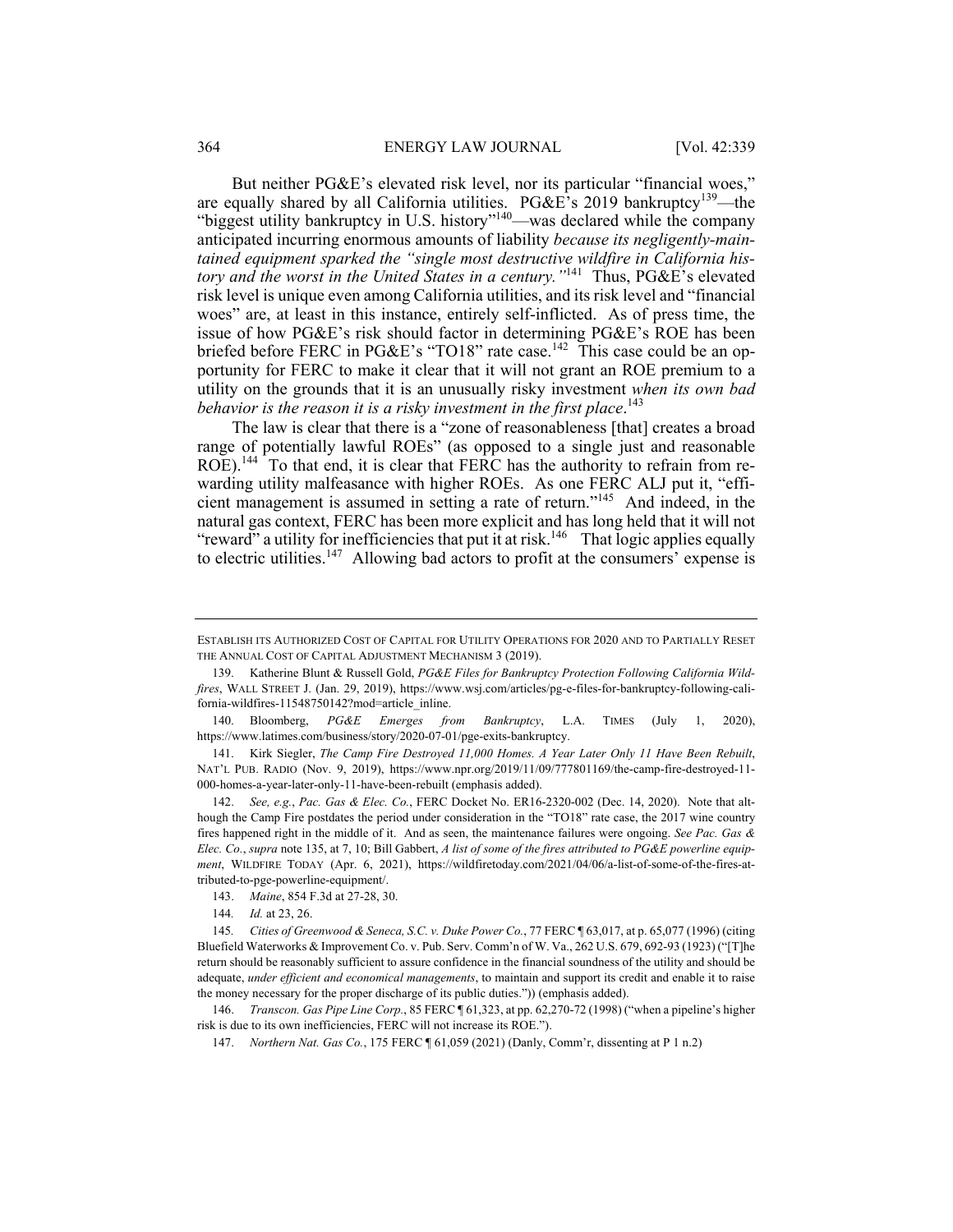unjust, unreasonable, and contrary to the duty of regulatory agencies charged with protecting the consumer interest. It also provides utilities with little financial incentive to ensure they properly maintain their systems.

## *B. FERC Could Make Greater Use of the "Prudent Investment" Standard*

The "prudent investment" standard—under which a utility need only be "provided the opportunity to recover its actual legitimate or prudent costs—determined by a public examination of the utility's outlays"148—has been a long-standing part of utility ratemaking. The prudent investment standard requires:

'[A] utility [to] demonstrate that it went through a reasonable decision making process to arrive at a course of action and, given the facts as they were or should have been known at the time, responded in a reasonable manner.' Further . . . a utility is compensated for all prudent investments at their cost when made, irrespective of whether they are deemed necessary or beneficial in hindsight. That is, the focus in a prudence inquiry is not whether a decision produced a favorable or unfavorable result, but rather, whether the process leading to the decision was a logical one, and whether the utility company reasonably relied on information and planning techniques known or knowable at the time . . . . Finally, the inquiry encompasses a public utility's continuation of an investment as well as its decision to enter into that investment, and requires the utility to respond prudently to changing circumstances or new challenges that arise as a project progresses.

The flip side of that is that a utility commission need not—and in fact, should not—allow recovery of *imprudently* incurred costs.

Prudence challenges are often discussed as a way to curb utility "gold plating"—circumstances where utilities upgrade their system unnecessarily. But they can also be employed when utilities fail to do maintenance year after year, and then must over-spend to address a backlog or remediate a disaster. They might also prove useful where utilities are doing the *wrong* work—for instance, where they are overspending on capital projects on which they earn a return and underspending on bread-and-butter maintenance to keep the system running. For this reason, they are a useful tool in the arsenal of ensuring reliability. Unfortunately, as a practical matter, this tool has slipped into obsolescence at FERC.

To that end, there are only rare examples of successful prudence challenges at FERC. For instance, in *Public Service Company of New Hampshire,*<sup>150</sup> the Public Service Company of New Hampshire (PSNH) was found to have acted imprudently when it "made spot purchases of coal from [suppliers other than its main supplier] for the purpose of bringing its coal reserve up to 45 days supply."<sup>151</sup>

<sup>(&</sup>quot;[T]he courts have treated the [Natural Gas Act (NGA)] and FPA as analogous in substance.). *See Ark. La. Gas Co. v. Hall*, 453 U.S. 571, 577 n.7 (1981) (following its "established practice of citing interchangeably decisions interpreting the pertinent sections of the [FPA and NGA]" due to the relevant provisions being "'substantially identical'" (citations omitted)).

 <sup>148.</sup> KARL MCDERMOTT, COST OF SERVICE REGULATION IN THE INVESTOR-OWNED ELECTRIC UTILITY INDUSTRY: A HISTORY OF ADAPTATION 6, 9 (2012).

 <sup>149.</sup> Gulf States Utils. Co. v. La. Pub. Serv. Comm'n, 578 So. 2d 71, 84-85 (La. 1991) (internal citations omitted).

 <sup>150. 1</sup> FERC ¶ 63,039, at pp. 65,297-98 (1977).

<sup>151</sup>*. Id.* at 65,296-97.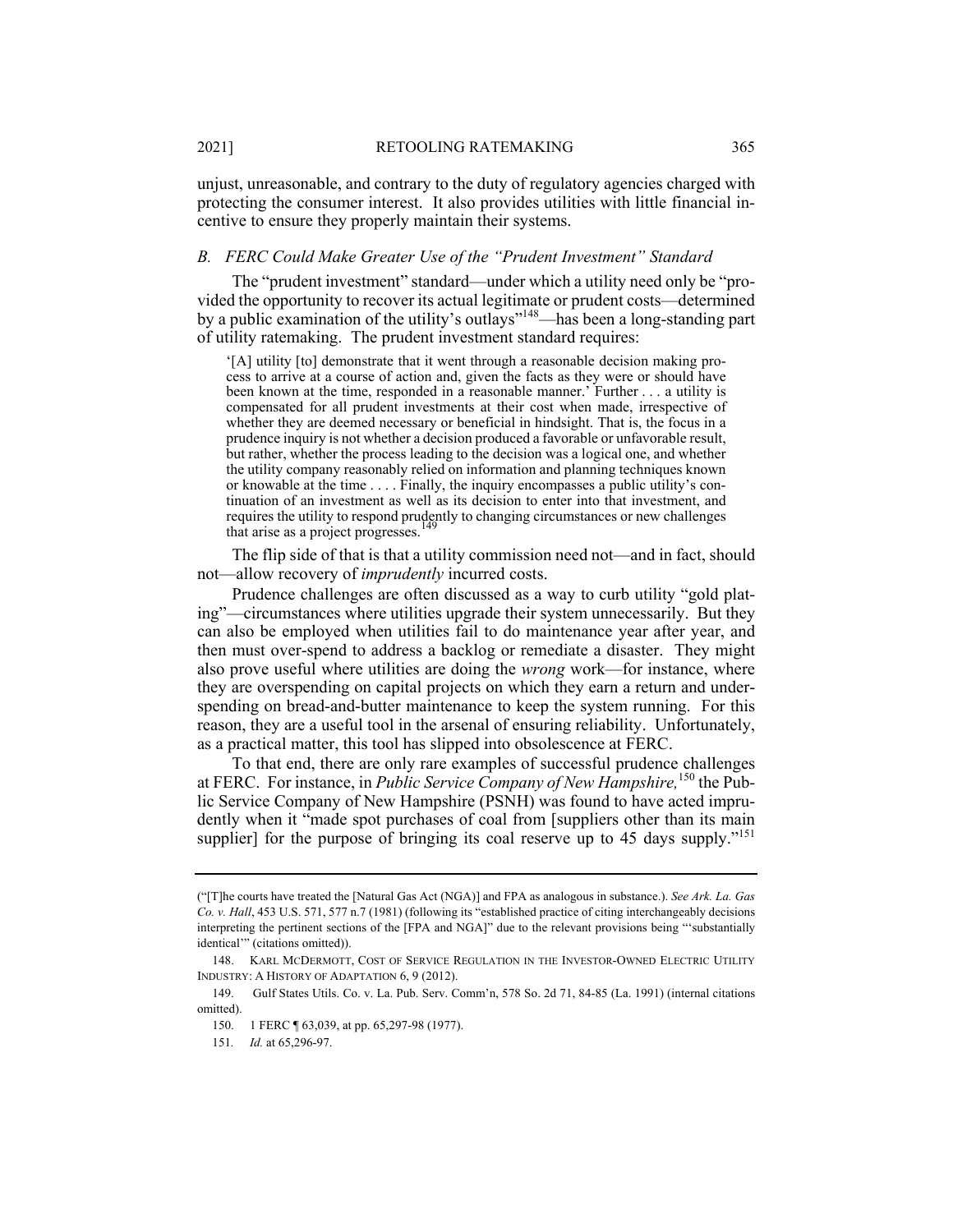PSNH made these spot purchases at times when (1) *force majeure* prevented its main supplier from providing the full shipment *and* (2) its reserves were low (meaning it had less than a  $45$  day supply).<sup>152</sup> However, FERC noted that, under PSNH's contract, the main supplier was obligated to make up delayed shipments—even if the delay were caused by a *force majeure* event—should the delay cause PSNH's reserve level to fall below a 45 day supply.<sup>153</sup> The contract further made it clear that "PSNH had the right to call upon [the main supplier] to ship additional carloads of coal, regardless of whether the reserve pile had fallen below 45 days."154 FERC thus held that

the cost of spot purchases were imprudent and unreasonable to the extent the total of these costs exceeded the total price (including freight) which would have been paid . . . [the main supplier] for coal had it been delivered by . . . [the supplier] under the contract with PSNH instead of the coal obtained by spot purchases.

It thus required PSNH to refund its jurisdictional customers.<sup>156</sup> That case, however, was an interesting anomaly and FERC's long-standing presumption that costs are prudent unless shown otherwise has generally not been successfully rebutted.<sup>157</sup> It is, of course, not the role of a regulator to second guess the day-today decision-making of utility management.<sup>158</sup> As FERC has held, "managers of a utility have broad discretion in conducting their business affairs and in incurring costs necessary to provide services to their customers."159 But perhaps due to this underlying doctrine, the outcome is that prudence challenges have succeeded so rarely at FERC that they are rarely attempted and are generally discussed among practitioners as a futile endeavor.

For example, in *Williston Basin Interstate Pipeline Company*,<sup>160</sup> FERC applied the prudence doctrine to a pipeline's capital costs. In *Williston*, several state agencies challenged the Williston Basin Interstate Pipeline's proposed cost of long-term debt. Pursuant to FERC's general policy, the appropriate cost of longterm debt should be determined based on data acquired during a test period. <sup>161</sup> Williston proposed a cost of long-term debt of 10.24 percent; in response, the state

 158. KARL MCDERMOTT, COST OF SERVICE REGULATION IN THE INVESTOR-OWNED ELECTRIC UTILITY INDUSTRY, A HISTORY OF ADAPTATION 12-13 (2012).

- 159*. New England Power Co*., 31 FERC ¶ 61,047 (1985) (emphasis added).
- 160. 72 FERC ¶ 61,074 (1995) [hereinafter *Williston*].

<sup>152</sup>*. Id.*

<sup>153</sup>*. Id.* at 65,297.

<sup>154</sup>*.* 1 FERC ¶ 63,039, at 65,297.

<sup>155</sup>*. Id.* at 65,298.

<sup>156</sup>*. Id.* 

<sup>157</sup>*.* Richard J. Pierce, Jr., *Public Utility Regulatory Takings: Should the Judiciary Attempt to Police the Political Institutions?,* 77 GEO. L.J. 2031, 2050 (1989) ("When I researched this topic for other purposes in 1983, I conducted an exhaustive search for regulatory disallowances based on imprudence. The Federal Energy Regulatory Commission (FERC) and its predecessor, FPC, had never disallowed an investment on the basis of imprudence in the agency's fifty year history. I could find only a few cases in which state agencies had disallowed investments based on a finding of managerial imprudence. Even in those rare cases—about one per decade—the magnitude of the disallowance was relatively trivial."); *See also* MELISSA WHITED ET AL., UTILITY PERFORMANCE INCENTIVE MECHANISMS: A HANDBOOK FOR REGULATORS 12 (2015).

<sup>161</sup>*. Id.* at 61,373.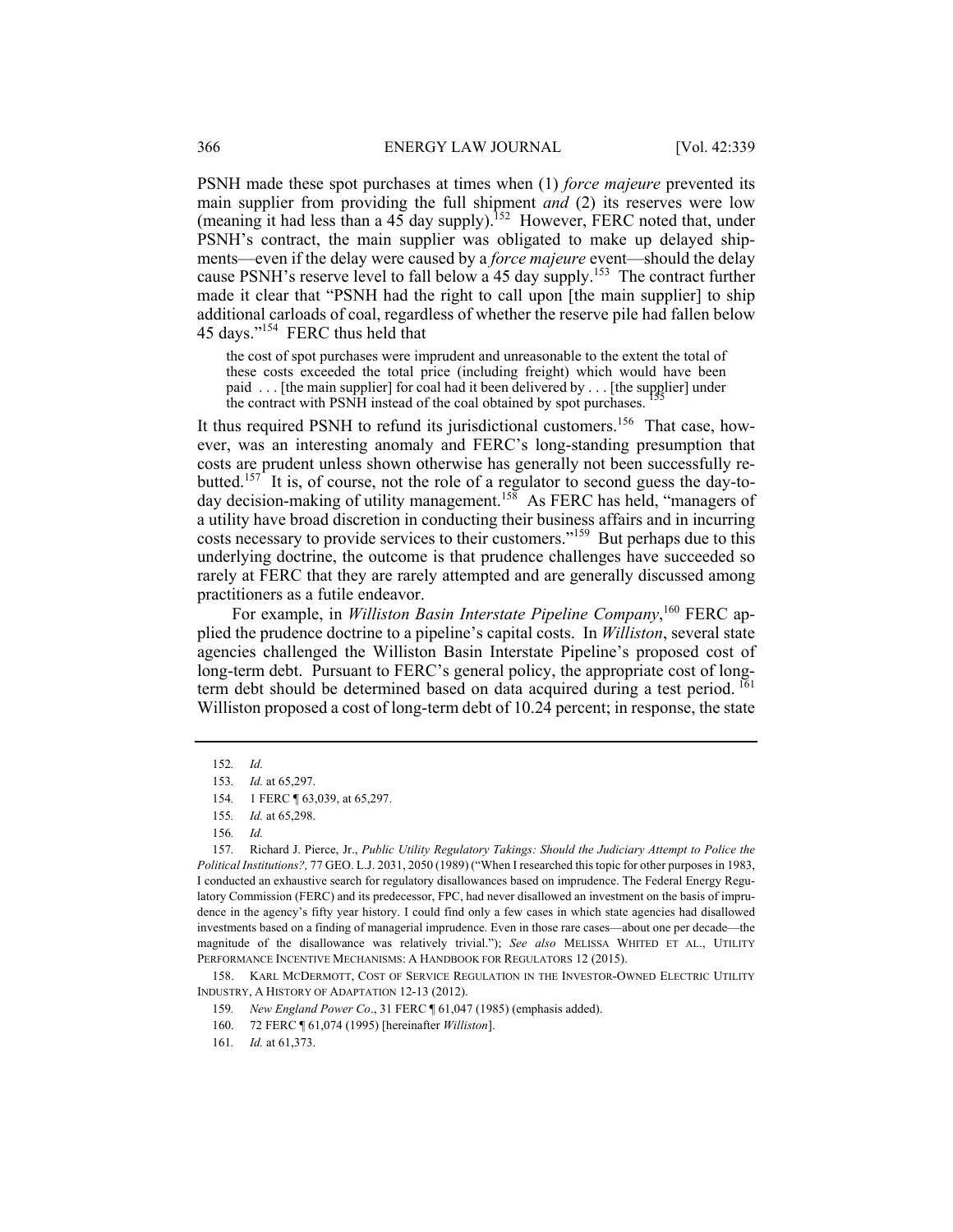agencies argued "that the cost of Williston's long-term debt should be reduced to 8 percent because it should have refinanced its debt in 1992 down to that level."<sup>162</sup> Instead, Williston refinanced and lowered its debt costs in 1993, after the test period concluded, at which point those lower costs would not affect its rate case.<sup>163</sup> FERC analyzed the facts under the prudence standard but ultimately sided with the pipeline. Finding that "even if Williston [had refinanced] during the test period of this case, it only could have gotten down to a 9.85 percent rate,<sup>5164</sup> FERC concluded that the difference between a 10.24 percent rate and a 9.85 percent rate was "not so significant as to demonstrate imprudence in failing to renegotiate the debt at that time, rather than a later, as it did. $i^{165}$ 

It is noteworthy that the cases mentioned above are quite old. For whatever reason—perhaps because practitioners have long viewed FERC as resistant to prudence challenges, combined with general trends towards higher numbers of settlements—relatively few have actually been litigated at FERC in recent years. PG&E's "TO18" litigation, once again, provides a rare example. In that case, the CPUC challenged the prudence of PG&E's Embarcadero-Potrero project—a transmission project that PG&E had told the CPUC would cost some \$196.8 million when it sought a Certificate of Public Convenience and Necessity. PG&E then proceeded to file at FERC for recovery of \$288.3 million.<sup>166</sup>

The CPUC alleged a number of errors, including that:

[T]he complexity and magnitude of the Embarcadero-Potrero cable warranted a longer time line than PG&E prescribed for the project; PG&E embarked on a "highrisk" execution strategy simultaneously conducting design, permitting and procurement; during the planning, permitting and most of the design phase, PG&E assigned a single project manager who was also managing two other projects; the project experienced an unspecified "governance" problem in 2013, as well as inadequate schedule development, and difficulties in effectively managing several large engineering, procurement and construction contracts; and PG&E effectively chose to act as the prime contractor without understanding the associated responsibilities and risks.

While this seems like a daunting litany of complaints, the ALJ who issued an initial decision in the case dismissed them in two paragraphs, and FERC concurred. In fact, the ALJ concluded, if that were

 sufficient to raise serious doubts as to the prudency of PG&E's expenditures, then any utility that undertakes an expensive, complex, unfamiliar project can expect to have to prove the prudency of large portions of its project expenditures. Any reasonable utility manager would thus think twice about undertaking such a project, at least

167. *Id.* at P 642.

<sup>162</sup>*. Id.*

<sup>163</sup>*. Id*.

<sup>164</sup>*.* 72 FERC ¶ 61,074, at 61,374.

<sup>165</sup>*. Id.*

 <sup>166.</sup> In "TO18", the CPUC brought an additional prudence claim related to PG&E transmission projects which did not go through the ISO transmission planning process. FERC also dismissed this claim. However, the legal arguments involved in that claim were complicated and related to a separate complaint filed by a number of entities (including the CPUC) against PG&E on its transmission planning standards and FERC Order No. 890, so we do not discuss it here as a representative example. *Pac. Gas and Elec. Co.*, 175 FERC ¶ 61,040 at P 632 (2021).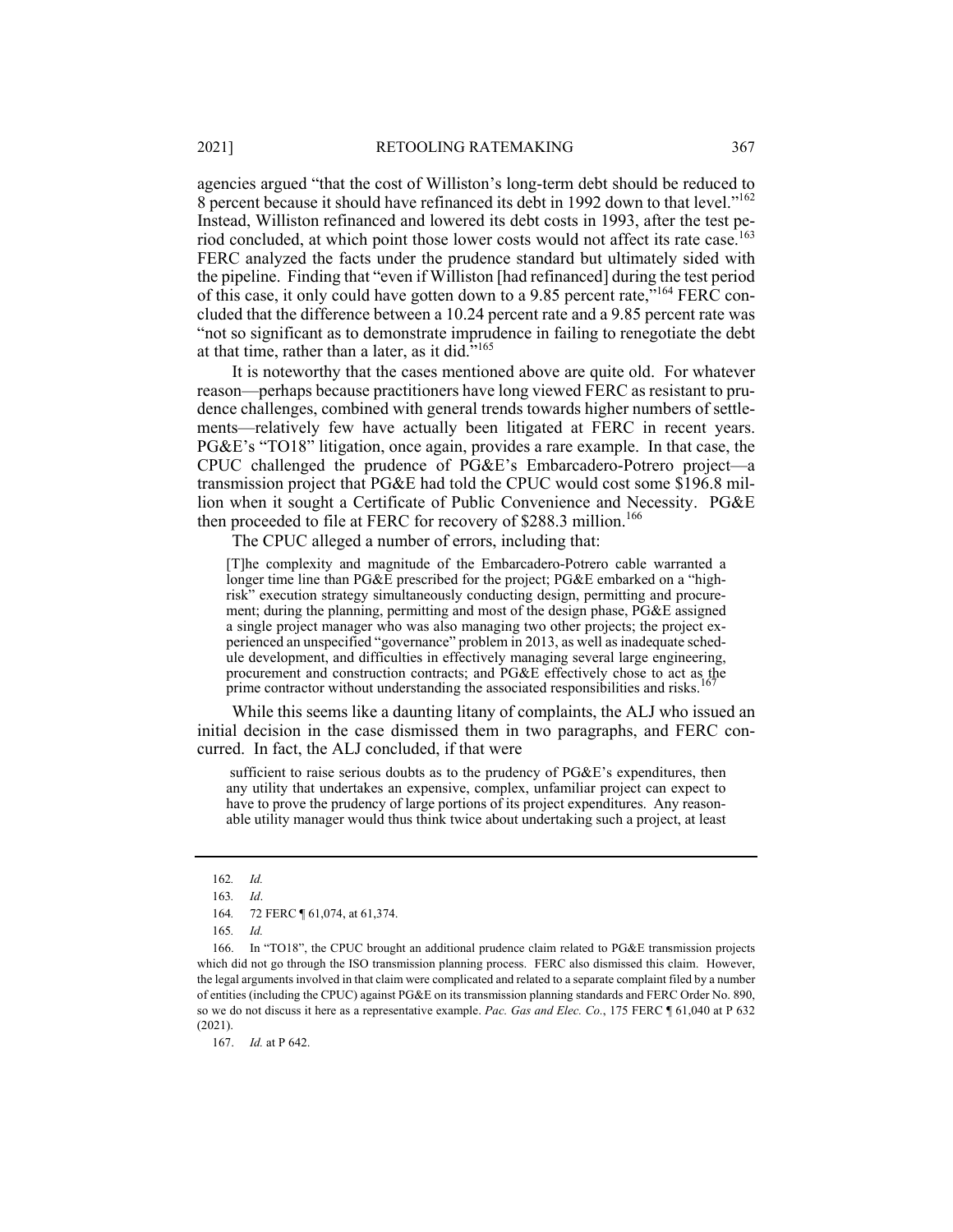if it were avoidable. Yet the optimal efficiency of the electric transmission grid depends upon utilities' willingness to undertake just such projects.

Without weighing in on the merits of that case, it does seem noteworthy that even a state regulator raising the issue of an overrun of nearly 50% and not far short of \$100 million did not raise many eyebrows at FERC. Combined with the rarity of such challenges, this appears to support the common assumption held by practitioners that prudence challenges are simply not a route to success at FERC. But that means that FERC is essentially making a tool unavailable that could allow it to incentivize utilities to spend money in ways that helps ensure service quality.

A rulemaking or even a policy statement<sup>169</sup> by FERC announcing a closer look at prudence issues could alter the prudence standard such that it becomes a real option for customers looking at how their jurisdictional utilities spend money. This does not need to supplant any state oversight or utility management prerogatives. Instead, it would ensure that when there is long-standing evidence that utilities have neglected maintenance for years leading to more expensive maintenance later on, ratepayers could object. Likewise, if utilities are performing less necessary capital work on which they earn a return rather than maintenance work on which they don't, ratepayers again would have recourse. None of this would necessarily be used often—but the existence of the option could have an incentive effect in and of itself.

It is also worth noting that a challenge of this type will never be cheap or easy to mount. It is likely to require a significant investment in discovery and engineering witnesses or experts to even be credible. For those who are concerned about the expanded scope of prudence challenges, this should be of some comfort.

# *C. FERC Could Use its FPA § 219 Authority to Implement Performance-Based Ratemaking.*

Section 219 of the FPA—added to the statute in 2005—enabled, and indeed in some cases mandated, that FERC implement "incentive-based (including performance-based) rate treatments"<sup>170</sup> for a variety of behaviors (e.g., joining a RTO/ISO). Rate incentives quickly became a much used, often-litigated tool in FERC's arsenal. The same cannot be said for PBR. Though FERC understood FPA § 219 "to require the Commission to consider [PBR] as an option among

170. 16 U.S.C. § 824 (2005).

<sup>168</sup>*. Id.* at P 643.

 <sup>169.</sup> As explained in *Pac. Gas & Elec. Co. v. Federal Power Comm'n*, 506 F.2d 33, 38 (D.C. Cir. 1974), "[a]n agency may establish binding policy through rulemaking procedures by which it promulgates substantive rules . . . The critical distinction between a substantive rule and a general statement of policy is the different practical effect that these two types of pronouncements have in subsequent administrative proceedings. A properly adopted substantive rule establishes a standard of conduct which has the force of law. . . . A general statement of policy, on the other hand, does not establish a 'binding norm.' . . . The agency cannot apply or rely upon a general statement of policy as law because a general statement of policy only announces what the agency seeks to establish as policy. . . . When the agency applies the policy in a particular situation, it must be prepared to support the policy just as if the policy statement had never been issued."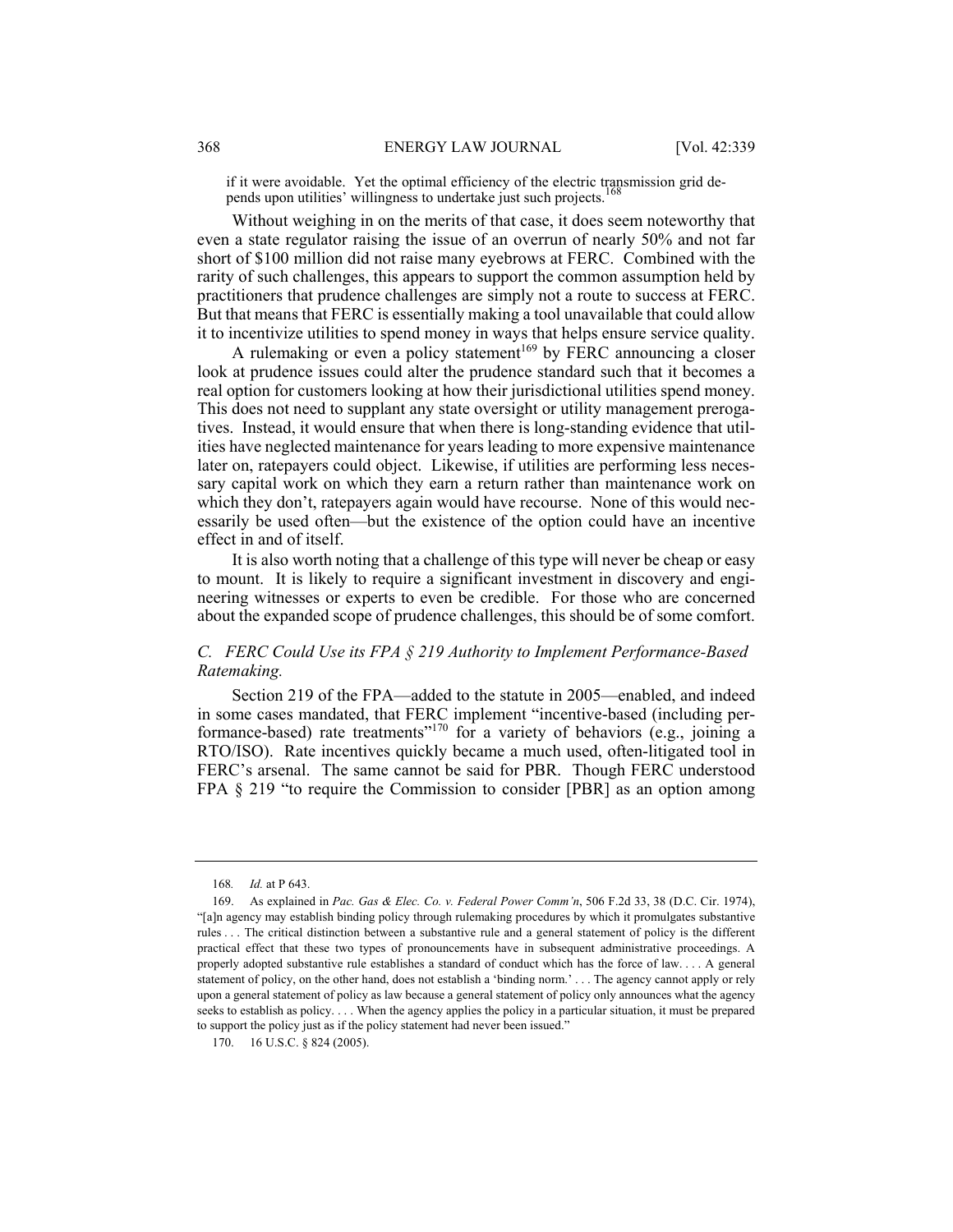incentive ratemaking treatments,"<sup>171</sup> it declined to adopt PBR measures when promulgating Order 679 (which implemented FPA section 219), concluding that doing so would be "premature."<sup>172</sup> In declining, however, FERC did not foreclose the possibility of adopting PBR at a later time.<sup>173</sup> In fact, FERC held a technical workshop to discuss certain PBR approaches in September 2021.<sup>174</sup>

For the most part, PBR emerged as an idea at  $FERC<sup>175</sup>$  in the early 1990s, precisely because it was intended to help address some of the issues raised in this article—namely, that under traditional ratemaking "utilities face few explicit rewards for taking risks to cut their costs aggressively, and few penalties for excessive spending."<sup>176</sup> Accordingly, traditional ratemaking mechanisms arguably do not "foster long-run productive efficiency."177 PBR, in contrast, is meant to "create links between regulated utility financial rewards (or penalties) and desired outcomes."<sup>178</sup> In other words, under PBR, a utility might receive a financial reward for producing a desired outcome (i.e., meeting or beating a performance target); similarly, it may be penalized for failing to meet that outcome.<sup>179</sup> Ultimately, a properly designed "PBR framework rewards utilities for achieving well-defined outcomes (performance metrics) as opposed to simply incentivizing capital investment (inputs), which is the primary driver today of utility revenue and profits,"<sup>180</sup> ideally better "align[ing] the goals of customers, regulators, and utilities."<sup>181</sup> This can take numerous forms, many of which are controversial, and some of which could actually *exacerbate* the problems discussed in this article.182 In Hawai'i, for example, a five-year multiyear rate plan "sets tight limits on the annual rate increases [Hawaiian Electric] will be allowed and largely divorces them from rate-

 <sup>171.</sup> Order No. 679, *Promoting Transmission Investment through Pricing Reform*, 116 FERC ¶ 61,057 at P 270 (2006).

<sup>172</sup>*. Id.* at P 272.

<sup>173</sup>*. Id.*

 <sup>174.</sup> *See Workshop to Discuss Certain Performance-based Ratemaking Approaches*, FERC (Sept. 10, 2021), https://ferc.gov/news-events/events/workshop-discuss-certain-performance-based-ratemaking-approache s-09102021.

 <sup>175.</sup> Though incentive or performance-based ratemaking is relatively new to FERC, the concept dates back to the early 1900s. Branko Terzic, *The Incentive Theory*, FORTNIGHTLY, https://www.fortnightly.com/fortnightly/2015/12-0/incentive-theory.

<sup>176</sup>*. Policy Statement on Incentive Regulation*, 61 FERC ¶ 61,168, at p 61,588 (1992).

<sup>177</sup>*. Id.*

 <sup>178.</sup> Benjamin Stafford & Liza Frantzis, *Performance-based Regulation: Aligning Utility Incentives with Policy Objectives and Customer Benefits,* UTILITYDIVE (Oct. 5, 2017), https://www.utilitydive.com/news/performance-based-regulation-aligning-utility-incentives-with-policy-objec/506498/.

 <sup>179.</sup> In a particularly harsh variant, a utility may merely avoid a penalty by meeting the desired outcome. *See* Peter Navarro, *The Simple Analytics of Performance-Based Ratemaking: A Guide for the PBR Regulator*, 13 YALE J. ON REG. 105, 111 (1996).

 <sup>180.</sup> Stafford & Frantzis, *supra* note 178.

 <sup>181.</sup> Herman K. Trabish, *Can Performance-based Ratemaking Save Utilities?*, UTILITYDIVE (Apr. 17, 2014), https://www.utilitydive.com/news/can-performance-based-ratemaking-save-utilities/252683/.

 <sup>182.</sup> For instance, absent a quality control mechanism, a performance-based rate could conceivably result in the utility "pursu[ing] cost savings at the expense of system reliability, safety, customer satisfaction, or other measures of quality." Navarro, *supra* note 179, at 105, 113.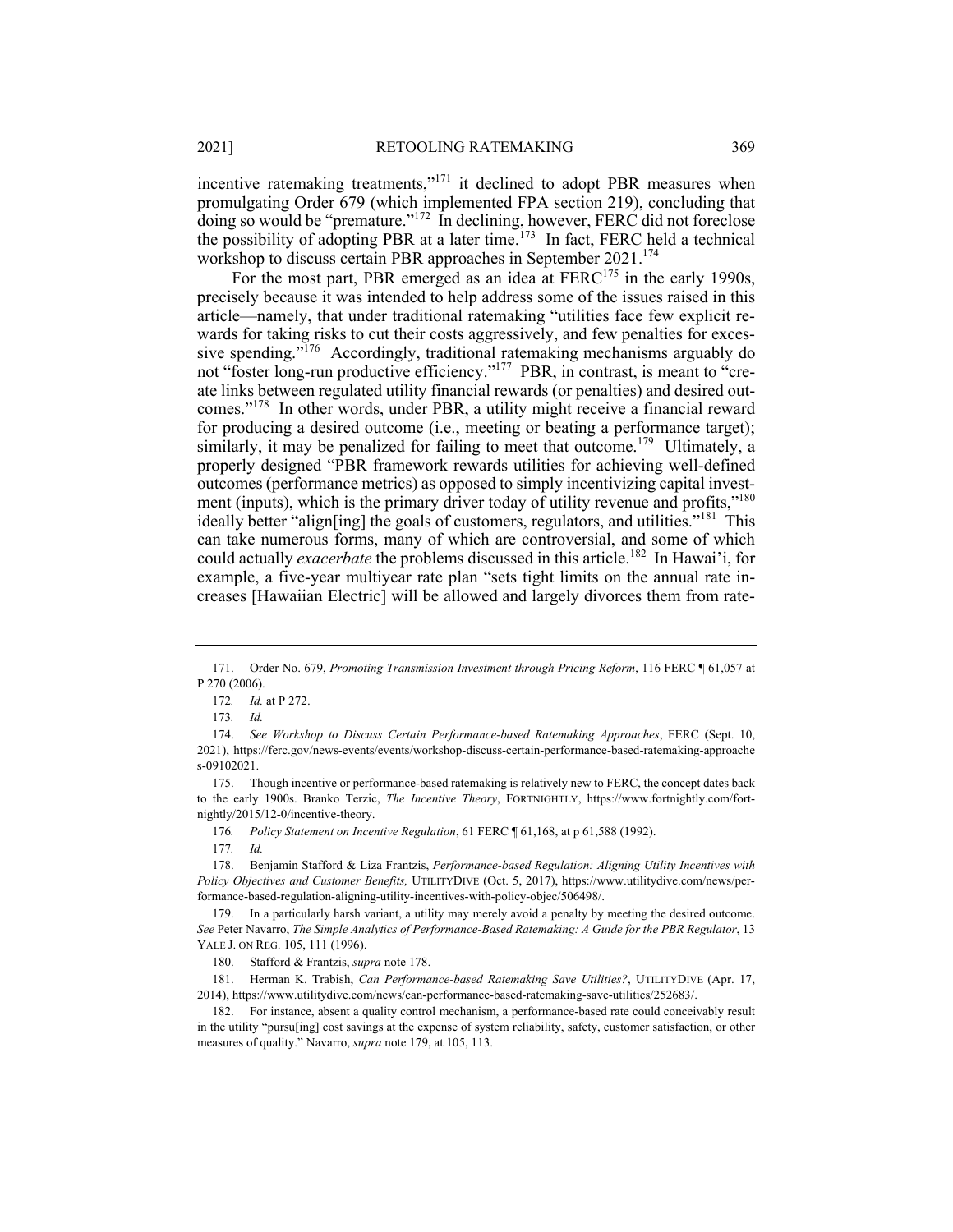of-return on capital investments."183 The utility is thus incentivized to keep costs low in order to keep a greater proportion of its rates as profit. However, at the same time, separate incentives can reward utilities for excellent service and penalize them for underperformance, thus, mitigating the effects of the rate structure as a whole.<sup>184</sup>

It seems neither likely nor particularly desirable for FERC to entirely transition to performance-based ratemaking. However, it need not be an all-or-nothing proposition. Currently, some 19 states and the District of Columbia use PBR for individual performance issues—particularly issues that are segmented and easily quantifiable (for ease of verification).<sup>185</sup> The incentives (termed Performance Incentive Mechanisms or PIMs) adopted by the Hawai'i PUC are good examples. These include:

- Mechanisms to incentivize utilities to exceed Hawai'i's renewable portfolio standards. Utilities that fail to meet these standards will receive a \$20 per megawatt-hour penalty; they will also receive an incentive of up to \$20 per megawatt-hour for exceeding the standards (which will decrease over time).
- Mechanisms regarding customers' interconnection experience, meant to incentivize faster interconnection times for certain distributed energy resources (DERs).
- Mechanisms regarding low-to-moderate income energy efficiency, meant to promote customer engagement, equity, and affordability.
- Mechanisms regarding advanced metering infrastructure utilization, meant to accelerate the number of customers with advanced meters (thereby encouraging customer engagement and promoting DER effectiveness and grid efficiency).
- Mechanisms regarding grid services, also meant to promote DER effectiveness and grid efficiency.<sup>186</sup>

In Massachusetts, the Department of Public Utilities has "require[d] each distribution utility to submit a ten-year grid modernization plan that [would] reduce outages, optimize demand, integrate distributed resources, and improve workforce and asset management," as well as a "more specific, five-year, short-term investment plan that outlines the business case for the utility's capital investments in grid modernization."<sup>187</sup> Initially, performance metrics were mainly used to track

 <sup>183.</sup> Jeff St. John, *Hawaii's Bold Step into Utility Performance-Based Ratemaking*, GREENTECH MEDIA (Feb. 10, 2021), https://www.greentechmedia.com/squared/dispatches-from-the-grid-edge/hawaiis-bold-stepinto-utility-performance-based-ratemaking.

<sup>184</sup>*.* Whited et al., *supra* note 157, at 12-13; Trabish, *supra* note 181.

 <sup>185.</sup> Chloe Holden, *Hawaii's More States Explore Performance-Based Ratemaking, But Few Incentives Are in Place*, GREENTECH MEDIA (June 13, 2019), https://www.greentechmedia.com/articles/read/more-statesexplore-performance-based-ratemaking-but-few-incentives-in-plac.

 <sup>186.</sup> Jeff St. John, *Hawaii's Bold Step into Utility Performance-Based Ratemaking*, GREENTECH MEDIA (Feb. 10, 2021), https://www.greentechmedia.com/squared/dispatches-from-the-grid-edge/hawaiis-bold-stepinto-utility-performance-based-ratemaking.

 <sup>187.</sup> William Boyd & Ann E. Carlson, *Accidents of Federalism: Ratemaking and Policy Innovation in Public Utility Law*, 63 UCLA L. REV. 810, 859 (2016).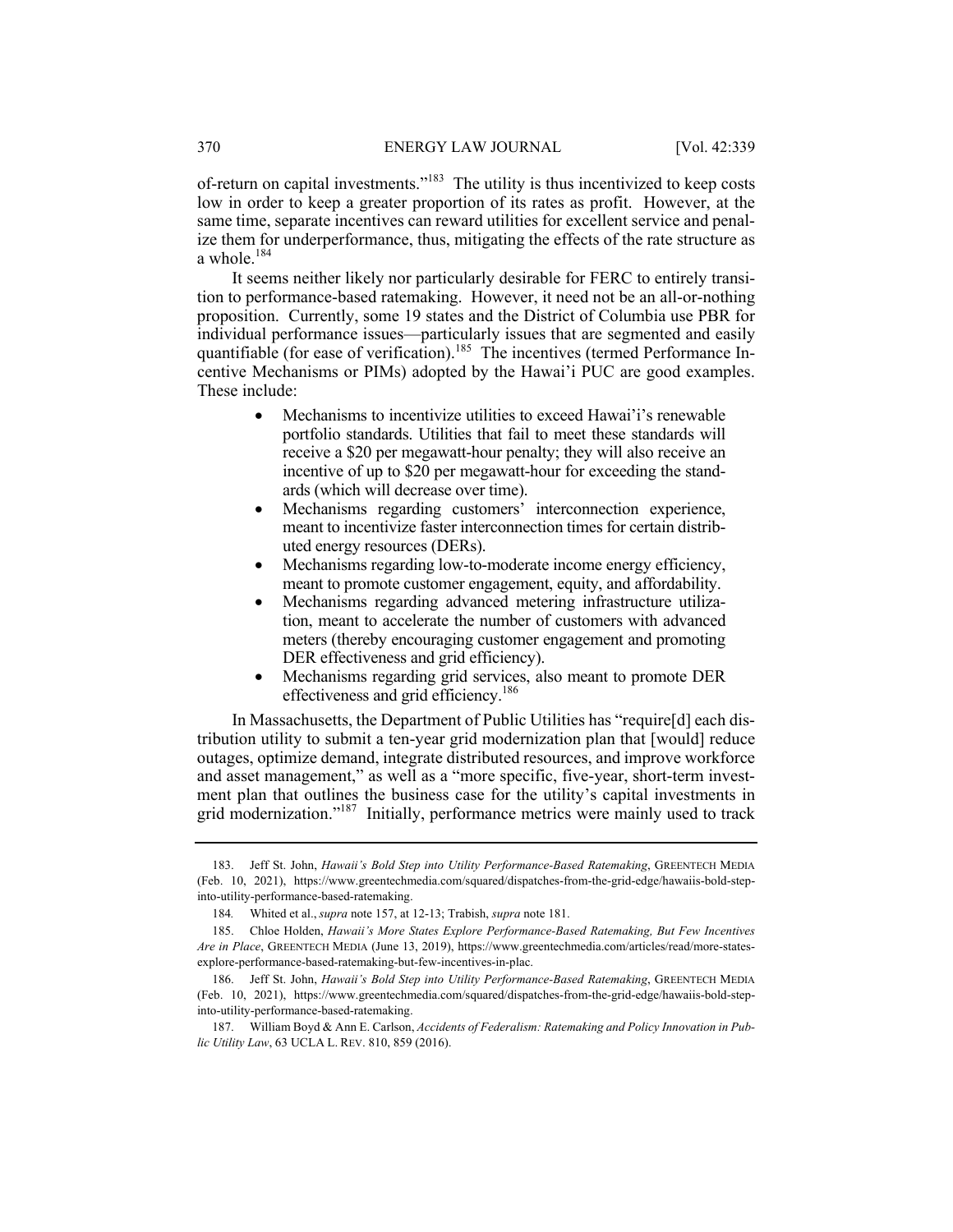utilities' progress; neither incentives nor penalties were used.<sup>188</sup> As of 2017, however, a rate case involving Massachusetts utility Eversource resulted in the creation of "a five-year [multiyear rate plan] with penalties of about '\$50 million annually' for failing to meet existing safety and reliability standards."<sup>189</sup> The plan drew some criticism for failing to include new metrics or PIMs.<sup>190</sup>

Finally, in Illinois, PIMs are "layered on to existing [cost-of-service] rates"; they "impose<sup>[]</sup> penalty-only incentives for failing to improve reliability."<sup>191</sup> If utilities meet their performance metrics, they are allowed to "recover . . . actual costs plus a fixed return on equity;"<sup>192</sup> if they don't meet their performance metrics, they are penalized.193 More recently, Illinois has also "added reward and penalty PIMs for energy efficiency programs."194

It may be equally appropriate for FERC to use similar performance metrics to supplement cost-of-service ratemaking, targeting areas where cost-of-service ratemaking fails to properly incentivize behavior. Utilities should not merely be rewarded for doing what they are supposed to do (provide safe and reliable service to customers), but a combination of incentives and penalties could balance the scales at reasonable costs to consumers. This would not be doable without some investment of time and resources by FERC. FERC could, for instance, track equipment failures—measuring things like the duration, frequency, and scale of the failures—and penalize utilities that experience more than a pre-determined number of failures per year. Likewise, FERC could penalize utilities for incidents where members of the public are injured or killed as a result of utility action or inaction. On the other hand, utilities could be rewarded for providing unusually reliable service (as measured by an unusually low number of equipment failures).

It is also important, though, to ensure utilities are doing what they need to do on a prospective basis so that maintenance backlogs do not build up to a point where catastrophic failures occur. FERC could, for instance, provide incentives to utilities who are replacing their transmission poles on a sustainable cycle. To promote public trust, the question of whether or not utilities have met their metrics could be evaluated by a neutral, independent third party that reports its findings directly to FERC.<sup>195</sup>

In certain cases, performance-based rates could be a powerful tool to ensure compliance. However, it is worth noting again the two major disadvantages that were mentioned above. First, they require a level of time and oversight that would probably require additional staffing and funding by FERC, or a (perhaps even

<sup>188</sup>*. Id.*

 <sup>189.</sup> Trabish, *supra* note 181.

<sup>190</sup>*. Id.*

<sup>191</sup>*. Id*.; Whited et al., *supra* note 157, at 84.

 <sup>192.</sup> Boyd & Carlson, *supra* note 187, at 810, 858.

 <sup>193.</sup> Whited et al., *supra* note 157, at 84.

 <sup>194.</sup> Trabish, *supra* note 181.

<sup>195</sup>*.* Whited et al., *supra* note 157, at 31 ("Where commissions have implemented performance tracking and reporting, commission staff frequently review and verify data, but independent third-party evaluators are also used, particularly when financial rewards or penalties are at stake. Greater use of third-party evaluators may help to prevent performance incentive gaming, such as that which occurred in California in the 1990s-2000s.").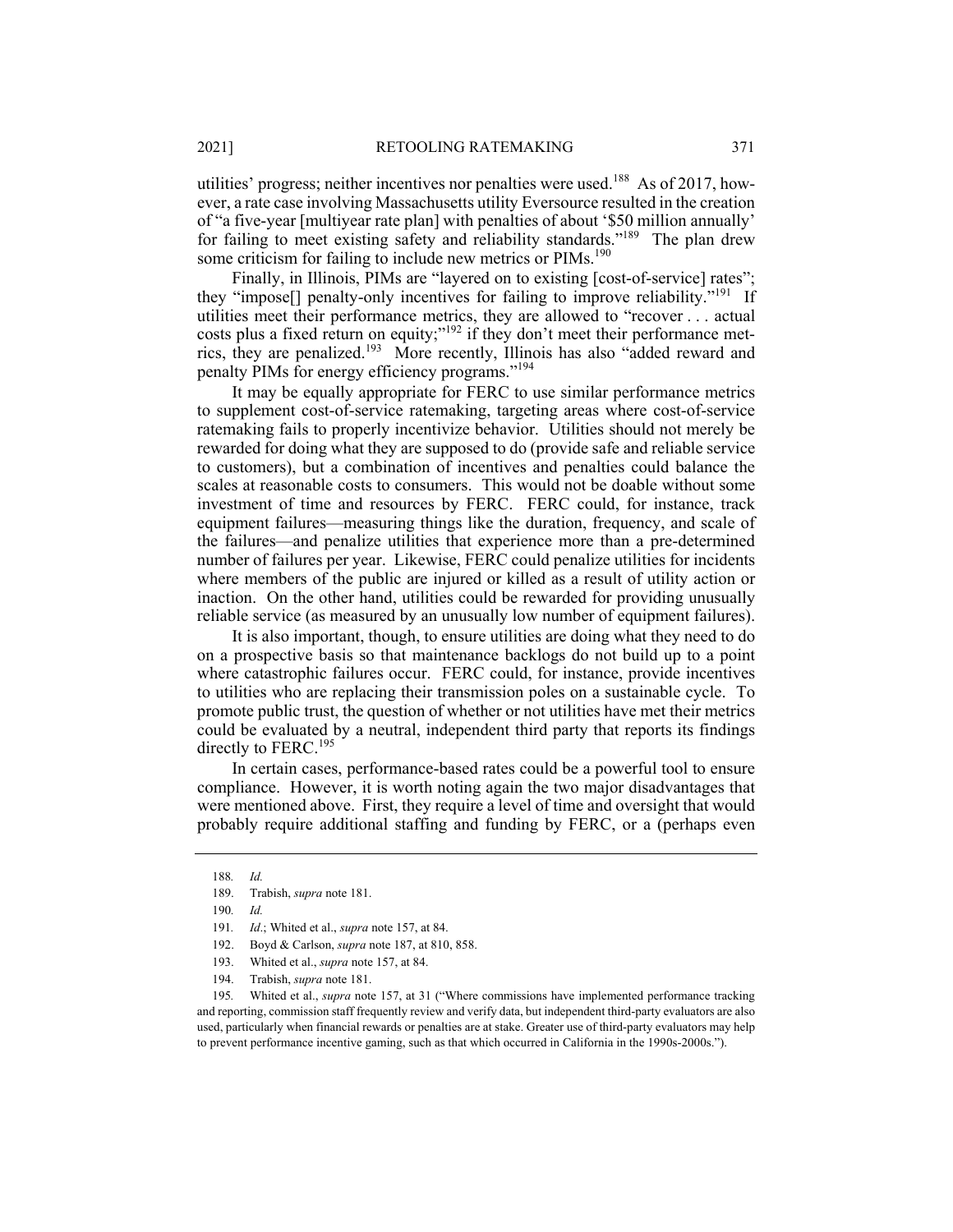more expensive) contract with an independent overseer. Second, if implemented poorly, they could even become a sinecure, rewarding utilities for conduct that it has always been their obligation to undertake in exchange for the opportunity to earn a reasonable return. (This is, of course, an oft-mentioned criticism of incentive rates). They may still be appropriate, particularly in cases where FERC needs to encourage very specific conduct.<sup>196</sup> But the tracker mechanisms we discuss next may, in many cases, achieve the same goals at reduced cost.

### *D. FERC Could Adopt Earmarked Funds for Particular Cost Items.*

Tracker mechanisms—sometimes known simply as "cost trackers"—"allow utilities to use a formula or predefined rule to recover specific costs from customers outside of general rate cases" and are meant to "provide timely recovery of significant costs that are beyond utility control . . . reduc[ing] utilities' financial risk without compromising their performance and without, in the long run, increasing costs to customers."197 Examples of tracker mechanisms include fuel adjustment and purchased gas adjustment clauses;<sup>198</sup> asset replacement riders; inflation riders; asset development riders; energy efficiency riders; renewable energy riders; environmental cost riders; weather normalization clauses; and revenue decoupling riders.199 Tracker mechanisms and earmarked funds have been semi-regularly used by state commissions but have generally not been used widely at FERC.

Historically, FERC policy has generally "disfavor[ed] trackers for costs other than fuel."200 In the pipeline context, that began to change in 2014, when FERC issued a "Proposed Policy Statement [that] would permit interstate natural gas pipelines to establish a tracker or surcharge mechanism to recover facility upgrade costs related to anticipated pipeline safety, reliability, and environmental regulations, if certain standards [were] met."<sup>201</sup> In 2015, FERC issued a second policy statement, which "closely tracked" the first statement—including the standards that must be met for a pipeline to recovers its modernization costs via a tracker

 <sup>196.</sup> Too often incentives are tied to the amount of utility investment alone, probably because that is a metric that may be easier to define and measure than outcomes or performance. And in many cases the level of investment may be a good proxy for performance, but that correlation need not hold and certainly not indefinitely.

 <sup>197.</sup> Laurence D. Kirsch et al., ALTERNATIVE ELECTRICITY RATEMAKING MECHANISMS ADOPTED BY OTHER STATES, CHRISTIANSEN ASSOS. ENERGY CONSULTING LLC, at vii (2016), https://www.caenergy.com/wp-content/uploads/2016/02/Kirsch\_Morey\_Alternative\_Ratemaking\_Mechanisms.pdf.

 <sup>198.</sup> Ken Costello, ALTERNATIVE RATE MECHANISMS AND THEIR COMPATIBILITY WITH STATE UTILITY COMMISSION OBJECTIVES, NAT'L REGIONAL RSCH INST., at vi (2014) ("[A] formula rate place could increase the chances of a utility passing through imprudent cost to customers.").

 <sup>199.</sup> David E. Dismukes, Regulatory and Ratemaking Issues Associated with Cost and Revenue Tracker Mechanisms (Sept. 2010).

 <sup>200.</sup> Emily Pitlick et al., *FERC Offers Analytical Framework for Pipeline Recovery of Costs Related to Safety, Reliability, and Environmental Compliance Costs and Requests Comments*, VAN NESS FELDMAN LLP (Nov. 21, 2014), https://www.vnf.com/339.

<sup>201</sup>*. Id.*